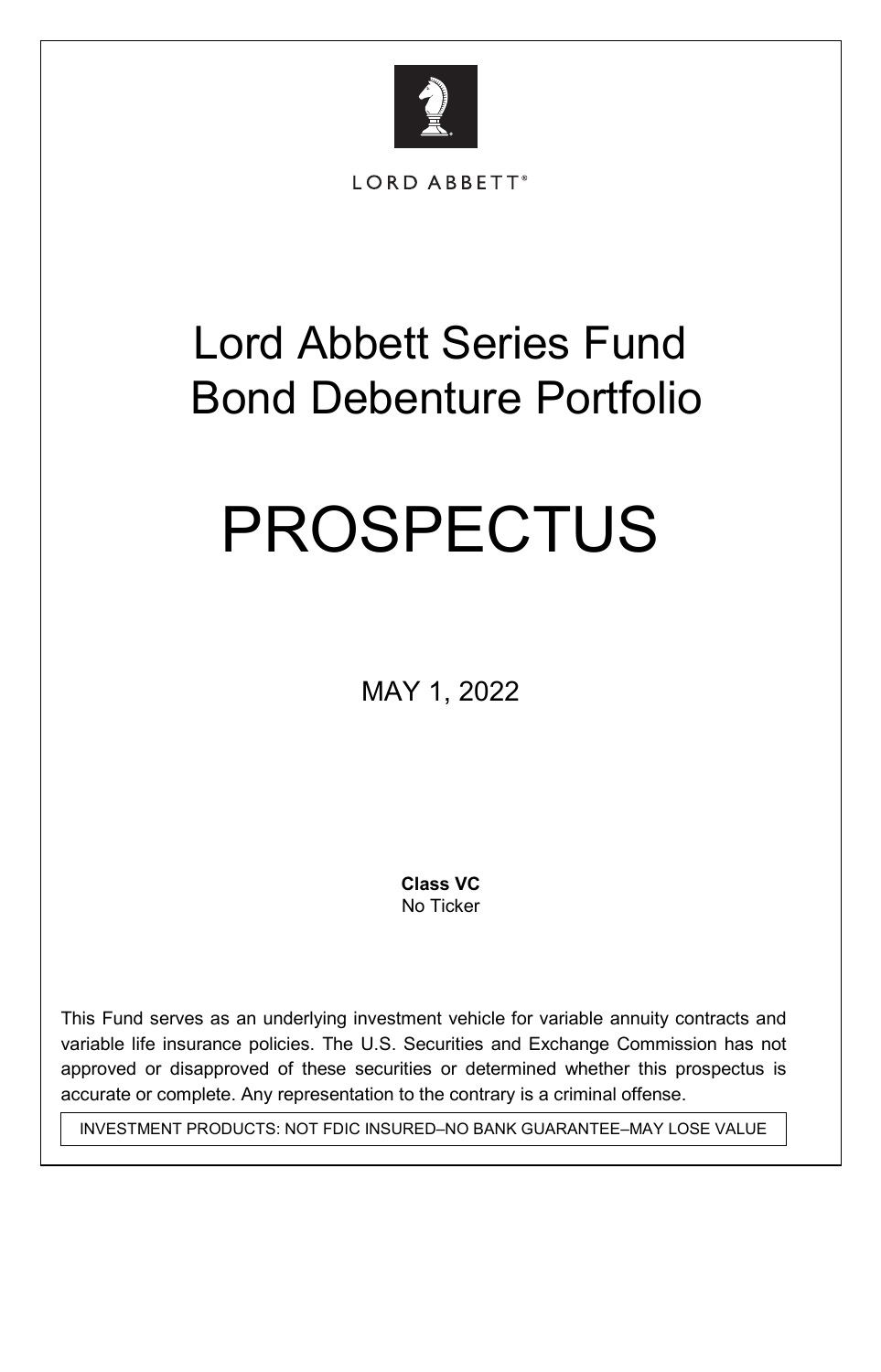# TABLE OF CONTENTS

| <b>FUND SUMMARY</b>                                                |    |
|--------------------------------------------------------------------|----|
| <b>Investment Objective</b>                                        | 2  |
| Fees and Expenses                                                  | 2  |
| <b>Principal Investment Strategies</b>                             | 3  |
| <b>Principal Risks</b>                                             | 4  |
| Performance                                                        | 10 |
| Management                                                         | 11 |
| Purchase and Sale of Fund Shares                                   | 12 |
| Tax Information                                                    | 12 |
| Payments to Insurance Companies and Other Financial Intermediaries | 12 |

#### MORE INFORMATION ABOUT THE FUND

| Investment Objective                    | 13 |
|-----------------------------------------|----|
| <b>Principal Investment Strategies</b>  | 13 |
| <b>Principal Risks</b>                  | 17 |
| <b>Additional Operational Risks</b>     | 29 |
| Disclosure of Portfolio Holdings        | 34 |
| Management and Organization of the Fund | 34 |
|                                         |    |

| INFORMATION FOR MANAGING YOUR FUND ACCOUNT |    |
|--------------------------------------------|----|
| Financial Intermediary Compensation        | 35 |
| Purchases and Redemptions                  | 36 |
| <b>Account Policies</b>                    | 37 |
| Conflicts of Interest                      | 42 |
| Distributions and Taxes                    | 43 |
| Service Arrangements                       | 44 |

#### FINANCIAL INFORMATION

Financial Highlights 45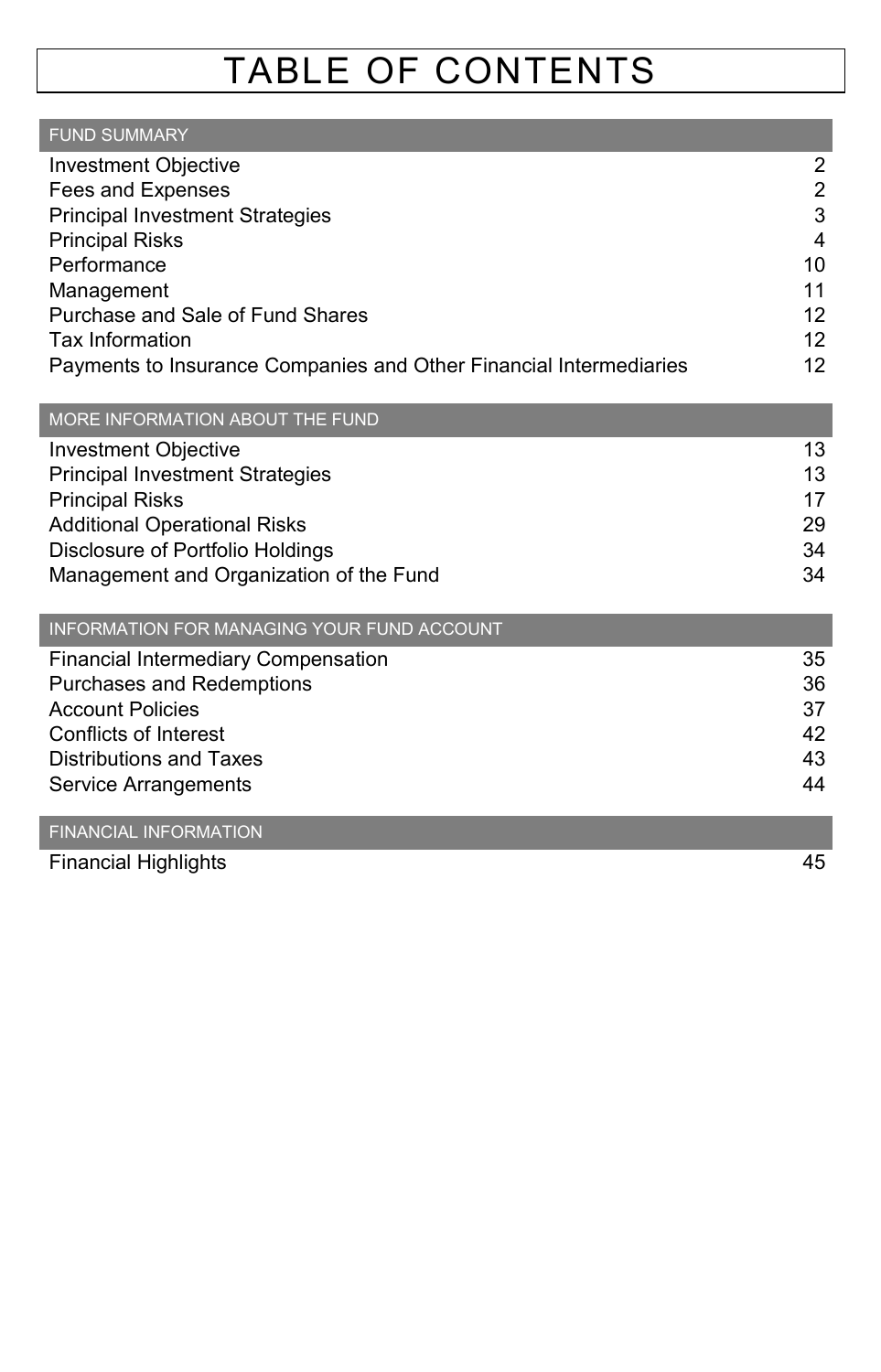#### **INVESTMENT OBJECTIVE**

The Fund's investment objective is to seek high current income and the opportunity for capital appreciation to produce a high total return.

#### **FEES AND EXPENSES**

This table describes the fees and expenses that you may pay if you buy, hold, and sell shares of the Fund. You may pay other fees, such as brokerage commissions and other fees to financial intermediaries, which are not reflected in the table and examples below. The table does not reflect the fees and expenses of variable annuity contracts or variable life insurance policies (together, "Variable Contracts"). If such fees and expenses were reflected, expenses shown would be higher.

#### **Annual Fund Operating Expenses**

| (Expenses that you pay each year as a percentage of the value of your investment) |                  |  |  |  |  |
|-----------------------------------------------------------------------------------|------------------|--|--|--|--|
| Class                                                                             | <b>VC Shares</b> |  |  |  |  |
| <b>Management Fees</b>                                                            | 0.47%            |  |  |  |  |
| <b>Other Expenses</b>                                                             | 0.42%            |  |  |  |  |
| <b>Total Annual Fund Operating Expenses</b>                                       | 0.89%            |  |  |  |  |

#### **Example**

This Example is intended to help you compare the cost of investing in the Fund with the cost of investing in other mutual funds. The Example assumes that you invest \$10,000 in the Fund for the time periods indicated and then redeem all of your shares at the end of those periods. The Example also assumes that your investment has a 5% return each year and that the Fund's operating expenses remain the same. The Example does not reflect Variable Contract expenses, fees, and charges. If these expenses, fees, and charges were included, your costs would be higher. Although your actual costs may be higher or lower, based on these assumptions your costs would be:

| <b>Class</b>     | 1 Year |    | 3 Years |     | 5 Years |     | 10 Years |                   |
|------------------|--------|----|---------|-----|---------|-----|----------|-------------------|
| <b>VC Shares</b> |        | 91 | ۰IJ     | 284 | œ<br>Æ  | 493 | \$       | .096 <sub>1</sub> |

**Portfolio Turnover.** The Fund pays transaction costs, such as commissions, when it buys and sells securities (or "turns over" its portfolio). A higher portfolio turnover rate may indicate higher transaction costs. These costs, which are not reflected in the annual fund operating expenses or in the example, affect the Fund's performance. During the most recent fiscal year, the Fund's portfolio turnover rate was 96% of the average value of its portfolio.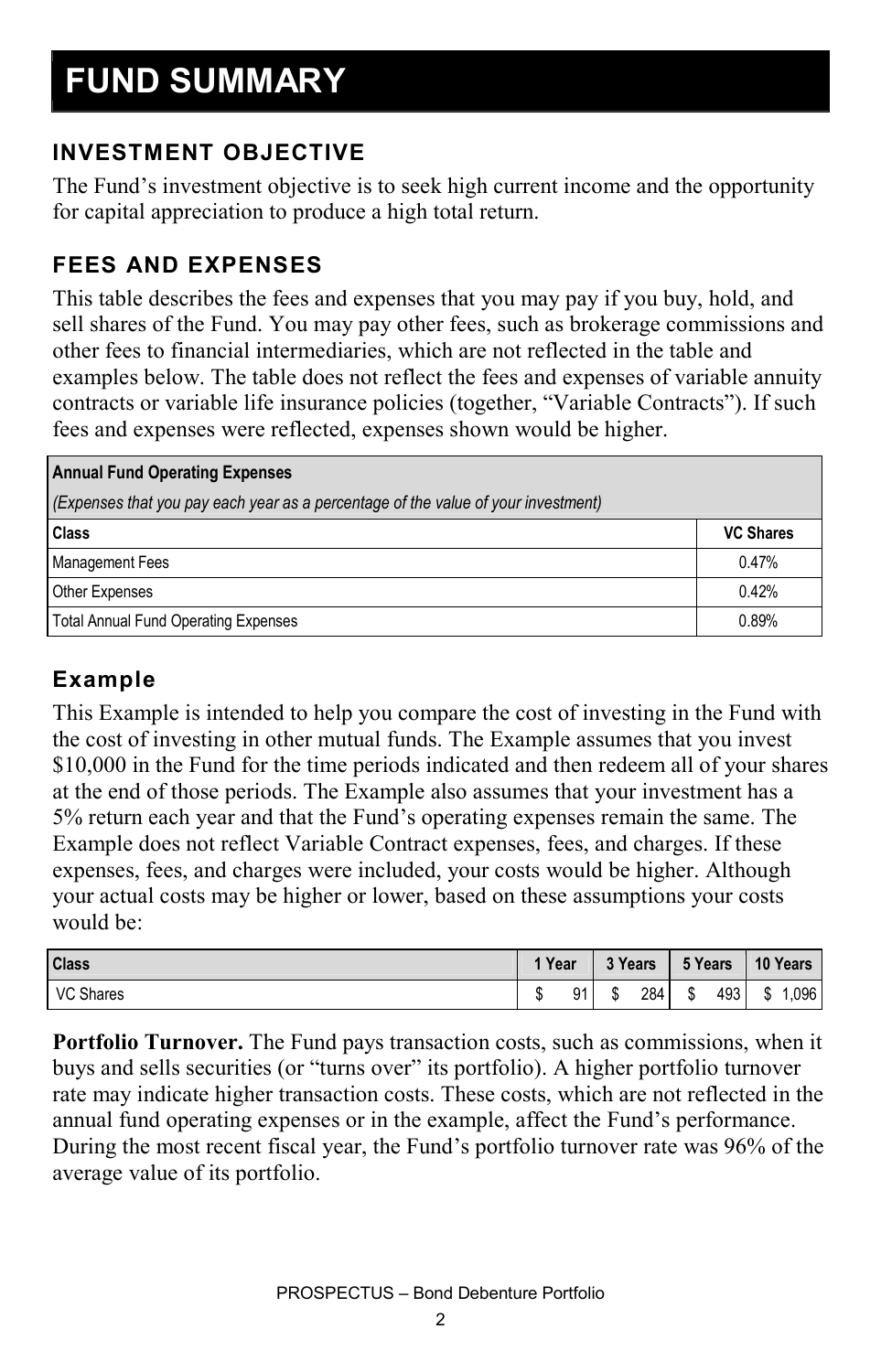# **PRINCIPAL INVESTMENT STRATEGIES**

To pursue its objective, under normal conditions, the Fund invests at least 80% of its net assets, plus the amount of any borrowings for investment purposes, in bonds, debentures and other fixed income securities. The Fund may invest a substantial portion of its net assets in high-yield securities (commonly referred to as "below investment grade" or "junk" bonds). High-yield securities are debt securities that are rated BB/Ba or lower by an independent rating agency, or are unrated but determined by Lord, Abbett & Co. LLC ("Lord Abbett") to be of comparable quality.

The Fund's investments consist of the following types of securities and other financial instruments:

- U.S. high-yield securities;
- U.S. investment grade fixed income securities;
- convertible securities;
- foreign (including emerging market) securities;
- mortgage-backed, mortgage-related, and other asset backed securities;
- government securities, including U.S. Government securities, municipal securities, and non-U.S. sovereign government securities;
- loans, including bridge loans, novations, assignments and participations;
- structured securities and other hybrid instruments, including collateralized loan obligations ("CLOs");
- inflation-linked instruments; and
- equity securities.

Under normal conditions, the Fund allocates its assets principally among fixed income securities in the following four asset categories: U.S. high yield securities; U.S. investment grade fixed income securities; convertible securities; and foreign (including emerging market) securities. However, the Fund may invest substantially all of its assets in any one of these categories at any time, provided that (i) at least 20% of the Fund's net assets are invested in any combination of investment grade debt securities, U.S. Government securities, and cash equivalents, and (ii) the Fund's investments in foreign securities, which are securities of non-U.S. issuers that are denominated in non-U.S. currencies, do not exceed 20% of its net assets.

The Fund may invest up to 20% of its net assets in equity securities, including common stocks, preferred stocks, convertible preferred stocks, and similar instruments. The Fund may invest up to 15% of its net assets in floating or adjustable rate loans, including bridge loans, novations, assignments, and participations.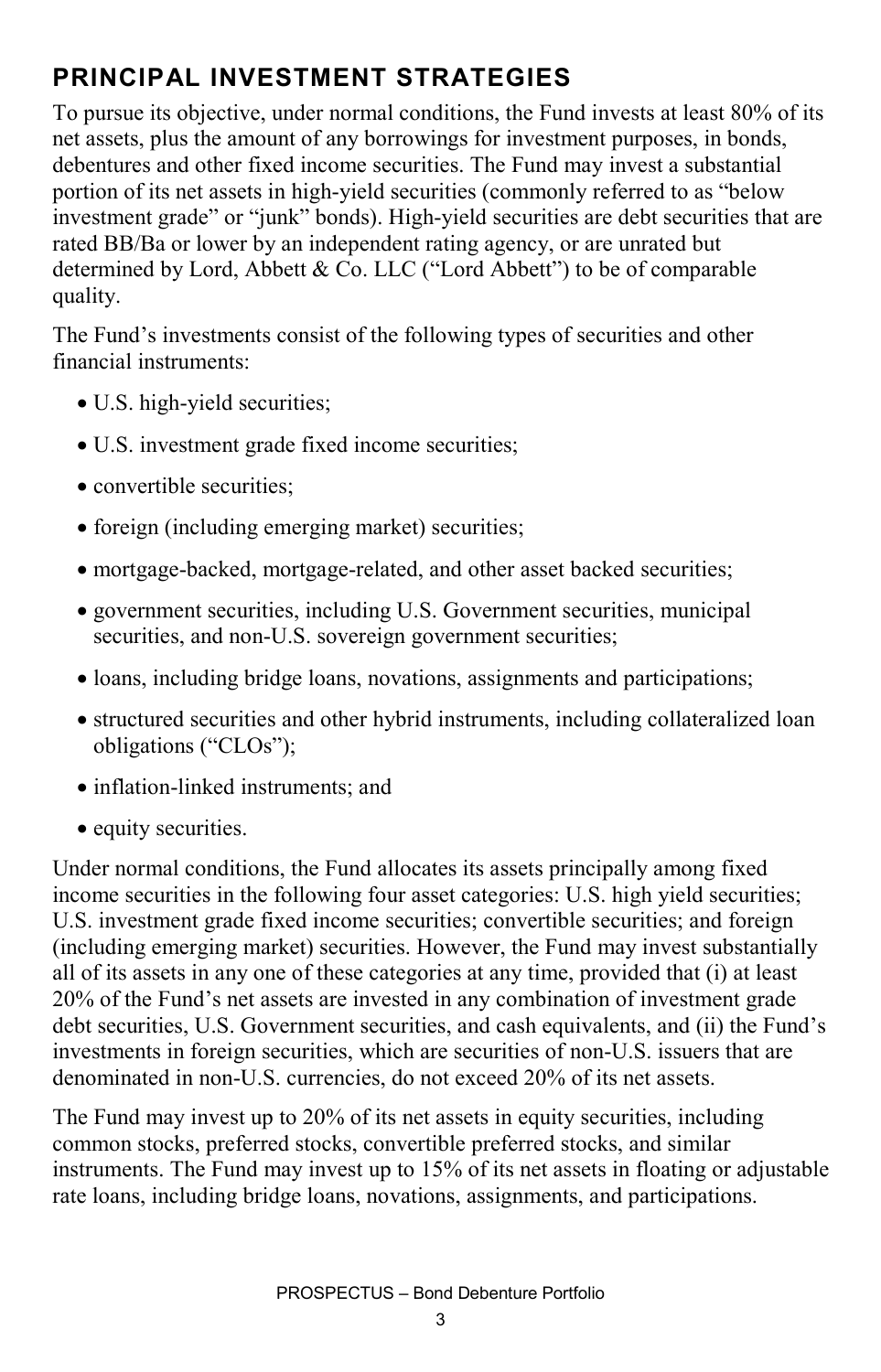The Fund may use derivatives to hedge against risk or to gain investment exposure. Currently, the Fund expects to invest in derivatives consisting principally of futures, forwards, options, and swaps. The Fund may use derivatives to seek to enhance returns, to attempt to hedge some of its investment risk, to manage portfolio duration, as a substitute for holding the underlying asset on which the derivative instrument is based, or for cash management purposes. For example, the Fund may invest in or sell short U.S. Treasury futures, securities index futures, other futures, and/or currency forwards to adjust the Fund's exposure to the direction of interest rates, or for other portfolio management reasons.

The portfolio management team selects securities using a bottom-up analysis of an issuer's management quality, credit risk, and relative market position, and industry dynamics, as well as an evaluation of conditions within the broader economy. The portfolio management team attempts to reduce risk through portfolio diversification, credit analysis, and attention to current developments and trends in interest rates and economic conditions. The investment team may also consider the risks and return potential presented by environmental, social, and governance ("ESG") factors in investment decisions.

The Fund may sell a security when the Fund believes the security is less likely to benefit from the current market and economic environment, or shows signs of deteriorating fundamentals, among other reasons. The Fund may deviate from the investment strategy described above for temporary defensive purposes. The Fund may miss certain investment opportunities if defensive strategies are used and thus may not achieve its investment objective.

#### **PRINCIPAL RISKS**

As with any investment in a mutual fund, investing in the Fund involves risk, including the risk that you may receive little or no return on your investment. When you redeem your shares, they may be worth more or less than what you paid for them, which means that you may lose a portion or all of the money you invested in the Fund. The principal risks of investing in the Fund, which could adversely affect its performance, include:

- **Portfolio Management Risk:** If the strategies used and investments selected by the Fund's portfolio management team fail to produce the intended result, the Fund may suffer losses or underperform other funds with the same investment objective or strategies, even in a favorable market.
- **Market Risk:** The market values of securities will fluctuate, sometimes sharply and unpredictably, based on overall economic conditions, governmental actions or intervention, market disruptions caused by trade disputes or other factors, political developments, and other factors. Prices of equity securities tend to rise and fall more dramatically than those of debt securities.
- **Fixed Income Securities Risk:** The Fund is subject to the general risks and considerations associated with investing in debt securities, including the risk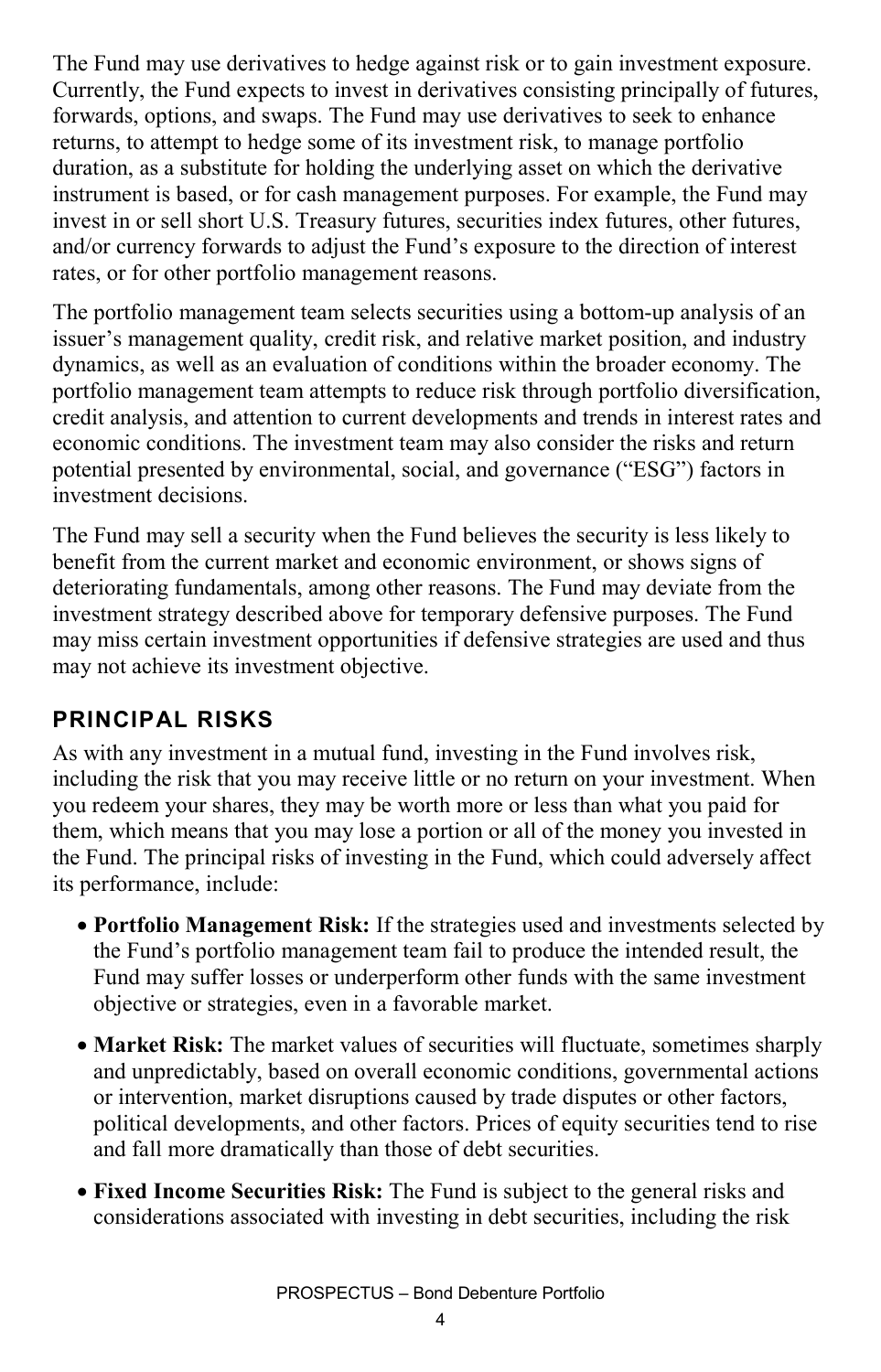that issuers will fail to make timely payments of principal or interest or default altogether. Lower-rated securities in which the Fund may invest may be more volatile and may decline more in price in response to negative issuer developments or general economic news than higher rated securities. In addition, as interest rates rise, the Fund's investments typically will lose value.

- **High Yield Securities Risk:** High yield securities (commonly referred to as "junk" bonds) typically pay a higher yield than investment grade securities, but may have greater price fluctuations and have a higher risk of default than investment grade securities. The market for high yield securities may be less liquid due to such factors as interest rate sensitivity, negative perceptions of the junk bond markets generally, and less secondary market liquidity. This may make such securities more difficult to sell at an acceptable price, especially during periods of financial distress, increased market volatility, or significant market decline.
- **Credit Risk:** Debt securities are subject to the risk that the issuer or guarantor of a security may not make interest and principal payments as they become due or may default altogether. In addition, if the market perceives a deterioration in the creditworthiness of an issuer, the value and liquidity of securities issued by that issuer may decline. To the extent that the Fund holds below investment grade securities, these risks may be heightened. Insured debt securities have the credit risk of the insurer in addition to the credit risk of the underlying investment being insured.
- **Interest Rate Risk:** As interest rates rise, prices of bonds (including tax-exempt bonds) generally fall, typically causing the Fund's investments to lose value. Additionally, rising interest rates or lack of market participants may lead to decreased liquidity in fixed income markets. Interest rate changes generally have a more pronounced effect on the market value of fixed-rate instruments, such as corporate bonds, than they have on floating rate instruments, and typically have a greater effect on the price of fixed income securities with longer durations. A wide variety of market factors can cause interest rates to rise, including central bank monetary policy, rising inflation, and changes in general economic conditions. To the extent the Fund invests in floating rate instruments, changes in short-term market interest rates may affect the yield on those investments. If short-term market interest rates fall, the yield on the Fund's shares will also fall. Conversely, when short-term market interest rates rise, because of the lag between changes in such short- term rates and the resetting of the floating rates on the floating rate debt in the Fund's portfolio, the impact of rising rates may be delayed. To the extent the Fund invests in fixed rate instruments, fluctuations in the market price of such investments may not affect interest income derived from those instruments, but may nonetheless affect the Fund's net asset value ("NAV"), especially if the instrument has a longer maturity. Substantial increases in interest rates may cause an increase in issuer defaults, as issuers may lack resources to meet higher debt service requirements.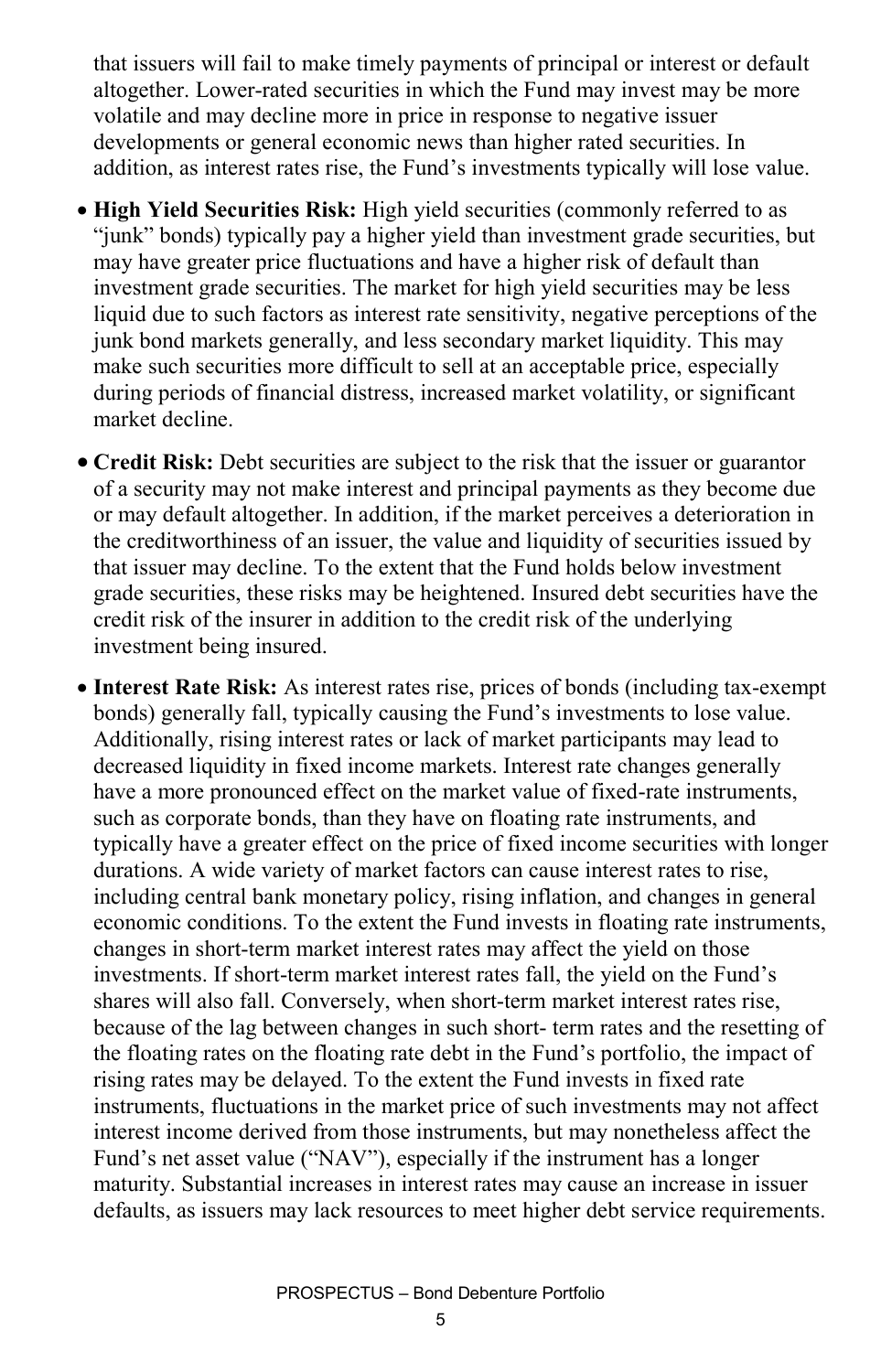In recent years, the U.S. has experienced historically low interest rates, increasing the exposure of bond investors to the risks associated with rising interest rates.

- **Liquidity/Redemption Risk:** The Fund may lose money when selling securities at inopportune times to fulfill shareholder redemption requests. The risk of loss may increase depending on the size and frequency of redemption requests, whether the redemption requests occur in times of overall market turmoil or declining prices, and whether the securities the Fund intends to sell have decreased in value or are illiquid. The Fund may be less able to sell illiquid securities at its desired time or price. It may be more difficult for the Fund to value its investments in illiquid securities than more liquid securities.
- **Equity Securities Risk:** Equity securities, as well as equity-like securities such as convertible debt securities, may experience significant volatility. Such securities may fall sharply in response to adverse events affecting overall markets, a particular industry or sector, or an individual company's financial condition.
- **Industry and Sector Risk:** Although the Fund does not employ an industry or sector focus, its exposure to specific industries or sectors will increase from time to time based on the portfolio management team's perception of investment opportunities. If the Fund overweights a single industry or sector relative to its benchmark index, the Fund will face an increased risk that the value of its portfolio will decrease because of events disproportionately affecting that industry or sector. Furthermore, investments in particular industries or sectors may be more volatile than the broader market as a whole.
- **Convertible Securities Risk:** Convertible securities are subject to the risks affecting both equity and fixed income securities, including market, credit, liquidity, and interest rate risk. Convertible securities tend to be more volatile than other fixed income securities, and the markets for convertible securities may be less liquid than markets for common stocks or bonds. To the extent that the Fund invests in convertible securities and the investment value of the convertible security is greater than its conversion value, its price will likely increase when interest rates fall and decrease when interest rates rise. If the conversion value exceeds the investment value, the price of the convertible security will tend to fluctuate directly with the price of the underlying equity security. A significant portion of convertible securities have below investment grade credit ratings and are subject to increased credit and liquidity risks.
- **Government Securities Risk:** The Fund invests in securities issued or guaranteed by the U.S. Government or its agencies and instrumentalities (such as the Government National Mortgage Association ("Ginnie Mae"), the Federal National Mortgage Association ("Fannie Mae"), or the Federal Home Loan Mortgage Corporation ("Freddie Mac")). Unlike Ginnie Mae securities, securities issued or guaranteed by U.S. Government-related organizations, such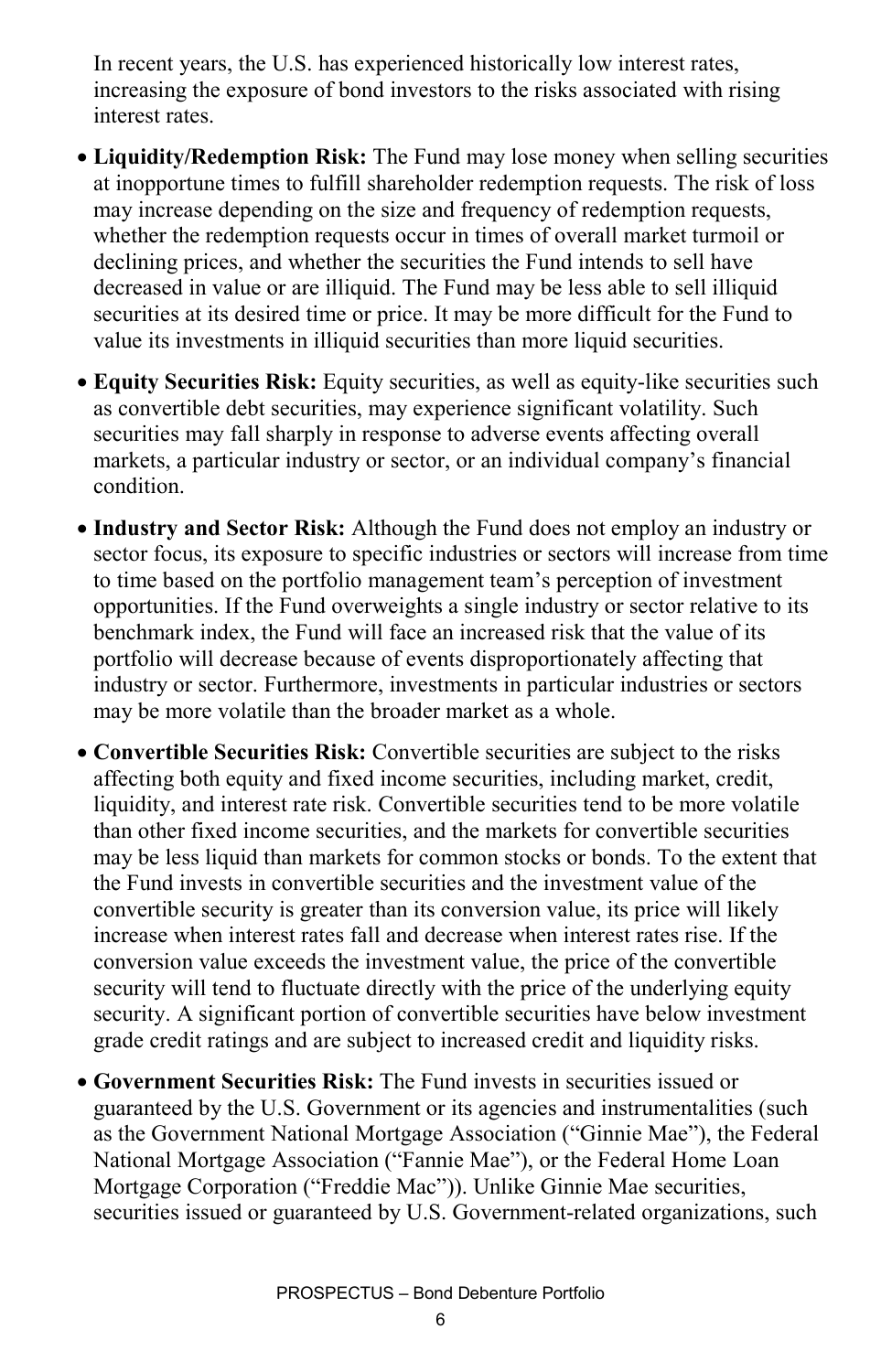as Fannie Mae and Freddie Mac, are not backed by the full faith and credit of the U.S. Government and no assurance can be given that the U.S. Government would provide financial support.

- **Mortgage-Related and Other Asset-Backed Securities Risk:** Mortgagerelated securities, including commercial mortgage-backed securities ("CMBS") and other privately issued mortgage-related securities, and other asset-backed securities may be particularly sensitive to changes in prevailing interest rates and economic conditions, including delinquencies and defaults. The prices of mortgage-related and other asset-backed securities, depending on their structure and the rate of payments, can be volatile. They are subject to prepayment risk (higher than expected prepayment rates of mortgage obligations due to a fall in market interest rates) and extension risk (lower than expected prepayment rates of mortgage obligations due to a rise in market interest rates). These risks increase the Fund's overall interest rate risk. Some mortgage-related securities receive government or private support, but there is no assurance that such support will remain in place.
- **Inflation-Linked Investments Risk:** Unlike traditional fixed income securities, the principal and interest payments of inflation-linked investments are adjusted periodically based on the inflation rate. The value of the Fund's inflation-linked investments may be vulnerable to changes in expectations of inflation or interest rates and there is no guarantee that the Fund's use of these instruments will be successful.
- **Municipal Securities Risk:** Municipal securities are subject to the same risks affecting fixed income securities in general. In addition, the prices of municipal securities may be adversely affected by legislative or political changes, tax rulings, judicial action, changes in market and economic conditions, and the fiscal condition of the municipal issuer, including an insolvent municipality filing for bankruptcy. The Fund may be more sensitive to these events and conditions if it invests a substantial portion of its assets in the municipal securities of similar projects (such as those relating to education, health care, housing, transportation, and utilities), in particular types of municipal securities (such as general obligation bonds, private activity bonds, and special tax bonds), or in the securities of issuers located within a single state, municipality, territory (such as Puerto Rico), or geographic area. The market for municipal securities generally is less liquid than other securities markets, which may make it more difficult for the Fund to sell its municipal securities. Nongovernmental users of facilities financed by tax-exempt revenue bonds (*e.g.*, companies in the electric utility and health care industries) may have difficulty making payments on their obligations in the event of an economic downturn. This would negatively affect the valuation of municipal securities issued by such facilities.
- **Sovereign Debt Risk:** Sovereign debt securities are subject to the risk that the relevant sovereign government or governmental entity may delay or refuse to pay interest or repay principal on its debt, due to, for example, cash flow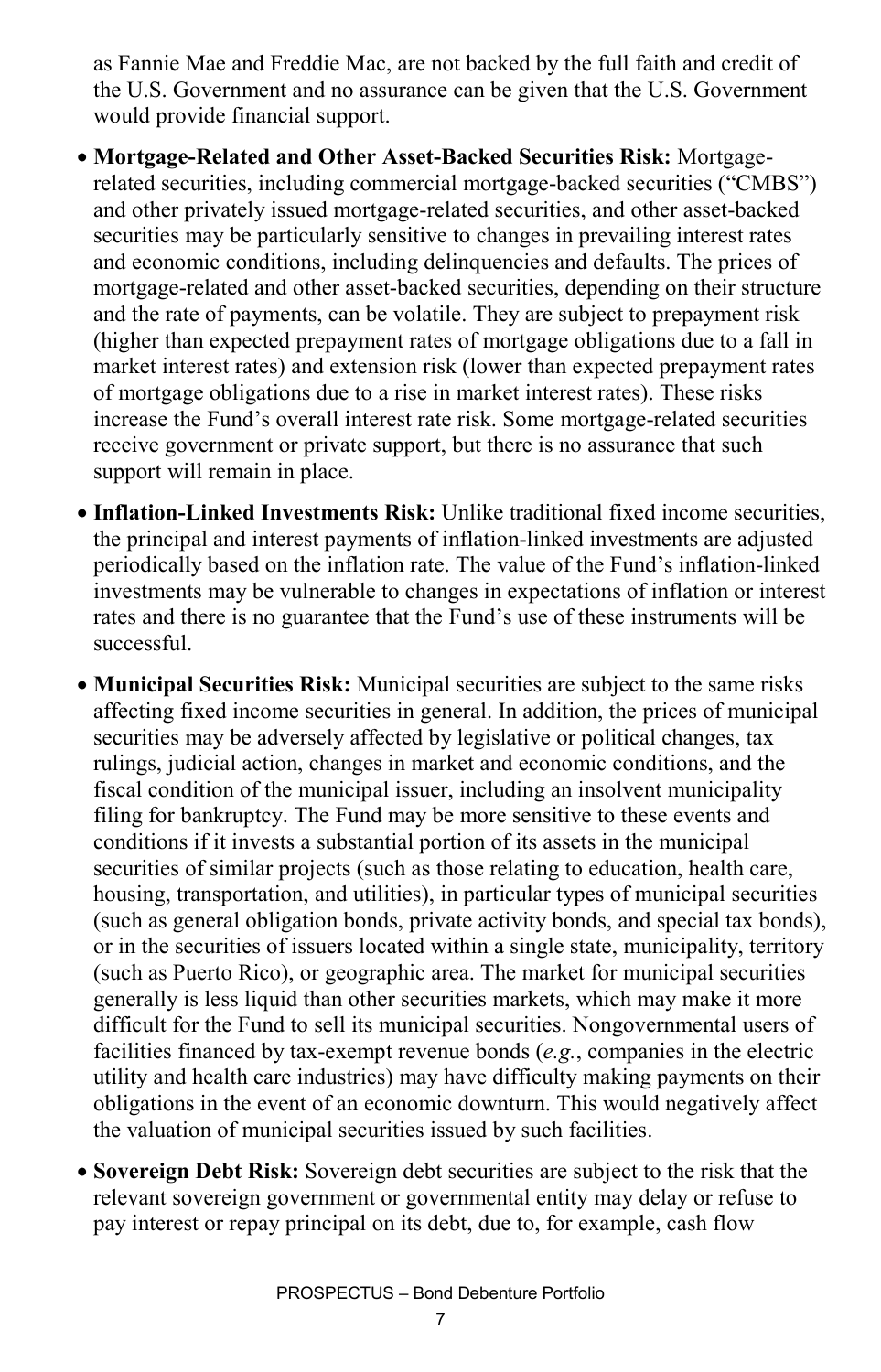problems, insufficient foreign currency reserves, political considerations, the size of its debt relative to the economy, or the failure to put in place economic reforms required by the International Monetary Fund or other multilateral agencies. There is no legal process for collecting sovereign debt that is not repaid, nor are there bankruptcy proceedings through which all or part of the unpaid sovereign debt may be collected.

• **Foreign and Emerging Market Company Risk:** Investments in foreign companies and in U.S. companies with economic ties to foreign markets generally involve special risks that can increase the likelihood that the Fund will lose money. For example, as compared with companies organized and operated in the U.S., these companies may be more vulnerable to economic, political, and social instability and subject to less government supervision, lack of transparency, inadequate regulatory and accounting standards, and foreign taxes. In addition, the securities of foreign companies also may be subject to inadequate exchange control regulations, the imposition of economic sanctions or other government restrictions, higher transaction and other costs, reduced liquidity, and delays in settlement to the extent they are traded on non-U.S. exchanges or markets. Foreign company securities also include American Depositary Receipts ("ADRs"). ADRs may be less liquid than the underlying shares in their primary trading market. Foreign securities also may subject the Fund's investments to changes in currency exchange rates. Emerging market securities generally are more volatile than other foreign securities, and are subject to greater liquidity, regulatory, and political risks. Investments in emerging markets may be considered speculative and generally are riskier than investments in more developed markets because such markets tend to develop unevenly and may never fully develop. Emerging markets are more likely to experience hyperinflation and currency devaluations. Securities of emerging market companies may have far lower trading volumes and less liquidity than securities of issuers in developed markets. Companies with economic ties to emerging markets may be susceptible to the same risks as companies organized in emerging markets.

- **Foreign Currency Risk:** Investments in securities denominated in foreign currencies are subject to the risk that those currencies will decline in value relative to the U.S. dollar, or, in the case of hedged positions, that the U.S. dollar will decline in value relative to the currency being hedged. Foreign currency exchange rates may fluctuate significantly over short periods of time.
- **Loan Risk:** Investments in floating or adjustable rate loans are subject to increased credit and liquidity risks. Loan prices also may be adversely affected by supply-demand imbalances caused by conditions in the loan market or related markets. Below investment grade loans, like high-yield debt securities, or junk bonds, usually are more credit sensitive than interest rate sensitive, although the value of these instruments may be affected by interest rate swings in the overall fixed income market. Loans may be subject to structural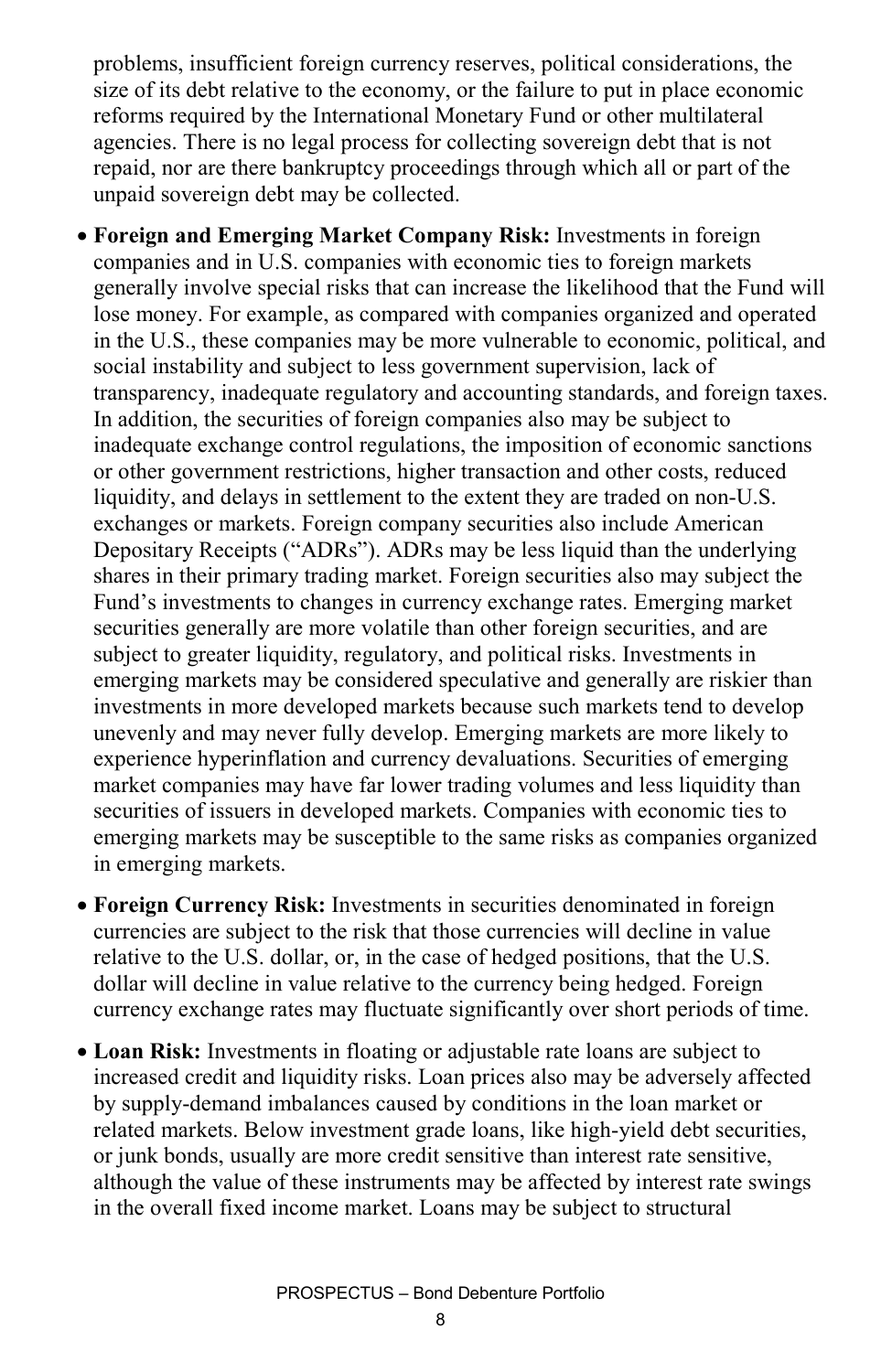subordination and may be subordinated to other obligations of the borrower or its subsidiaries.

• **Collateralized Loan Obligations and Other Collateralized Obligations Risk:** An investment in a CLO can be viewed as investing in (or through) another investment adviser and is subject to the layering of fees associated with such an investment. The risks of an investment in a CLO depend largely on the type of the collateral held in the CLO portfolio and the tranche of securities in which the Fund invests. The risks of investing in a CLO can be generally summarized as a combination of economic risks of the underlying loans combined with the risks associated with the CLO structure governing the priority of payments, and include interest rate risk, credit risk, liquidity risk, prepayment risk, and the risk of default of the underlying asset, among others.

- **LIBOR Risk:** Certain instruments in which the Fund may invest rely in some fashion upon the London Interbank Offered Rate ("LIBOR"). On March 5, 2021, the United Kingdom Financial Conduct Authority (FCA) and LIBOR's administrator, ICE Benchmark Administration (IBA), announced that most LIBOR settings will no longer be published after the end of 2021 and a majority of U.S. dollar LIBOR settings will no longer be published after June 30, 2023. Abandonment of or modifications to LIBOR could have adverse impacts on newly issued financial instruments and existing financial instruments which reference LIBOR and lead to significant short-term and long-term uncertainty and market instability.
- **Derivatives Risk:** The risks associated with derivatives may be different from and greater than the risks associated with directly investing in securities and other investments. Derivatives may increase the Fund's volatility and reduce its returns. The risks associated with derivatives include, among other things, the following:
	- The risk that the value of a derivative may not correlate with the value of the underlying asset, rate, or index in the manner anticipated by the portfolio management team and may be more sensitive to changes in economic or market conditions than anticipated.
	- Derivatives may be difficult to value, especially under stressed or unforeseen market conditions.
	- The risk that the counterparty may fail to fulfill its contractual obligations under the derivative contract. Central clearing of derivatives is intended to decrease counterparty risk but does not eliminate it.
	- The Fund may be required to segregate permissible liquid assets to cover its obligations under these transactions and may have to liquidate positions before it is desirable to do so to fulfill its segregation requirements.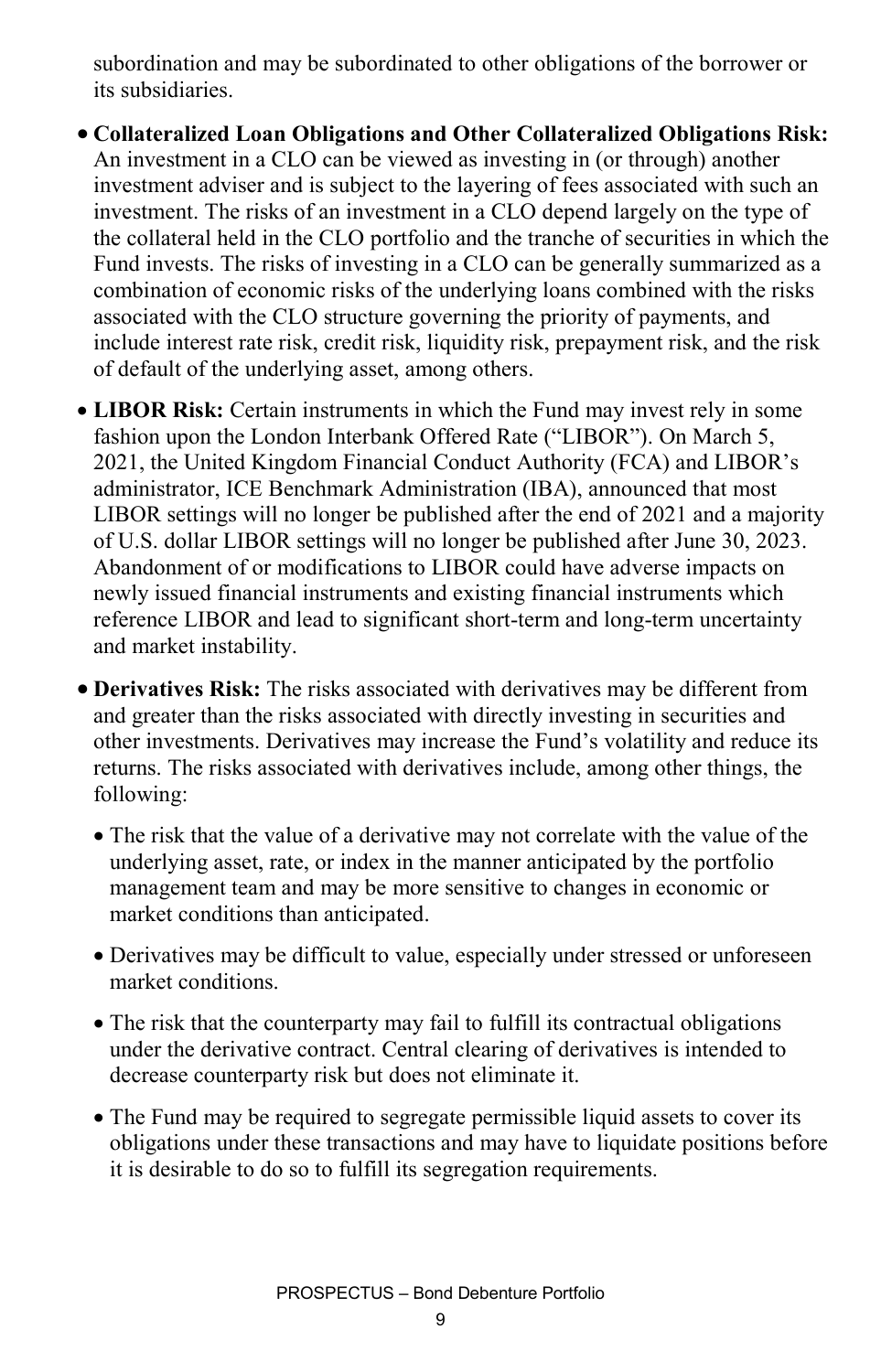- The risk that there may not be a liquid secondary trading market for the derivative, or that the Fund may otherwise be unable to sell or otherwise close a derivatives position when desired, exposing the Fund to additional losses.
- Because derivatives generally involve a small initial investment relative to the risk assumed (known as leverage), derivatives can magnify the Fund's losses and increase its volatility.
- The Fund's use of derivatives may affect the amount, timing, and character of distributions, and may cause the Fund to realize more short-term capital gain and ordinary income than if the Fund did not use derivatives.

Derivatives may not perform as expected and the Fund may not realize the intended benefits. Whether the Fund's use of derivatives is successful will depend on, among other things, the portfolio managers' ability to correctly forecast market movements and other factors. If the portfolio managers incorrectly forecast these and other factors, the Fund's performance could suffer. In addition, given their complexity, derivatives are subject to the risk that improper or misunderstood documentation may expose the Fund to losses.

• **High Portfolio Turnover Risk:** High portfolio turnover may result in increased transaction costs and reduced investment performance.

An investment in the Fund is not a deposit of any bank and is not insured or guaranteed by the Federal Deposit Insurance Corporation or any other government agency. For more information on the principal risks of the Fund, please see the "More Information About the Fund – Principal Risks" section in the prospectus.

#### **PERFORMANCE**

The bar chart and table below provide some indication of the risks of investing in the Fund by illustrating the variability of the Fund's returns. Each assumes reinvestment of dividends and distributions. The Fund's past performance is not necessarily an indication of how the Fund will perform in the future.

The bar chart shows changes in the performance of the Fund's Class VC shares from calendar year to calendar year. This chart does not reflect the sales charges or other expenses of Variable Contracts. If those sales charges and expenses were reflected, returns would be lower.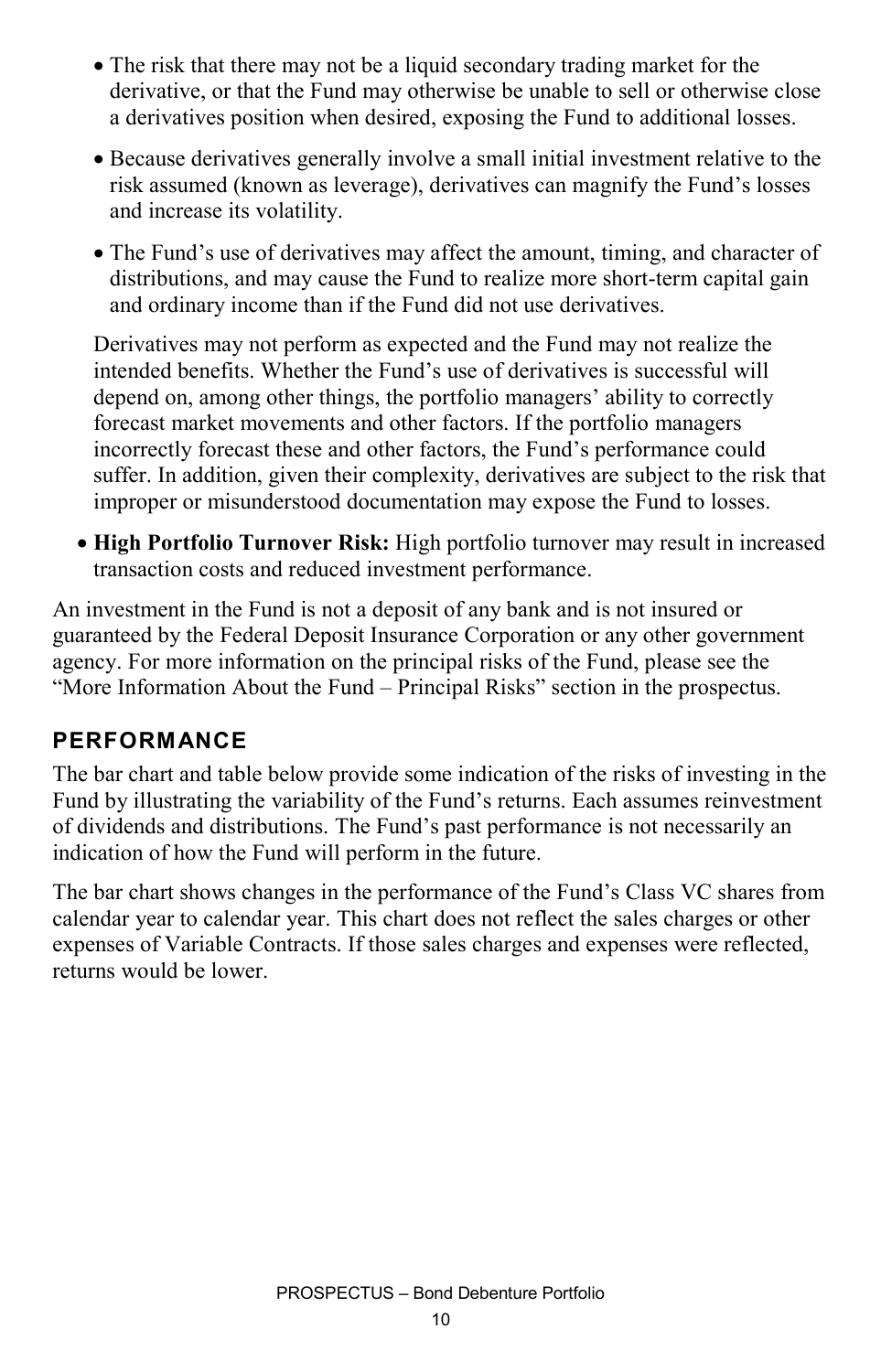

The table below shows how the Fund's average annual total returns compare to the returns of securities market indices with investment characteristics similar to those of the Fund.

| <b>Average Annual Total Returns</b>                  |          |         |          |  |  |  |  |  |
|------------------------------------------------------|----------|---------|----------|--|--|--|--|--|
| (for the periods ended December 31, 2021)            |          |         |          |  |  |  |  |  |
| Class                                                | 1 Year   | 5 Years | 10 Years |  |  |  |  |  |
| Class VC Shares                                      | 3.28%    | 5.66%   | 6.33%    |  |  |  |  |  |
| Index                                                |          |         |          |  |  |  |  |  |
| Bloomberg U.S. Aggregate Bond Index                  | $-1.54%$ | 3.57%   | 2.90%    |  |  |  |  |  |
| (reflects no deduction for fees, expenses, or taxes) |          |         |          |  |  |  |  |  |
| ICE BofA U.S. High Yield Constrained Index           | 5.35%    | 6.08%   | 6.71%    |  |  |  |  |  |
| (reflects no deduction for fees, expenses, or taxes) |          |         |          |  |  |  |  |  |

#### **MANAGEMENT**

**Investment Adviser.** The Fund's investment adviser is Lord Abbett.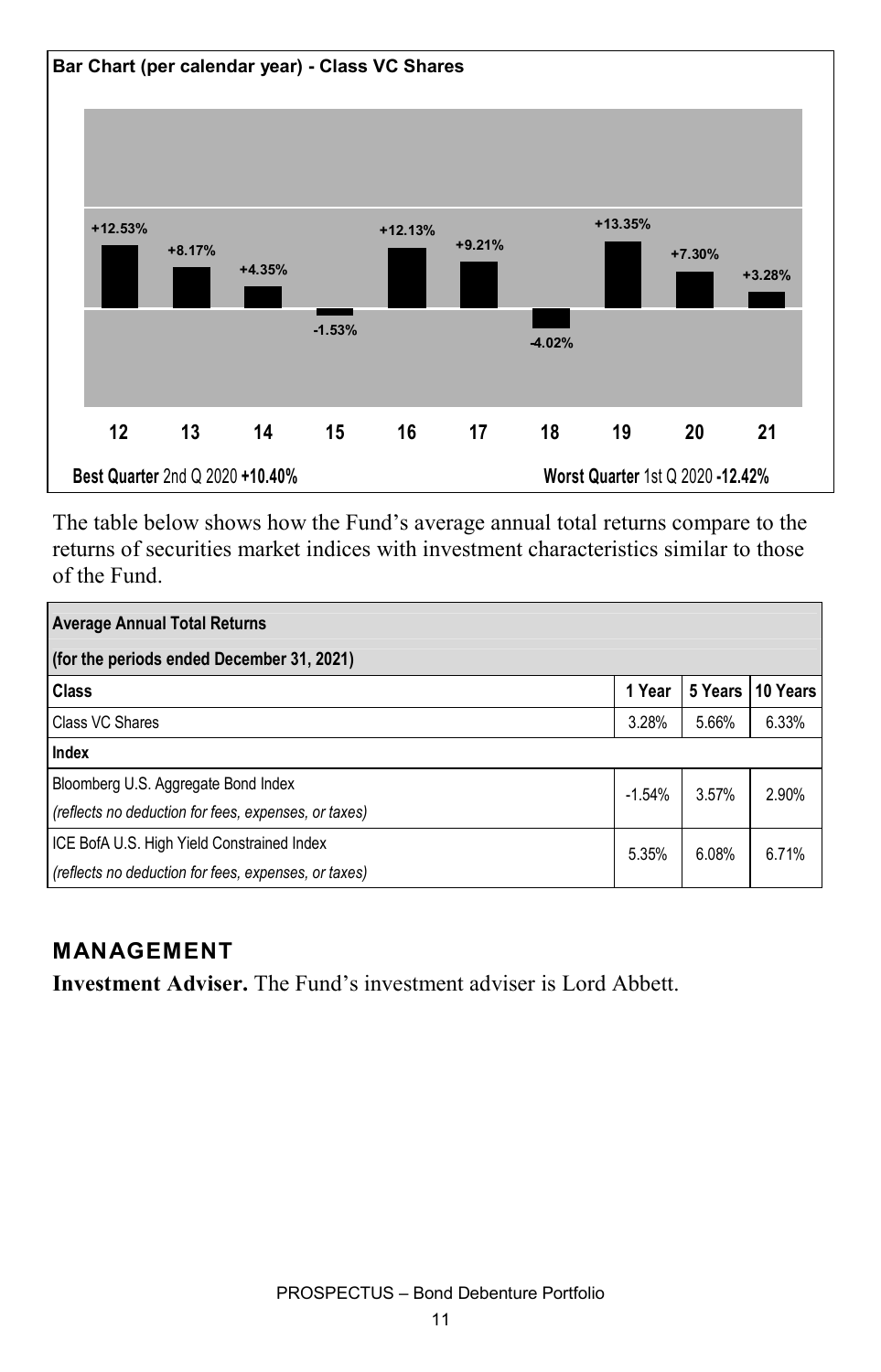#### **Portfolio Managers.**

| <b>Portfolio Managers/Title</b>                                                    | Member of<br>the Portfolio<br><b>Management</b><br><b>Team Since</b> |
|------------------------------------------------------------------------------------|----------------------------------------------------------------------|
| Steven F. Rocco, Partner and Co-Head of Taxable Fixed Income                       | 2014                                                                 |
| Robert A. Lee, Partner and Co-Head of Taxable Fixed Income                         | 2013                                                                 |
| Andrew H. O'Brien, Partner and Portfolio Manager                                   | 2014                                                                 |
| Kewjin Yuoh, Partner and Portfolio Manager                                         | 2014                                                                 |
| Robert S. Clark, Portfolio Manager                                                 | 2015                                                                 |
| Christopher J. Gizzo, Managing Director and Deputy Director of<br>Leveraged Credit | 2013                                                                 |

### **PURCHASE AND SALE OF FUND SHARES**

Because the Fund serves as an underlying investment vehicle for Variable Contracts, Fund shares currently are available only to certain insurance company separate accounts at NAV.

### **TAX INFORMATION**

For information about the federal income tax treatment of Fund distributions to the insurance company separate accounts that hold shares in the Fund, please refer to the prospectus provided by the insurance company for your Variable Contract. Because of the unique tax status of Variable Contracts, you should consult your tax adviser regarding treatment under the federal, state, and local tax rules that apply to you.

#### **PAYMENTS TO INSURANCE COMPANIES AND OTHER FINANCIAL INTERMEDIARIES**

The Fund and its related companies may make payments to the sponsoring insurance company, its affiliates, or other financial intermediaries for distribution and/or other services. These payments may create a conflict of interest by influencing the insurance company or other financial intermediary to recommend the Fund over another investment. Ask your individual financial professional or visit your insurance company's or financial intermediary's website for more information.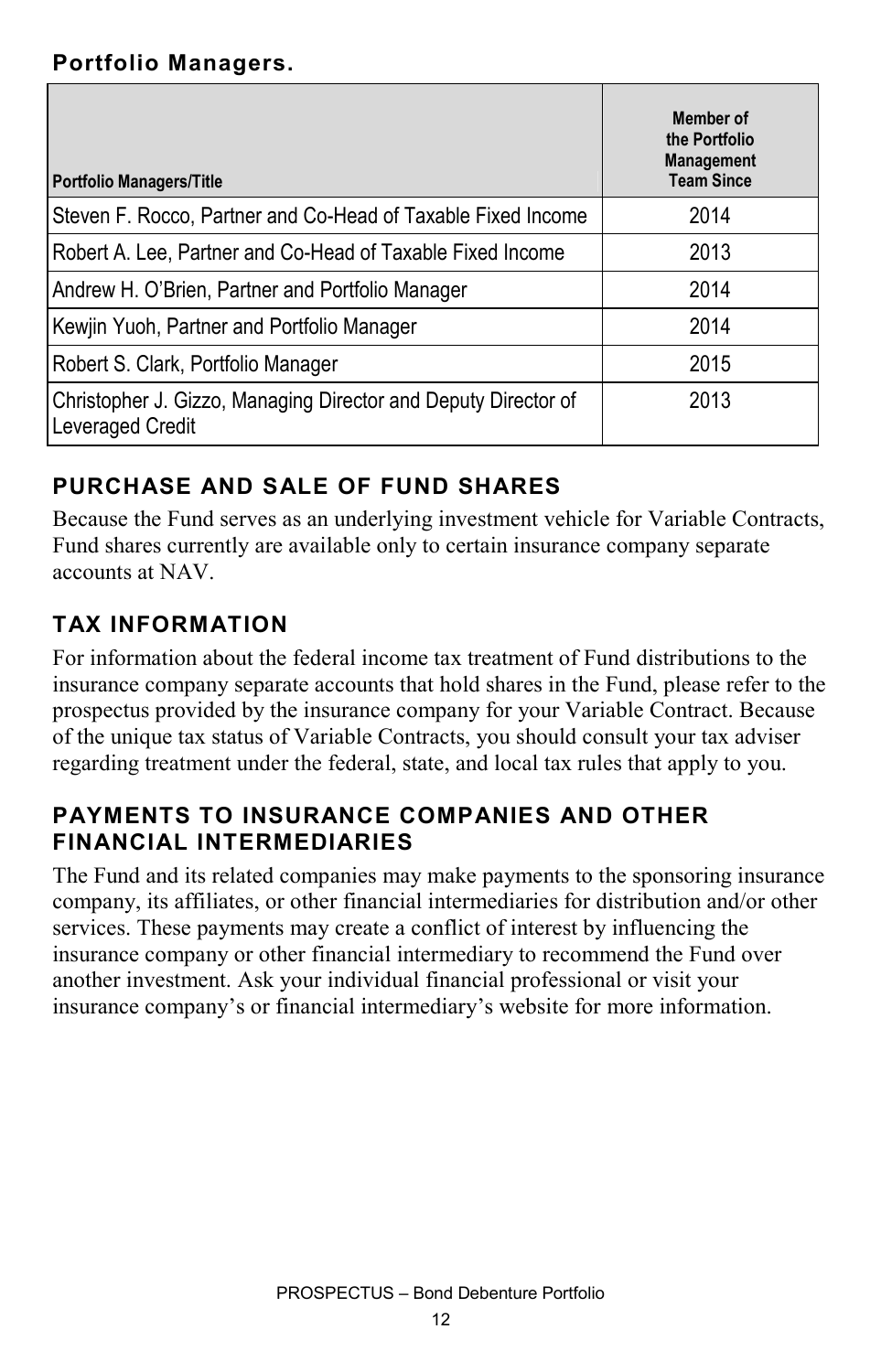### **INVESTMENT OBJECTIVE**

The Fund's investment objective is to seek high current income and the opportunity for capital appreciation to produce a high total return.

### **PRINCIPAL INVESTMENT STRATEGIES**

To pursue its objective, under normal conditions, the Fund invests at least 80% of its net assets, plus the amount of any borrowings for investment purposes, in bonds, debentures and other fixed income securities. The Fund will provide shareholders with at least 60 days' notice of a change in this policy. For purposes of this policy, the Fund considers bonds, debentures and other fixed income securities to include, among other types of investments, high-yield securities (commonly referred to as "below investment grade" or "junk" bonds), debt securities issued by the U.S. Government or government sponsored enterprises, investment grade debt securities, loans (including bridge loans, novations, assignments, and participations), foreign (including emerging market) debt securities, all types of mortgage-backed, mortgage-related, and other asset-backed securities, and equity-related debt securities such as convertible bonds and debt securities with warrants.

Under normal conditions, the Fund allocates its assets principally among fixed income securities in four asset categories, but may invest substantially all of its assets in any one category at any time:

- **U.S. high-yield securities,** which are debt securities that are rated BB/Ba or lower by an independent rating agency, including Moody's Investors Service, Inc. ("Moody's"), S&P Global Ratings ("S&P"), and Fitch Ratings ("Fitch"), or that are unrated but determined by Lord Abbett to be of comparable quality. The Fund may invest a substantial portion of its net assets in high-yield securities.
- **U.S. investment grade fixed income securities,** which are rated, at the time of purchase, within the four highest grades assigned by an independent rating agency such as Moody's (Aaa, Aa, A, Baa), S&P (AAA, AA, A, BBB), or Fitch (AAA, AA, A, BBB), or are unrated but determined by Lord Abbett to be of comparable quality.
- **convertible securities,** which are corporate securities, usually preferred stocks or bonds, that are exchangeable at the option of the holder for a fixed number of other securities, usually common stocks, at a set price or formula (the "conversion price"). Convertible securities may provide investors the opportunity to participate in rising markets and potential protection in declining markets.
- **foreign (including emerging market) securities,** including (i) foreign securities traded outside of the U.S., (ii) securities of foreign issuers that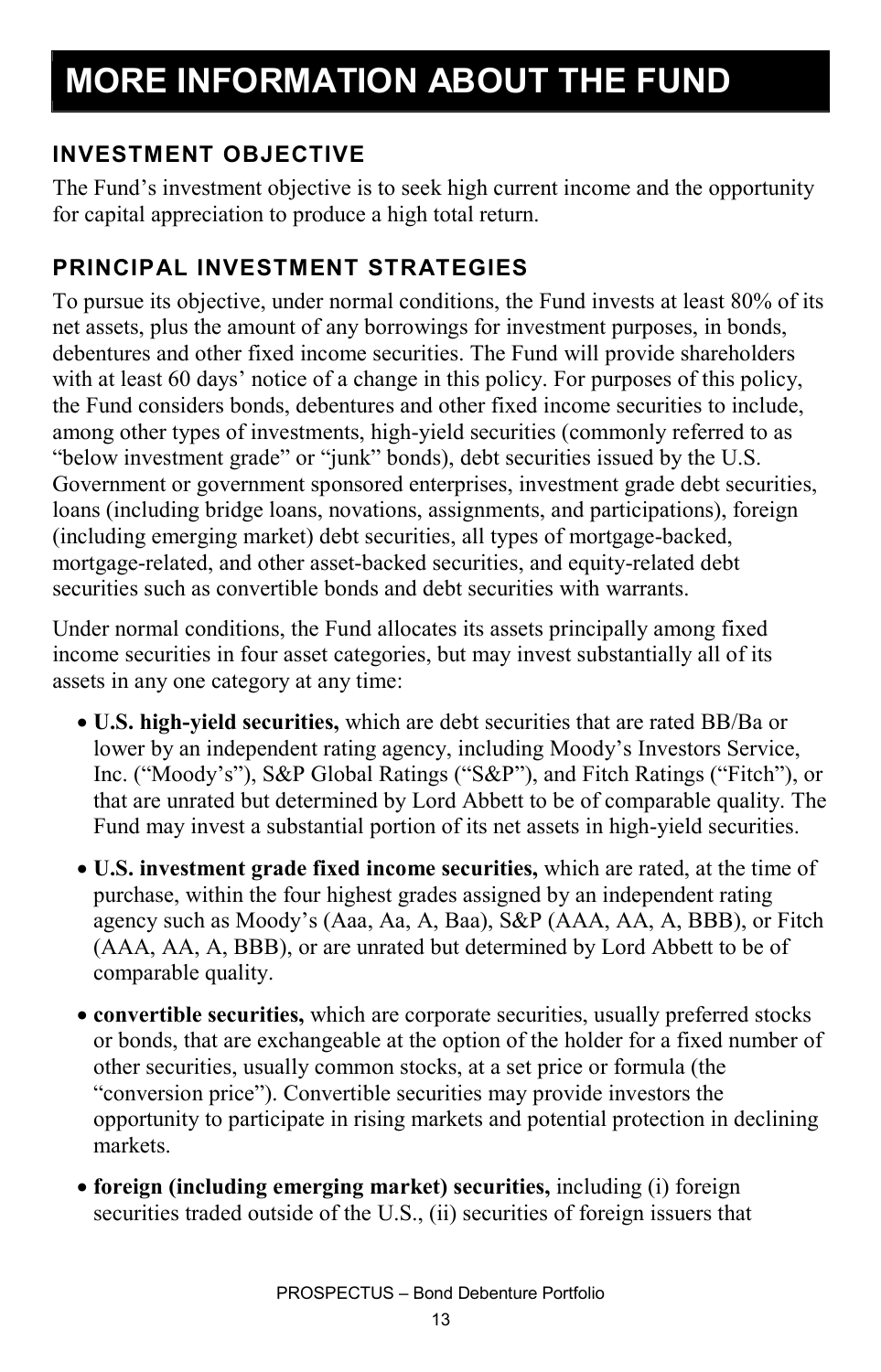primarily are traded on a U.S. securities exchange, (iii) securities of non-U.S. issuers that are denominated in non-U.S. currencies, and (iv) ADRs, which typically are issued by a U.S. financial institution (such as a U.S. bank) and represent a specified number of shares issued by a foreign company.

The investment grade and high-yield debt securities described above may include mortgage-backed, mortgage-related, and other asset-backed securities, which directly or indirectly represent a participation in, or are secured by and payable from, mortgage loans, real property, or other assets, and government securities, which include U.S. Government and non-U.S. sovereign government securities.

Under normal conditions, the Fund invests in each of the four categories described above. However, the Fund may invest substantially all of its assets in any one of these categories at any time, provided that (i) at least 20% of the Fund's net assets are invested in any combination of investment grade debt securities, U.S. Government securities, and cash equivalents, and (ii) the Fund's investments in foreign securities, which are securities of non-U.S. issuers that are denominated in non-U.S. currencies, do not exceed 20% of its net assets. The Fund may invest up to 20% of its net assets in equity securities, including common stocks, preferred stocks, convertible preferred stocks, and similar instruments. The Fund's investments in U.S. Government securities may include debt securities issued or guaranteed by the U.S. Government or its agencies and instrumentalities. The Fund may invest in all types of municipal bonds, including general obligation bonds, revenue bonds, municipal leases, and variable rate demand notes. Municipal bonds are debt securities issued by or on behalf of U.S. states, territories (such as Puerto Rico, the U.S. Virgin Islands, and Guam), and possessions (including the District of Columbia) and their political subdivisions, agencies, and instrumentalities that provide income that generally is exempt from regular federal or, as applicable, state and/or local personal income taxes. The Fund's investments in non-U.S. sovereign government securities may include debt securities issued or guaranteed by non-U.S. sovereign governments, their agencies, authorities, political subdivisions, or instrumentalities, and supranational agencies. Supranational agencies are organizations that are designed or supported by one or more governments or governmental agencies to promote economic development. Examples of supranational agencies include the Asian Development Bank, the European Bank for Reconstruction and Development, and the World Bank.

The Fund may invest in inflation-linked fixed income securities, which are securities whose principal and/or interest payments are adjusted for inflation, unlike traditional fixed income securities that make fixed or variable principal and interest payments. The Fund may also invest in structured securities and other hybrid instruments, including CLOs.

The Fund seeks a high total return (current income and capital appreciation) derived from an actively managed, diversified portfolio of investments. Higher yields on debt securities may be available during periods of high inflation when the demand for borrowed money is high. Also, buying below investment grade bonds when the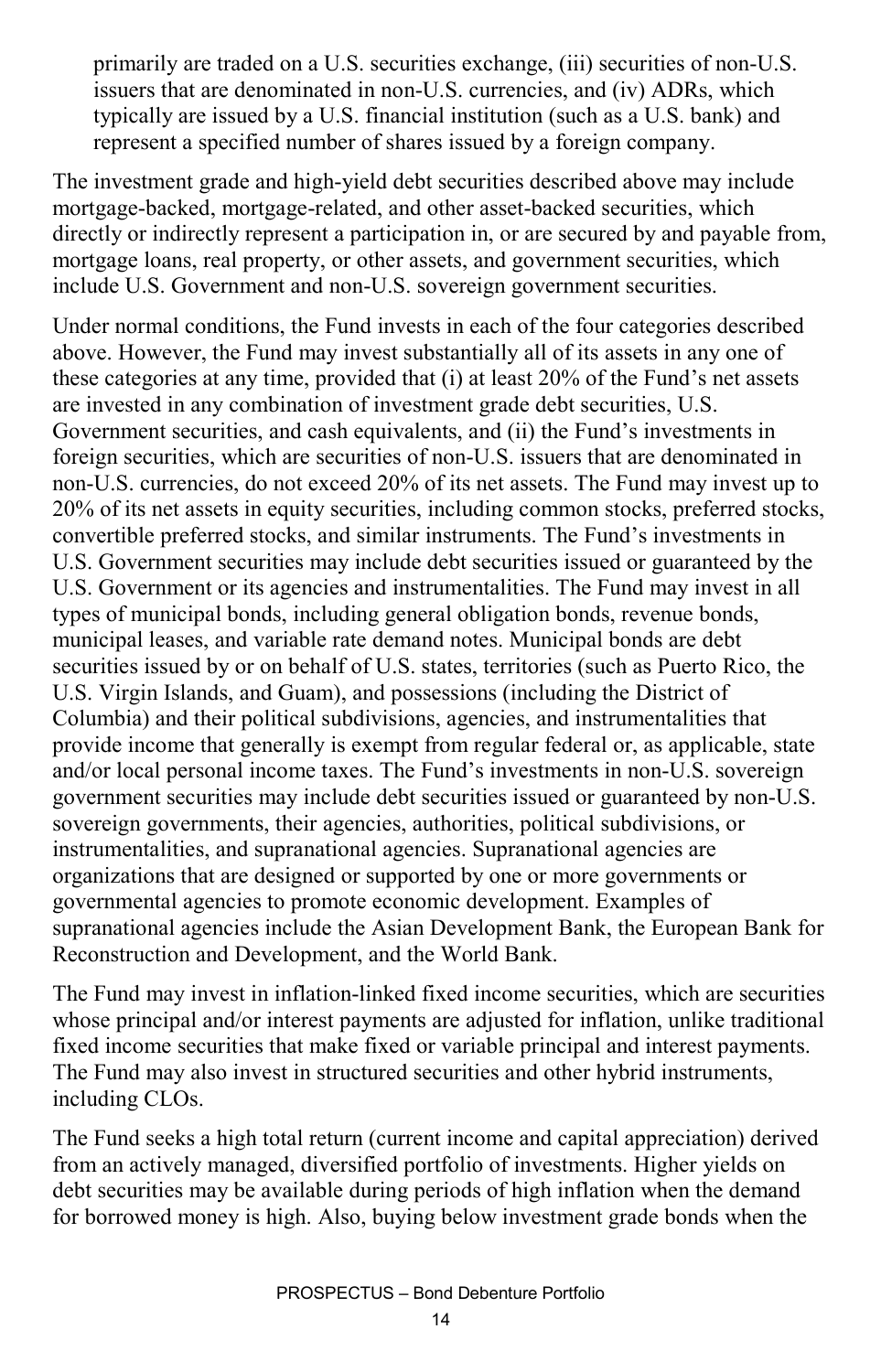credit risk is likely to decrease may generate higher returns. Although the Fund is diversified across many industries and sectors, its assets may, from time to time, be overweighted or underweighted to certain industries and sectors relative to its benchmark index.

The Fund may invest up to 15% of its net assets in floating or adjustable rate loans, including bridge loans, novations, assignments, and participations. The interest rates on floating or adjustable rate loans periodically are adjusted to a generally recognized base rate such as LIBOR or the prime rate as set by the Federal Reserve. The Fund's investments in loans may include senior loans, second lien, or other subordinated loans.

The Fund may use derivatives, which are financial instruments that derive their value from the value of an underlying asset, reference rate, or index. The Fund may use derivatives for hedging purposes, including protecting the Fund's unrealized gains by hedging against possible adverse fluctuations in the securities markets or changes in interest rates or currency exchange rates that may reduce the market value of the Fund's investment portfolio. The Fund also may use derivatives for nonhedging purposes to seek to enhance the Fund's returns, efficiently invest excess cash, or quickly gain market exposure. For example, the Fund may invest in or sell short U.S. Treasury futures, securities index futures, other futures, and/or currency forwards to adjust the Fund's exposure to the direction of interest rates, or for other portfolio management reasons. The Fund may engage in derivative transactions on an exchange or in the over-the-counter ("OTC") market. Lord Abbett is registered with the U.S. Commodity Futures Trading Commission as a commodity pool operator ("CPO") under the Commodity Exchange Act ("CEA"). However, with respect to the Fund, Lord Abbett has filed a claim of exclusion from the definition of the term CPO and therefore, Lord Abbett is not subject to registration or regulation as a pool operator under the CEA.

The types of derivative instruments that the Fund may use include:

- **Futures and Options on Futures:** The Fund may enter into futures contracts and options on futures contracts, which involve the purchase or sale of a contract to buy or sell a specified security or other financial instrument at a specific future date and price on an exchange or the OTC market. An option on a futures contract gives the purchaser the right to buy or sell a futures contract in exchange for the payment of a premium. The Fund may enter into such contracts as a substitute for taking a position in any underlying asset or to increase returns.
- **Foreign Currency Forward Contracts and Options:** The Fund may use foreign currency forward contracts and options to hedge the risk to the portfolio that foreign exchange price movements will be unfavorable for U.S. investors. Under some circumstances, the Fund may commit a substantial portion or the entire value of its portfolio to the completion of forward contracts. Generally, these instruments allow the Fund to lock in a specified exchange rate for a period of time. Foreign currency forward contracts also may be used to increase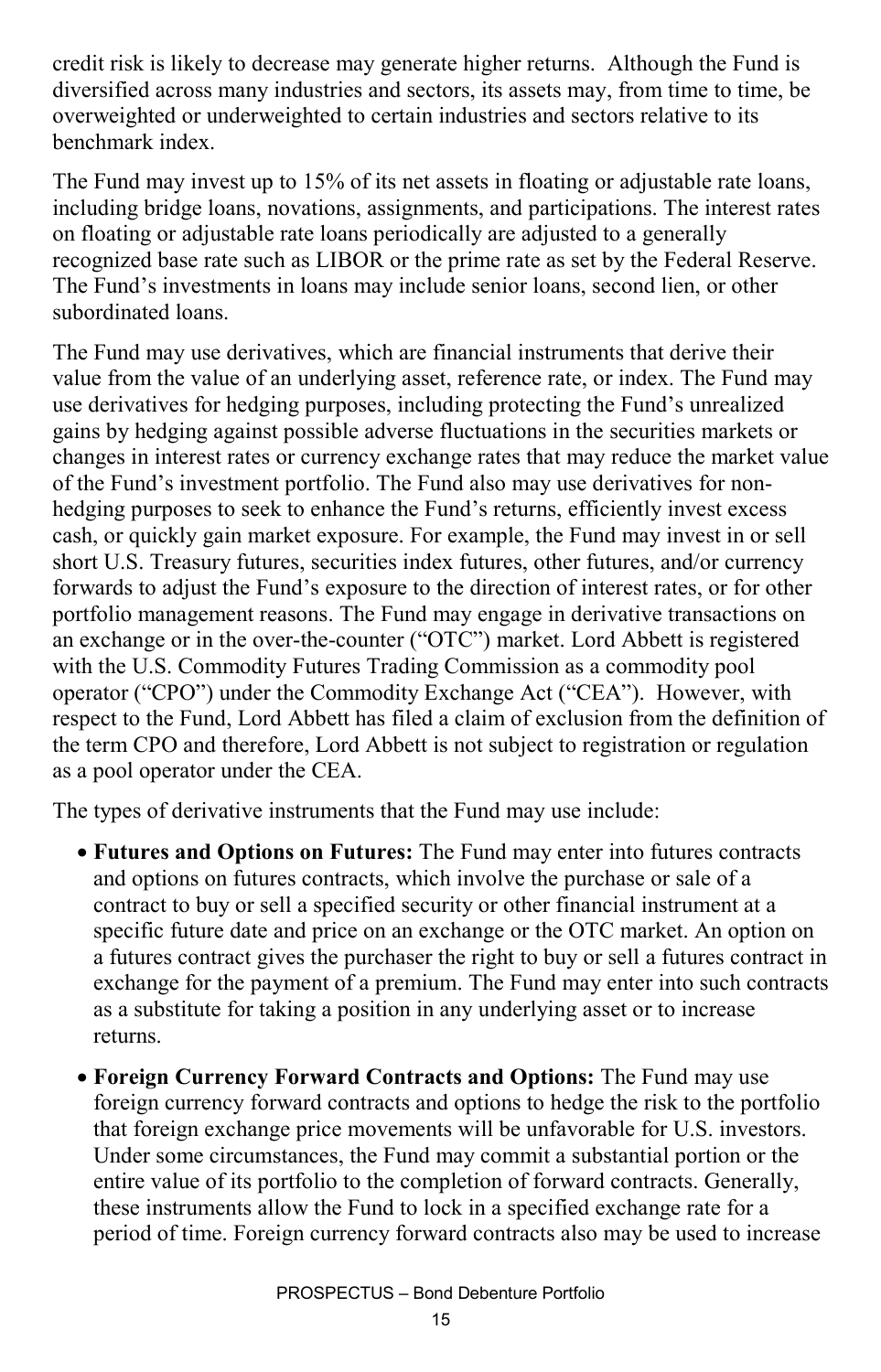the Fund's exposure to foreign currencies that Lord Abbett believes may rise in value relative to the U.S. dollar or to shift the Fund's exposure to foreign currency fluctuations from one country to another.

• **Options:** The Fund may purchase call and put options and write (*i.e.*, sell) covered call and put option contracts in accordance with its investment objective and policies. A "call option" is a contract sold for a price giving its holder the right to buy a specific number of securities at a specific price prior to a specified date. A "covered call option" is a call option issued on securities already owned by the writer of the call option for delivery to the holder upon the exercise of the option. A "put option" gives the purchaser of the option the right to sell, and obligates the writer to buy, the underlying securities at the exercise price at any time during the option period. A put option sold by the Fund is covered when, among other things, the Fund segregates permissible liquid assets having a value equal to or greater than the exercise price of the option to fulfill the obligation undertaken or otherwise covers the transaction.

The Fund may purchase and sell call and put options in respect of specific securities (or groups or "baskets" of specific securities) or securities indices, currencies or futures. The Fund also may enter into OTC options contracts, which are available for a greater variety of securities, and a wider range of expiration dates and exercise prices, than are exchange-traded options. Successful use by the Fund of options and options on futures will depend on Lord Abbett's ability to predict correctly movements in the prices of individual securities, the relevant securities market generally, foreign currencies or interest rates.

• **Swaps:** The Fund may enter into interest rate, equity index, credit, currency, and total return swap agreements, and swaptions (options on swaps) and similar transactions. The Fund may enter into these swap transactions for hedging purposes or in an attempt to obtain a particular return when it is considered desirable to do so. An OTC swap transaction involves an agreement between two parties to exchange different cash flows based on a specified or "notional" amount. The cash flows exchanged in a specific transaction may be, among other things, payments that are the equivalent of interest on a principal amount, payments that would compensate the purchaser for losses on a defaulted security or basket of securities, or payments reflecting the performance of one or more specified currencies, securities or indices. The Fund may enter into OTC swap transactions with counterparties that generally are banks, securities dealers or their respective affiliates. Certain types of swaps, such as interest rate swaps, are cleared through clearing houses.

The portfolio management team selects securities using a bottom-up analysis of an issuer's management quality, credit risk, and relative market position, and industry dynamics, as well as an evaluation of conditions within the broader economy. The portfolio management team develops a macroeconomic outlook of the current economic environment and credit markets and allocates the Fund's assets among the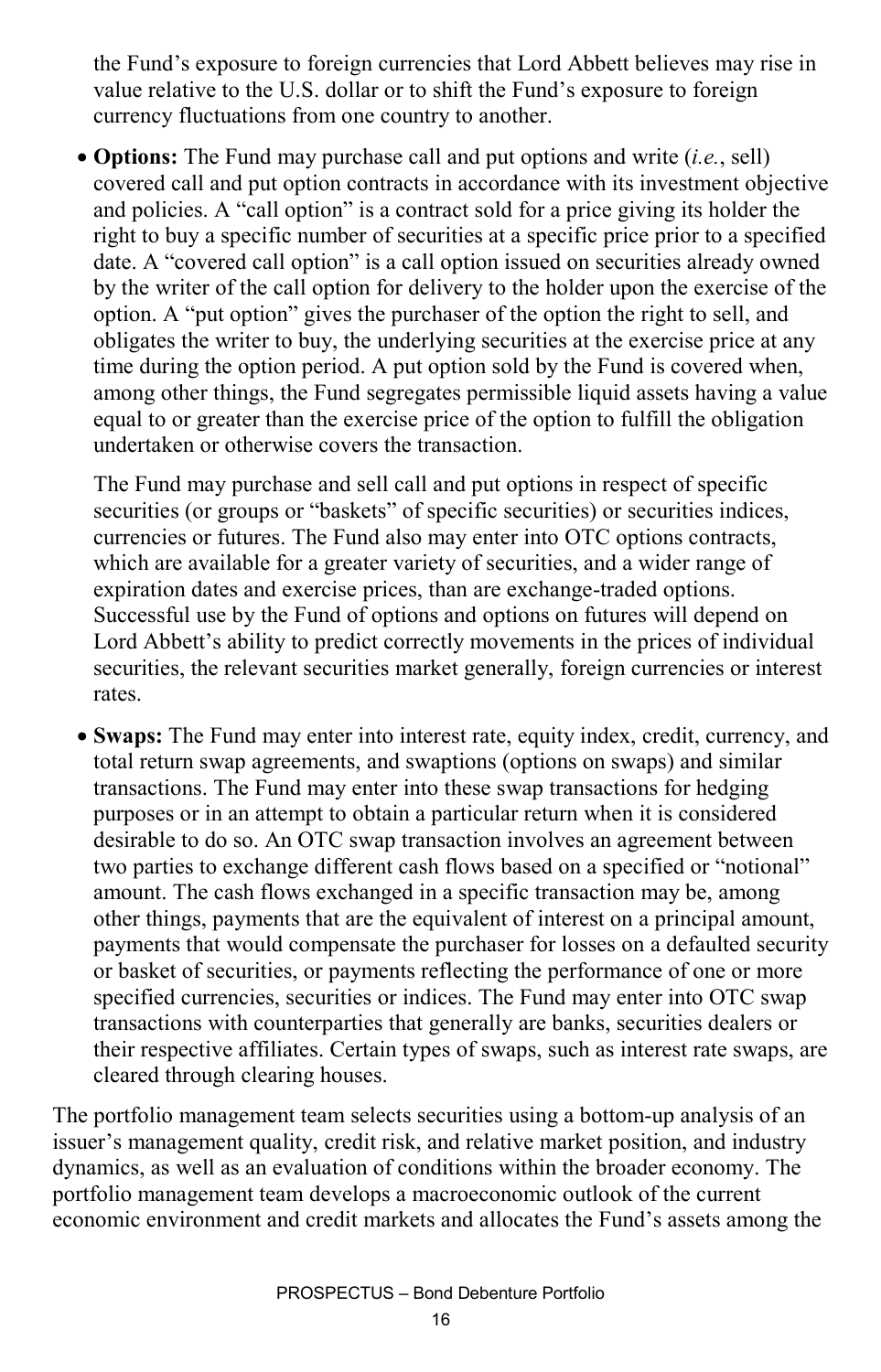four principal market sectors using fundamental research and quantitative tools. The portfolio management team attempts to reduce risk through portfolio diversification, credit analysis, and attention to current developments and trends in interest rates and economic conditions. The investment team may also consider the risks and return potential presented by ESG factors in investment decisions.

The Fund may sell a security if it no longer meets the Fund's investment criteria or for a variety of other reasons, such as to secure gains, limit losses, maintain its duration, redeploy assets into opportunities believed to be more promising, increase cash, or satisfy redemption requests, among others. The Fund will not be required to sell a security that has been downgraded after purchase; however, in these cases, the Fund will monitor the situation to determine whether it is advisable for the Fund to continue to hold the security. In considering whether to sell a security, the Fund may evaluate factors including, but not limited to, the condition of the economy, changes in the issuer's competitive position or financial condition, changes in the outlook for the issuer's industry, the Fund's valuation target for the security, and the impact of the security's duration on the Fund's overall duration.

**Temporary Defensive Strategies.** The Fund seeks to remain fully invested in accordance with its investment objective. However, in an attempt to respond to adverse market, economic, political, or other conditions, the Fund may take a temporary defensive position that is inconsistent with its principal investment strategies by holding some or all of its assets in short-term investments. These investments include cash, commercial paper, money market instruments, repurchase agreements, and U.S. Government securities. The Fund also may hold these types of investments while looking for suitable investment opportunities or to manage liquidity. Taking a temporary defensive position could prevent the Fund from achieving its investment objective.

#### **PRINCIPAL RISKS**

As with any investment in a mutual fund, investing in the Fund involves risk, including the risk that you may receive little or no return on your investment. When you redeem your shares, they may be worth more or less than what you paid for them, which means that you may lose a portion or all of the money you invested in the Fund. Before you invest in the Fund, you should carefully evaluate the risks in light of your investment goals. An investment in the Fund held for longer periods over full market cycles typically provides more favorable results.

The principal risks you assume when investing in the Fund are described below. The Fund attempts to manage these risks through careful security selection, portfolio diversification, and continual portfolio review and analysis, but there can be no assurance or guarantee that these strategies will be successful in reducing risk. Please see the SAI for a further discussion of strategies employed by the Fund and the risks associated with an investment in the Fund.

• **Portfolio Management Risk:** The strategies used and investments selected by the Fund's portfolio management team may fail to produce the intended result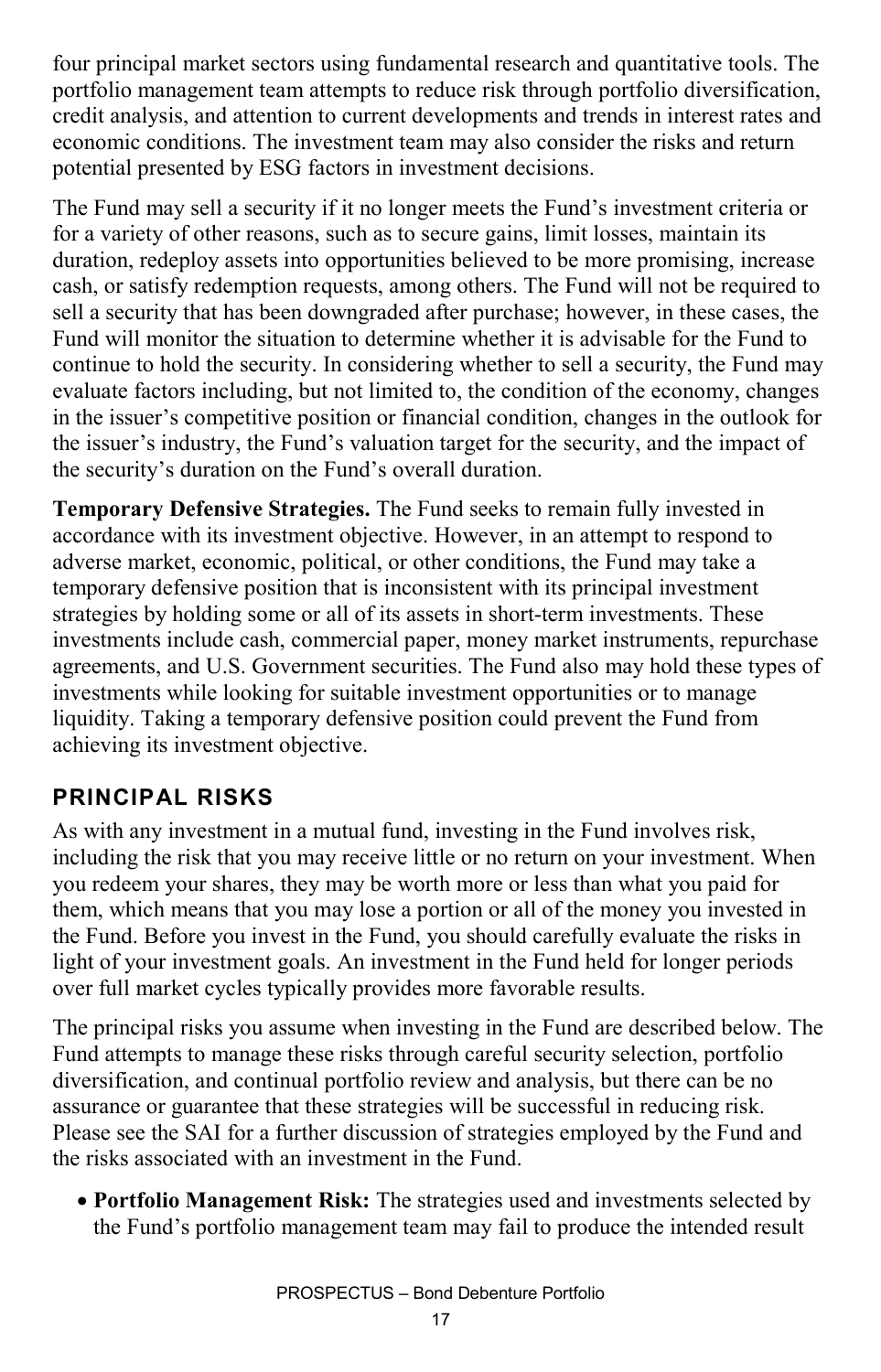and the Fund may not achieve its objective. The securities selected for the Fund may not perform as well as other securities that were not selected for the Fund. As a result, the Fund may suffer losses or underperform other funds with the same investment objective or strategies, and may generate losses even in a favorable market.

- **Market Risk:** The market values of securities will fluctuate, sometimes sharply and unpredictably, based on overall economic conditions, governmental actions or intervention, market disruptions caused by trade disputes or other factors, political developments, and other factors. Changes in the financial condition of a single issuer can impact a market as a whole. In addition, data imprecision, technology malfunctions, operational errors, and similar factors may adversely affect a single issuer, a group of issuers, an industry, or the market as a whole. Prices of equity securities tend to rise and fall more dramatically than those of debt securities. A slower-growth or recessionary economic environment could have an adverse effect on the prices of the various securities held by the Fund. Economies and financial markets throughout the world are becoming increasingly interconnected, which raises the likelihood that events or conditions in one country or region will adversely affect markets or issuers in other countries or regions.
- **Fixed Income Securities Risk:** The Fund is subject to the general risks and considerations associated with investing in debt securities, including the risk that issuers will fail to make timely payments of principal or interest or default altogether. Typically, shorter-term bonds are less volatile than longer-term bonds; however, longer-term bonds typically offer higher yields and more stable interest income than shorter-term bonds due to their longer term and extended fixed payment schedule. Lower-rated securities in which the Fund may invest may be more volatile and may decline more in price in response to negative issuer developments or general economic news than higher rated securities. In addition, as interest rates rise, the Fund's investments typically will lose value.

• **High Yield Securities Risk:** High yield securities (commonly referred to as "junk" bonds) typically pay a higher yield than investment grade securities, but may have greater price fluctuations and have a higher risk of default than investment grade securities. The market for high yield securities may be less liquid due to such factors as specific industry developments, interest rate sensitivity, negative perceptions of the junk bond markets generally, and less secondary market liquidity, and may be subject to greater credit risk than investment grade securities. Below investment grade securities may be highly speculative and have poor prospects for reaching investment grade standing. Issuers of below investment grade securities generally are not as strong financially as those issuers with higher credit ratings, and are more likely to encounter financial difficulties, especially during periods of rising interest rates or other unfavorable economic or market conditions. Below investment grade securities are subject to the increased risk of an issuer's inability to meet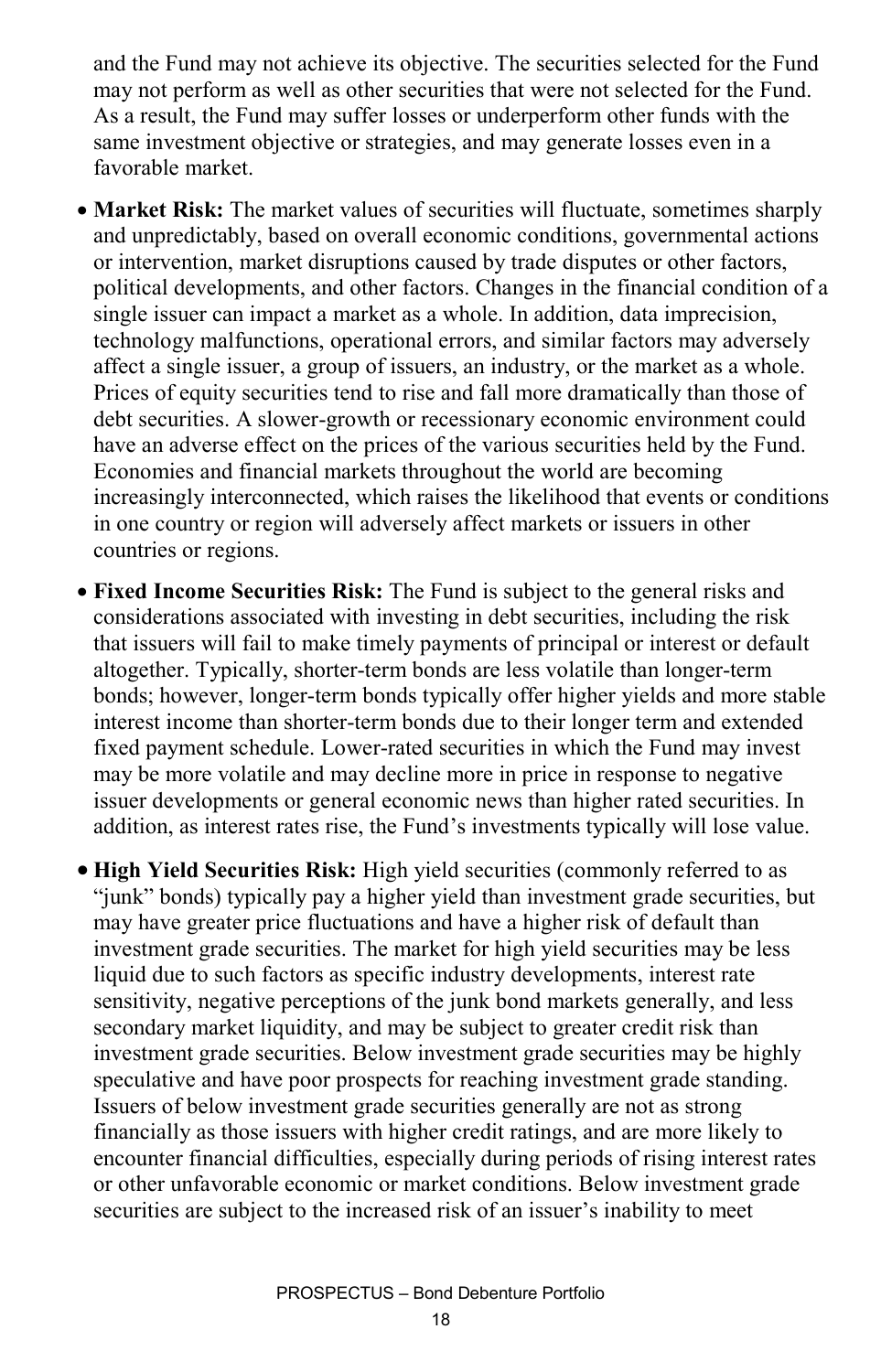principal and interest obligations and a greater risk of default. Some issuers of below investment grade securities may be more likely to default as to principal or interest payments after the Fund purchases their securities. A default, or concerns in the market about an increase in risk of default or the deterioration in the creditworthiness of an issuer, may result in losses to the Fund. The Fund may incur higher expenses to protect its interests in such securities and may lose its entire investment in defaulted bonds.

The secondary market for high yield securities is concentrated in relatively few market makers and is dominated by institutional investors, including mutual funds, insurance companies, and other financial institutions. As a result, the secondary market for such securities is not as liquid as, and is more volatile than, the secondary market for higher rated securities. In addition, market trading volume for lower rated securities is generally lower and the secondary market for such securities could shrink or disappear suddenly and without warning as a result of adverse market or economic conditions, independent of any specific adverse changes in the condition of a particular issuer. Because of the lack of sufficient market liquidity, the Fund may incur losses because it may be required to effect sales at a disadvantageous time and then only at a substantial drop in price. These factors may have an adverse effect on the market price and the Fund's ability to dispose of particular portfolio investments. A less liquid secondary market also may make it more difficult for the Fund to obtain precise valuations of the below investment grade securities in its portfolio.

• **Credit Risk:** Debt securities are subject to the risk that the issuer or guarantor of a security may not make interest and principal payments as they become due or may default altogether. Litigation, legislation or other political events, business or economic conditions, or the bankruptcy of the issuer could have a significant effect on an issuer's ability to make payments of principal and interest. In addition, if the market perceives a deterioration in the creditworthiness of an issuer, the value and liquidity of securities issued by that issuer may decline. Credit risk varies based on the economic and fiscal conditions of each issuer. As noted above, to the extent the Fund holds below investment grade securities, these risks may be heightened. The credit quality of the Fund's portfolio securities or instruments may meet the Fund's credit quality requirements at the time of purchase but then deteriorate thereafter, and such a deterioration can occur rapidly. In certain instances, the downgrading or default of a single holding or guarantor of the Fund's holding may impair the Fund's liquidity and have the potential to cause significant NAV deterioration. Insurance or other credit enhancements supporting the Fund's investment may be provided by either U.S. or foreign entities. These securities have the credit risk of the entity providing the credit support in addition to the credit risk of the underlying investment that is being enhanced. Credit support provided by foreign entities may be less certain because of the possibility of adverse foreign economic, political or legal developments that may affect the ability of the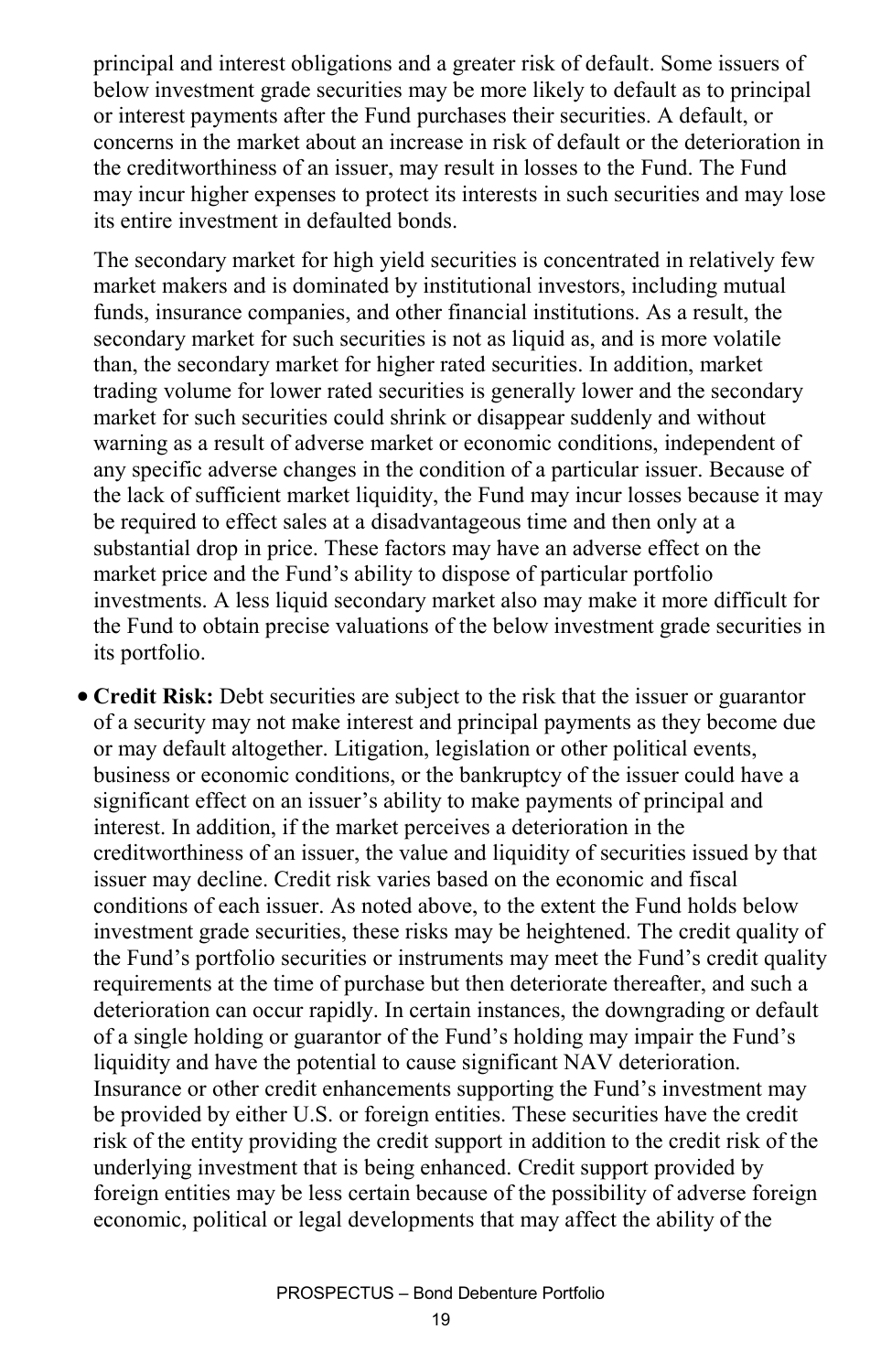entity to meet its obligations. A change in the credit rating or the market's perception of the creditworthiness of any of the bond insurers that insure securities in the Fund's portfolio may affect the value of the securities they insure, the Fund's share prices, and Fund performance. A downgrading of an insurer's credit rating or a default by the insurer could reduce the credit rating of an insured bond and, therefore, its value. The Fund also may be adversely affected by the inability of an insurer to meet its insurance obligations.

- **Interest Rate Risk:** As interest rates rise, prices of bonds (including tax-exempt bonds) generally fall, typically causing the Fund's investments to lose value. Additionally, rising interest rates or lack of market participants may lead to decreased liquidity in fixed income markets. Interest rate changes generally have a more pronounced effect on the market value of fixed-rate instruments, such as corporate bonds, than they have on floating rate instruments, and typically have a greater effect on the price of fixed income securities with longer durations. Interest rate changes can be sudden and unpredictable, and the Fund may lose money as a result of movements in interest rates. A wide variety of market factors can cause interest rates to rise, including central bank monetary policy, rising inflation, and changes in general economic conditions. To the extent the Fund invests in floating rate instruments, changes in short-term market interest rates may affect the yield on those investments. If short-term market interest rates fall, the yield on the Fund's shares will also fall. Conversely, when short-term market interest rates rise, because of the lag between changes in such short-term rates and the resetting of the floating rates on the floating rate debt in the Fund's portfolio, the impact of rising rates may be delayed. To the extent the Fund invests in fixed rate instruments, fluctuations in the market price of such investments may not affect interest income derived from those instruments, but may nonetheless affect the Fund's NAV, especially if the instrument has a longer maturity. Substantial increases in interest rates may cause an increase in issuer defaults, as issuers may lack resources to meet higher debt service requirements. In recent years, the U.S. has experienced historically low interest rates, increasing the exposure of bond investors to the risks associated with rising interest rates.
- **Liquidity/Redemption Risk:** The Fund may lose money when selling securities at inopportune times to fulfill shareholder redemption requests. The risk of loss may increase depending on the size and frequency of redemption requests, whether the redemption requests occur in times of overall market turmoil or declining prices, and whether the securities the Fund intends to sell have decreased in value or are illiquid. The Fund may be less able to sell illiquid securities at its desired time or price. It may be more difficult for the Fund to value its investments in illiquid securities than more liquid securities. Illiquidity can be caused by a variety of factors, including economic conditions, market events, events relating to the issuer of the securities, a drop in overall market trading volume, an inability to find a ready buyer, or legal restrictions on the securities' resale. Certain securities that are liquid when purchased may later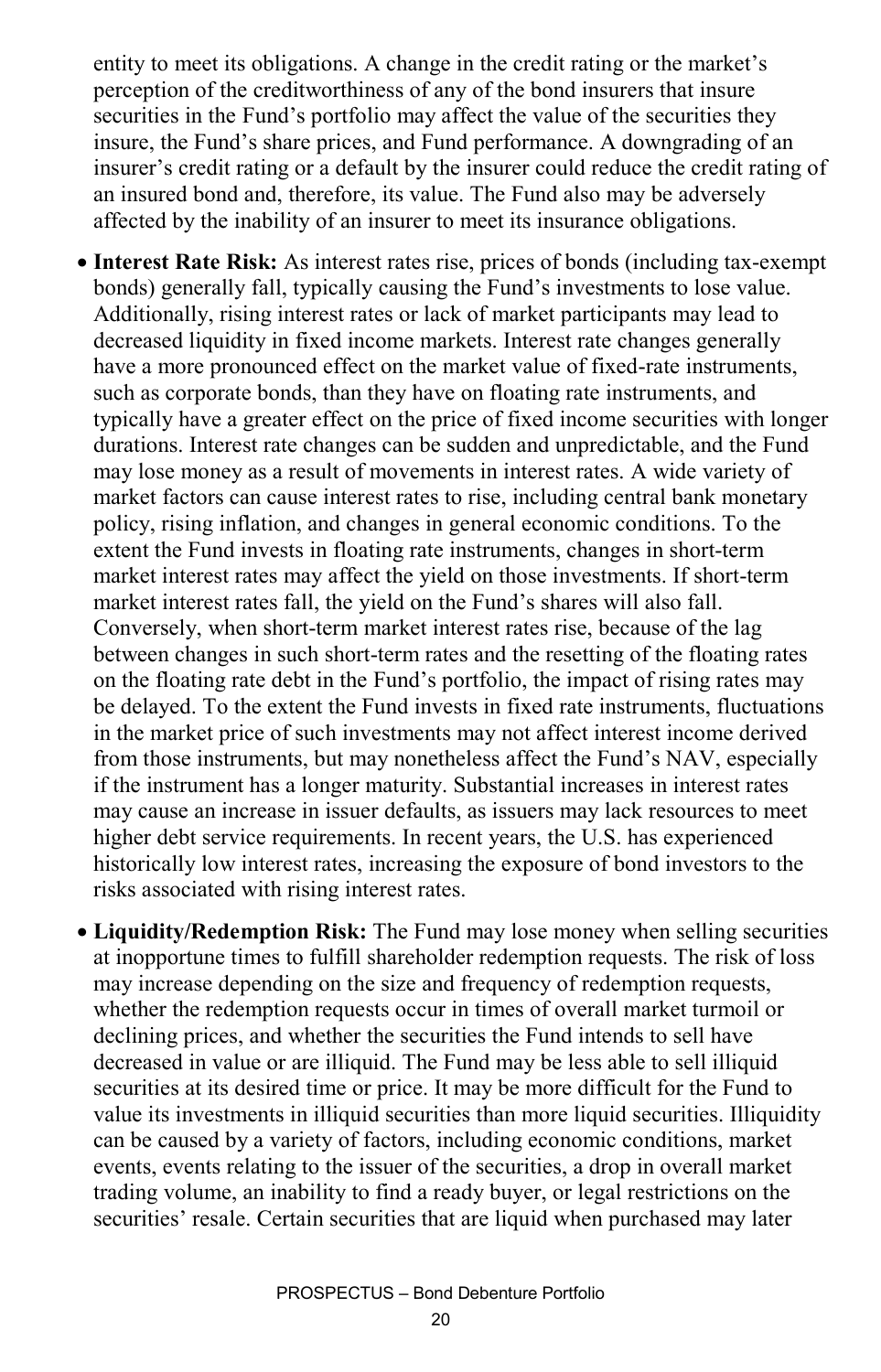become illiquid, particularly in times of overall economic distress. Liquidity risk may be magnified in a rising interest rate environment or other circumstances where investor redemptions from the mutual funds may be higher than normal, causing increased supply in the market due to selling activity.

- **Equity Securities Risk:** Investments in equity securities represent ownership in a company that fluctuates in value with changes in the company's financial condition. Stock markets may experience significant volatility at times and may fall sharply in response to adverse events. Certain segments of the stock market may react differently than other segments and U.S. markets may react differently than foreign markets. Individual stock prices also may experience dramatic movements in price. Price movements may result from factors affecting individual companies, sectors, or industries selected for the Fund's portfolio or the securities market as a whole, including periods of slower growth or recessionary economic conditions, future expectations of poor economic conditions, changes in political or social conditions, and lack of investor confidence. In addition, individual stocks may be adversely affected by factors such as reduced sales, increased costs, or a negative outlook for the future performance of the company. As compared with preferred stock and debt, common stock generally involves greater risk and has lower priority when liquidation, bankruptcy, and dividend payments are made. Preferred stock may be subordinated to bonds or other debt instruments in a company's capital structure and is typically less liquid than common stock. Because convertible securities have certain features that are common to fixed-income securities and may be exchanged for common stock, they are subject to the risks affecting both equity and fixed income securities, including market, credit and interest rate risk.
- **Industry and Sector Risk:** Although the Fund does not employ an industry or sector focus, the percentage of the Fund's assets invested in specific industries or sectors will increase from time to time based on the portfolio management team's perception of investment opportunities. The Fund may be overweight in certain industries and sectors at various times relative to its benchmark index. If the Fund invests a significant portion of its assets in a particular industry or sector, the Fund is subject to the risk that companies in the same industry or sector are likely to react similarly to legislative or regulatory changes, adverse market conditions, increased competition, or other factors generally affecting that market segment. In such cases, the Fund would be exposed to an increased risk that the value of its overall portfolio will decrease because of events that disproportionately affect certain industries and/or sectors. The industries and sectors in which the Fund may be overweighted will vary. Furthermore, investments in particular industries or sectors may be more volatile than the broader market as a whole, and the Fund's investments in these industries and sectors may be disproportionately susceptible to losses even if not overweighted.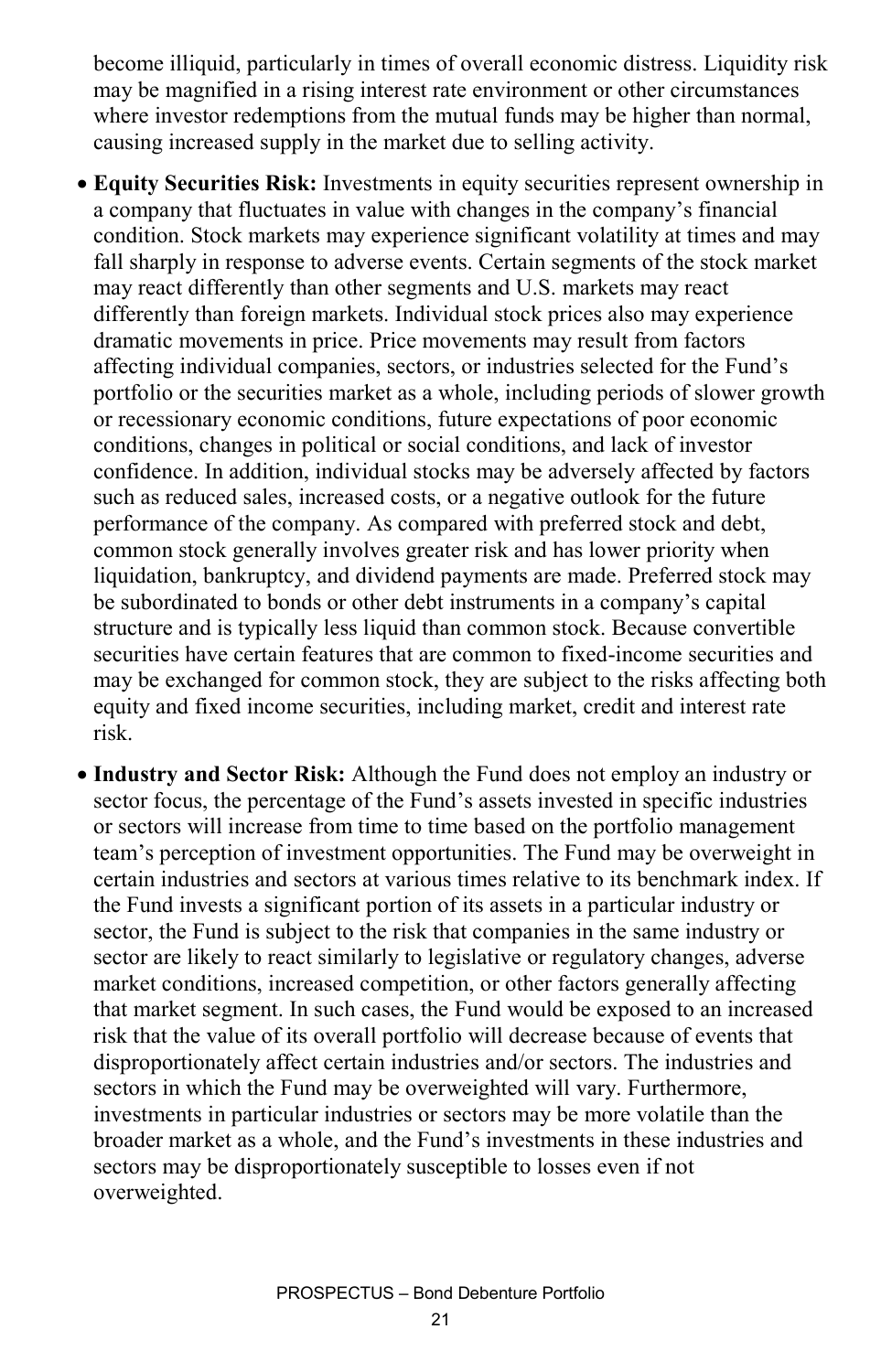- **Convertible Securities Risk:** Convertible securities are subject to the risks affecting both equity and fixed income securities, including market, credit, liquidity, and interest rate risk. Convertible securities generally offer lower interest or dividend yields than non-convertible securities of similar quality and less potential for gains or capital appreciation in a rising stock market than equity securities. They tend to be more volatile than other fixed income securities, and the markets for convertible securities may be less liquid than markets for common stocks or bonds. A significant portion of convertible securities have below investment grade credit ratings and are subject to increased credit and liquidity risks. Synthetic convertible securities and convertible structured notes may present a greater degree of market risk, and may be more volatile, less liquid and more difficult to price accurately than less complex securities. These factors may cause the Fund to perform poorly compared to other funds, including funds that invest exclusively in fixed income securities. In addition, a convertible security may be subject to redemption at the option of the issuer at a price established in the convertible security's governing instrument. If a convertible security held by the Fund is called for redemption, the Fund will be required to convert the security into the underlying common stock, sell it to a third party, or permit the issuer to redeem the security. Any of these actions could have an adverse effect on the Fund's ability to achieve its investment objective, which, in turn, could result in losses to the Fund.
- **Government Securities Risk:** The Fund invests in securities issued or guaranteed by the U.S. Government or its agencies and instrumentalities (such as Ginnie Mae, Fannie Mae or Freddie Mac securities). Securities issued or guaranteed by Ginnie Mae, Fannie Mae or Freddie Mac are not issued directly by the U.S. Government. Ginnie Mae is a wholly-owned U.S. corporation that is authorized to guarantee, with the full faith and credit of the U.S. Government, the timely payment of principal and interest of its securities. By contrast, securities issued or guaranteed by U.S. Government related organizations, such as Fannie Mae and Freddie Mac, are not backed by the full faith and credit of the U.S. Government. No assurance can be given that the U.S. Government would provide financial support to its agencies and instrumentalities if not required to do so by law.
- **Mortgage-Related and Other Asset-Backed Securities Risk:** Mortgagerelated securities, including CMBS and other privately issued mortgage-related securities, and other asset-backed securities may be particularly sensitive to changes in prevailing interest rates and economic conditions, including delinquencies and defaults. The prices of mortgage-related and other assetbacked securities, depending on their structure and the rate of payments, can be volatile. Like other debt securities, when interest rates rise, the value of mortgage-related and other asset-backed securities generally will decline; however, when interest rates are declining, the value of mortgage-related securities with prepayment features may not increase as much as other fixed income securities. Alternatively, rising interest rates may cause prepayments to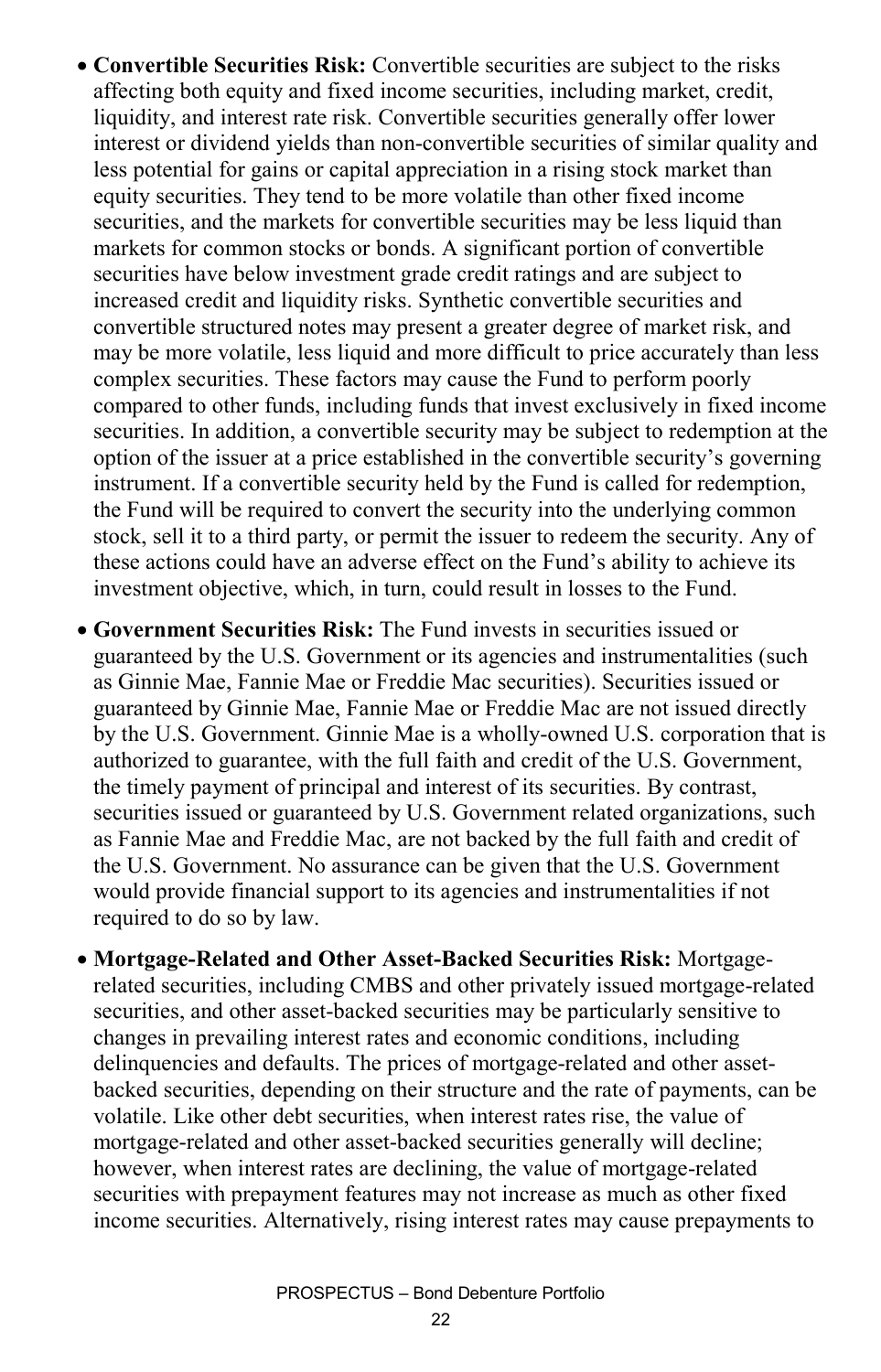occur at a slower-than-expected rate, extending the duration of a security and typically reducing its value. Early repayment of principal on some mortgagerelated securities may deprive the Fund of income payments above current market rates. The payment rate thus will affect the price and volatility of a mortgage-related security. The value of some mortgage-related and other assetbacked securities may fluctuate in response to the market's perception of the creditworthiness of the issuers. Additionally, although mortgages and mortgagerelated securities generally are supported by some form of government or private guarantee and/or insurance, there is no assurance that private guarantors or insurers will meet their obligations.

- **Inflation-Linked Investments Risk:** Unlike traditional fixed income securities, the principal and interest payments of inflation-linked investments are adjusted periodically based on the inflation rate. As inflation increases, the value of the Fund's assets can decline as can the value of the Fund's distributions. Although the Fund invests in inflation-linked investments, the value of its securities may be vulnerable to changes in expectations of inflation or interest rates. Although inflation-linked investments are expected to be protected from long-term inflationary trends, short-term increases in inflation may lead to a decline in value. If interest rates rise because of reasons other than inflation (for example, because of changes in currency exchange rates), investors in these securities may not be protected to the extent that the increase is not reflected in the security's inflation measure. There is no guarantee that the Fund will generate returns that exceed the rate of inflation in the U.S. economy over time. There is no guarantee that the Fund's use of inflation-linked investments will be successful. Furthermore, during periods of deflation or periods when the actual rate of inflation is lower than anticipated, the Fund is likely to underperform funds that hold fixed income securities similar to those held by the Fund but do not hold inflation-linked investments.
- **Municipal Securities Risk:** Municipal securities are subject to the same risks affecting fixed income securities in general. In addition, the prices of municipal securities may be adversely affected by legislative or political changes, tax rulings, judicial action, changes in market and economic conditions, and the fiscal condition of the municipal issuer, including an insolvent municipality filing for bankruptcy. The Fund may be more sensitive to these events and conditions if it invests a substantial portion of its assets in the municipal securities of similar projects (such as those relating to education, health care, housing, transportation, and utilities), in particular types of municipal securities (such as general obligation bonds, private activity bonds, and special tax bonds), or in the securities of issuers located within a single state, municipality, territory (such as Puerto Rico), or geographic area. The market for municipal securities generally is less liquid than other securities markets, which may make it more difficult for the Fund to sell its municipal securities. The differences between the price at which an obligation can be purchased and the price at which it can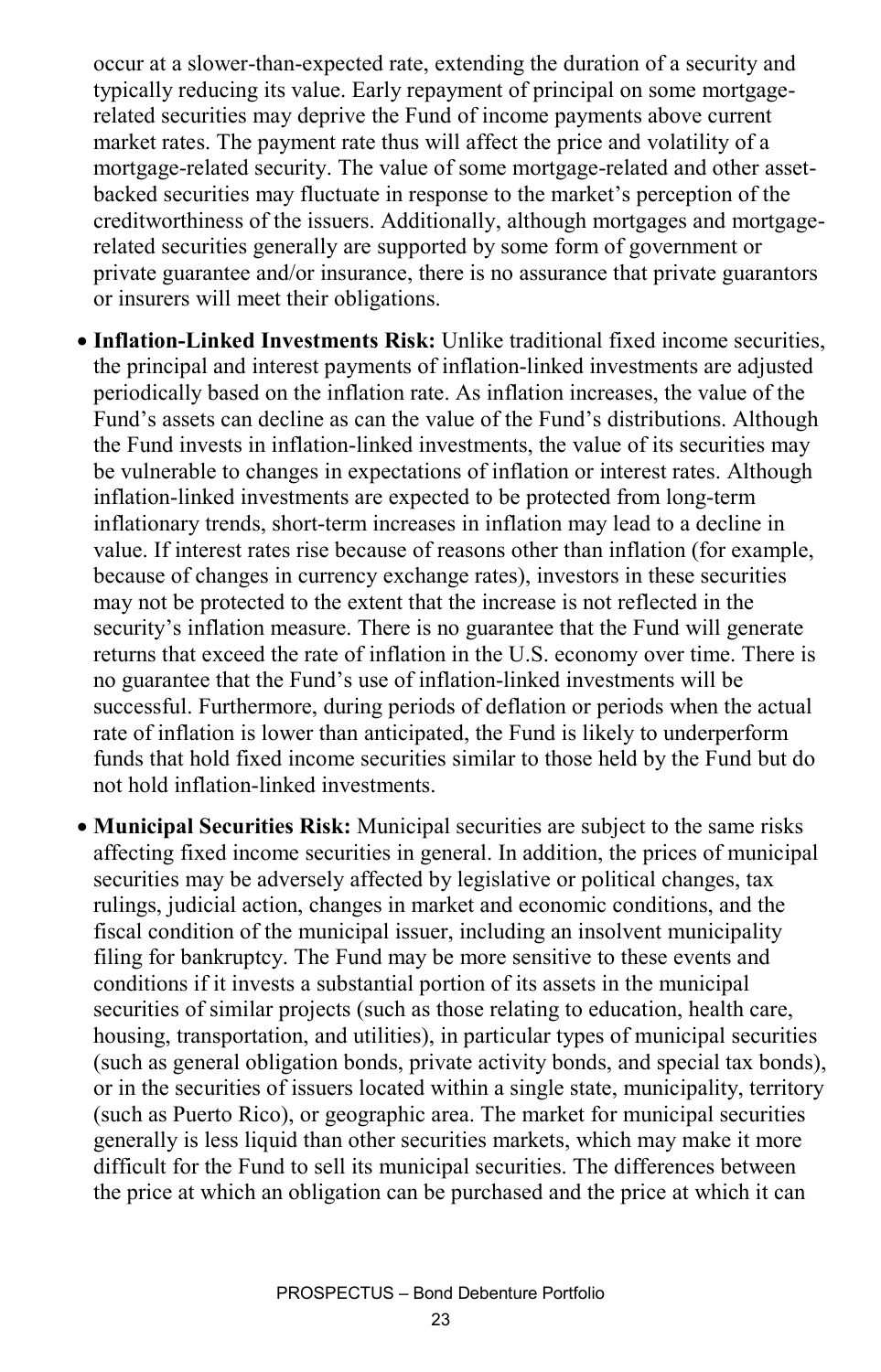be sold may widen during periods of market distress. Less liquid obligations can become more difficult to value and be subject to erratic price movements.

Specific risks are associated with different types of municipal securities. For example, with respect to general obligation bonds, the full faith, credit, and taxing power of the municipality that issues a general obligation bond supports payment of interest and repayment of principal. Timely payments depend on the issuer's credit quality, ability to raise tax revenues, and ability to maintain an adequate tax base. Certain of the municipalities in which the Fund invests may experience significant financial difficulties, which may lead to bankruptcy or default. With respect to revenue bonds, payments of interest and principal are made only from the revenues generated by a particular facility or class of facilities, the proceeds of a special tax, or other revenue source, and depend on the money earned by that source. Nongovernmental users of facilities financed by tax-exempt revenue bonds (*e.g.*, companies in the electric utility and health care industries) may have difficulty making payments on their obligations in the event of an economic downturn. This would negatively affect the valuation of municipal securities issued by such facilities. In addition, each industry is subject to its own risks: the electric utility industry is subject to rate regulation vagaries, while the health care industry faces two main challenges – affordability and access.

Private activity bonds are issued by municipalities and other public authorities to finance development of industrial facilities for use by a private enterprise. The private enterprise pays the principal and interest on the bond, and the issuer does not pledge its full faith, credit, and taxing power for repayment. If the private enterprise defaults on its payments, the Fund may not receive any income or get its money back from the investment. In a municipal lease obligation, the issuer agrees to make payments when due on the lease obligation. The issuer generally will appropriate municipal funds for that purpose, but is not obligated to do so. Although the issuer does not pledge its unlimited taxing power for payment of the lease obligation, the lease obligation is secured by the leased property. However, if the issuer does not fulfill its payment obligation, it may be difficult to sell the property and the proceeds of a sale may not cover the Fund's loss. Variable rate demand obligations are floating rate securities that combine an interest in a long-term municipal bond with a right to demand payment before maturity from a bank or other financial institution. If the bank or financial institution is unable to pay, the Fund may lose money. Special tax bonds are usually backed and payable through a single tax, or series of special taxes such as incremental property taxes. The failure of the tax levy to generate adequate revenue to pay the debt service on the bonds may cause the value of the bonds to decline.

• **Sovereign Debt Risk:** Sovereign debt securities are subject to the risk that the relevant sovereign government or governmental entity may delay or refuse to pay interest or repay principal on its debt, due to, for example, cash flow problems, insufficient foreign currency reserves, political considerations, the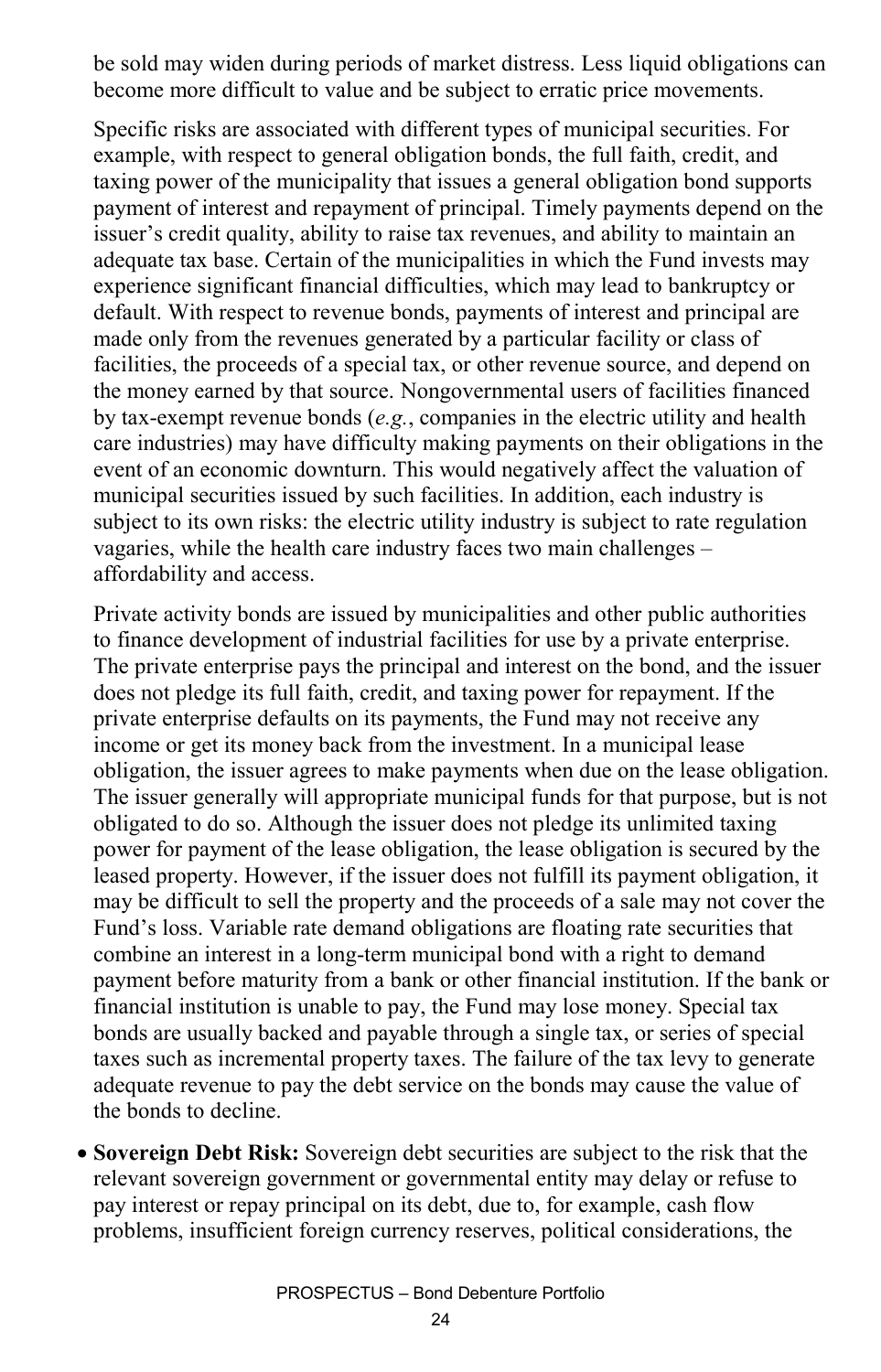size of its debt relative to the economy, or the failure to put in place economic reforms required by the International Monetary Fund or other multilateral agencies. If a sovereign government or governmental entity defaults, it may ask for maturity extensions, interest rate reductions, or additional loans. There is no legal process for collecting sovereign debt that is not repaid, nor are there bankruptcy proceedings through which all or part of the unpaid sovereign debt may be collected.

• **Foreign and Emerging Market Company Risk:** Investments in foreign (including emerging market) companies and in U.S. companies with economic ties to foreign markets generally involve special risks that can increase the likelihood that the Fund will lose money. For example, as compared with companies organized and operated in the U.S., these companies may be more vulnerable to economic, political, and social instability and subject to less government supervision, lack of transparency, inadequate regulatory and accounting standards, and foreign taxes. In addition, the securities of foreign companies also may be subject to inadequate exchange control regulations (including limitations on currency movements and exchanges), the imposition of economic sanctions or other government restrictions, higher transaction and other costs, and delays in settlement to the extent they are traded on non-U.S. exchanges or markets. Investments in foreign companies also may be adversely affected by governmental actions such as the nationalization of companies or industries, expropriation of assets, or confiscatory taxation. Foreign company securities also include ADRs, Global Depositary Receipts ("GDRs"), and other similar depositary receipts. ADRs, GDRs, and other similar depositary receipts may be less liquid than the underlying shares in their primary trading market.

Foreign company securities also may be subject to thin trading volumes and reduced liquidity, which may lead to greater price fluctuation. A change in the value of a foreign currency relative to the U.S. dollar will change the value of securities held by the Fund that are denominated in that foreign currency, including the value of any income distributions payable to the Fund as a holder of such securities. Currency exchange rates may fluctuate significantly over short periods of time for a number of reasons, including changes in interest rates and the overall economic health of the issuer. Devaluation of a currency by a country's government or banking authority also will have an adverse impact on the U.S. dollar value of any investments denominated in that currency. These and other factors can materially adversely affect the prices of securities the Fund holds, impair the Fund's ability to buy or sell securities at their desired price or time, or otherwise adversely affect the Fund's operations. The Fund may invest in securities of issuers, including emerging market issuers, whose economic fortunes are linked to non-U.S. markets, but which principally are traded on a U.S. securities market or exchange and denominated in U.S. dollars. To the extent the Fund invests in this manner, the percentage of the Fund's assets that is exposed to the risks associated with foreign companies may exceed the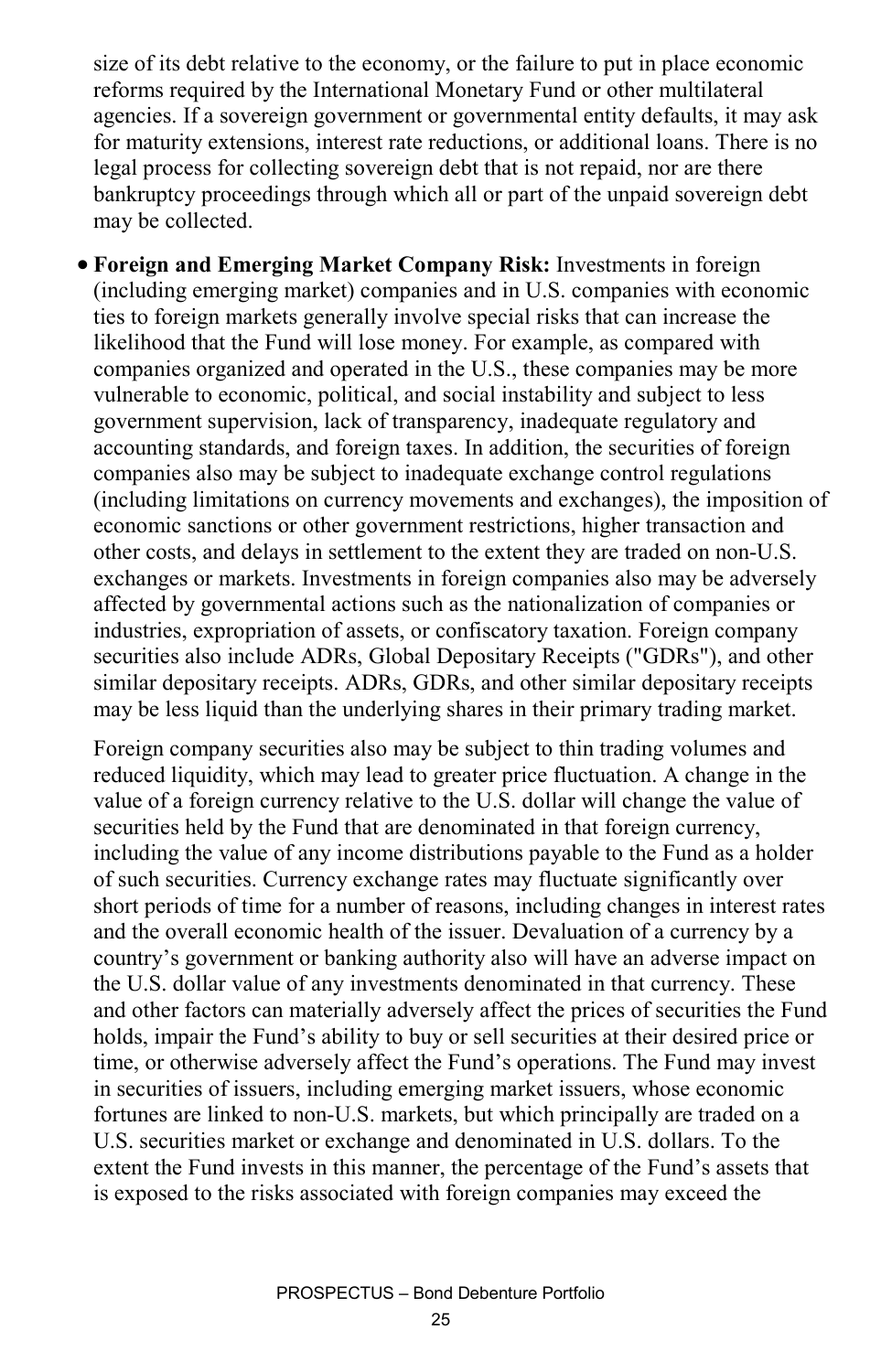percentage of the Fund's assets that is invested in foreign securities that are principally traded outside of the U.S.

The Fund's investments in emerging market companies generally are subject to heightened risks compared to its investments in developed market companies. Investments with economic exposure to emerging markets may be considered speculative and generally are riskier than investments in more developed markets because such markets tend to develop unevenly and may never fully develop. Emerging markets are more likely to experience hyperinflation and currency devaluations. Securities of emerging market companies may have far lower trading volumes, tend to be less liquid, subject to greater price volatility, have a smaller market capitalization, have less government regulation and may not be subject to as extensive and frequent accounting, financial and other reporting requirements as securities issued in more developed countries. Further, investing in the securities of issuers with economic exposure to emerging countries may present a greater risk of loss resulting from problems in security registration and custody or substantial economic or political disruptions. The Fund may invest in securities of companies whose economic fortunes are linked to emerging markets but which principally are traded on a non-emerging market exchange. Such investments do not meet the Fund's definition of an emerging market security. To the extent the Fund invests in this manner, the percentage of the Fund's portfolio that is exposed to emerging market risks may be greater than the percentage of the Fund's assets that the Fund defines as representing emerging market securities.

- **Foreign Currency Risk:** Investments in securities that are denominated or receiving revenues in foreign currencies are subject to the risk that those currencies will decline in value relative to the U.S. dollar, or, in the case of hedged positions, that the U.S. dollar will decline in value relative to the currency being hedged. Foreign currency exchange rates may fluctuate significantly over short periods of time. A decline in the value of foreign currencies relative to the U.S. dollar will reduce the value of securities that are denominated in those currencies. The Fund may engage in foreign currency hedging transactions to attempt to protect the Fund from adverse currency movements. Such transactions include the risk that Lord Abbett will not accurately predict currency movements. As a result, the Fund may experience significant losses or see its return reduced. Also, it may be difficult or impractical to hedge currency risk in many developing or emerging markets. The risks associated with exposure to emerging market currencies may be heightened in comparison to those associated with exposure to developed market currencies.
- **Loan Risk:** Investments in floating or adjustable rate loans are subject to increased credit and liquidity risks. Loan prices also may be adversely affected by supply-demand imbalances caused by conditions in the loan market or related markets. The frequency and magnitude of such changes cannot be predicted. Below investment grade loans, like high -yield debt securities, or junk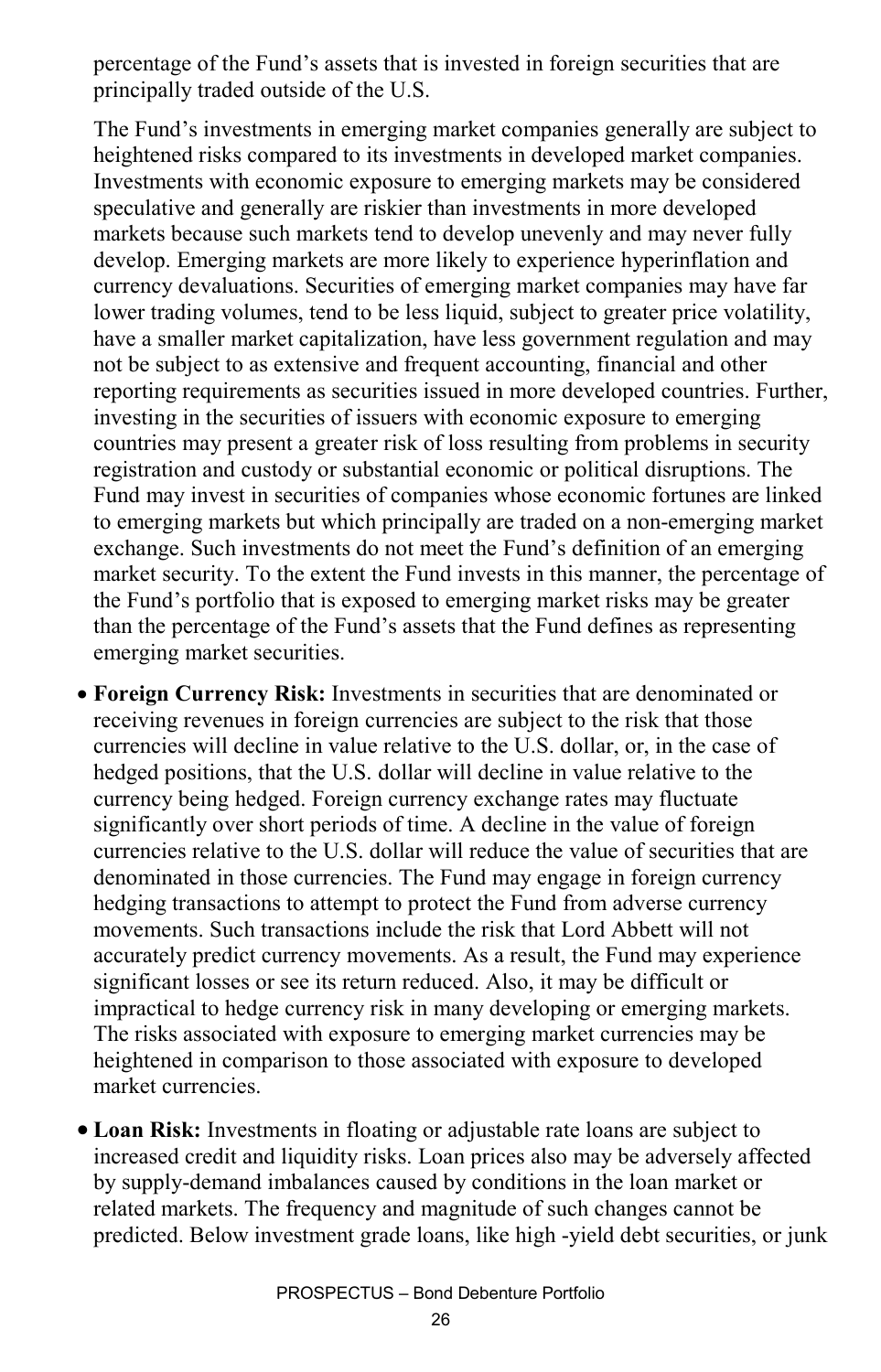bonds, usually are more credit sensitive than interest rate sensitive, although the value of these instruments may be affected by interest rate swings in the overall fixed income market. Loans may be subject to structural subordination and may be subordinated to other obligations of the borrower or its subsidiaries. In some cases, no active trading market may exist for certain loans, which may impair the ability of the Fund to realize full value in the event of the need to sell a loan and may make it difficult for the Fund to value loans.

Compared to securities and to certain other types of financial assets, purchases and sales of loans take longer to settle. This extended settlement process can (i) increase the counterparty risk borne by the Fund; (ii) leave the Fund unable to timely exercise voting and other rights as a holder of loans it has agreed to purchase; (iii) delay the Fund from realizing the proceeds of a sale of a loan; (iv) inhibit the Fund's ability to re-sell a loan that it has agreed to purchase if conditions change (leaving the Fund more exposed to price fluctuations); (v) prevent the Fund from timely collecting principal and interest payments; and (vi) expose the Fund to adverse tax or regulatory consequences. To the extent the extended loan settlement process gives rise to short-term liquidity needs, such as the need to satisfy redemption requests, the Fund may hold cash, sell investments, or temporarily borrow from banks or other lenders.

In certain circumstances, loans may not be considered securities, and in the event of fraud or misrepresentation by a borrower or an arranger, the Fund will not have the protection of the anti-fraud provisions of the federal securities laws, as would be the case for bonds or stocks. Instead, in such cases, the Fund generally will rely on the contractual provisions in the loan agreement itself, and common-law fraud protections under applicable state law.

- **Collateralized Loan Obligations and Other Collateralized Obligations Risk:** An investment in a CLO can be viewed as investing in (or through) another investment adviser and is subject to the layering of fees associated with such an investment. The cash flows from a CLO are divided into two or more classes called "tranches," each having a different risk-reward structure in terms of the right (or priority) to receive interest payments from the CLO. The risks of an investment in a CLO depend largely on the type of the collateral held in the CLO portfolio and the tranche of securities in which the Fund invests. The risks of investing in a CLO can be generally summarized as a combination of economic risks of the underlying loans combined with the risks associated with the CLO structure governing the priority of payments, and include interest rate risk, credit risk, liquidity risk, prepayment risk, and the risk of default of the underlying asset, among others.
- **LIBOR Risk:** Certain instruments in which the Fund may invest rely in some fashion upon LIBOR. LIBOR is an average interest rate, determined by the IBA, that banks charge one another for the use of short-term money. On March 5, 2021, the FCA and the IBA announced that most LIBOR settings will no longer be published after the end of 2021 and a majority of U.S. dollar LIBOR settings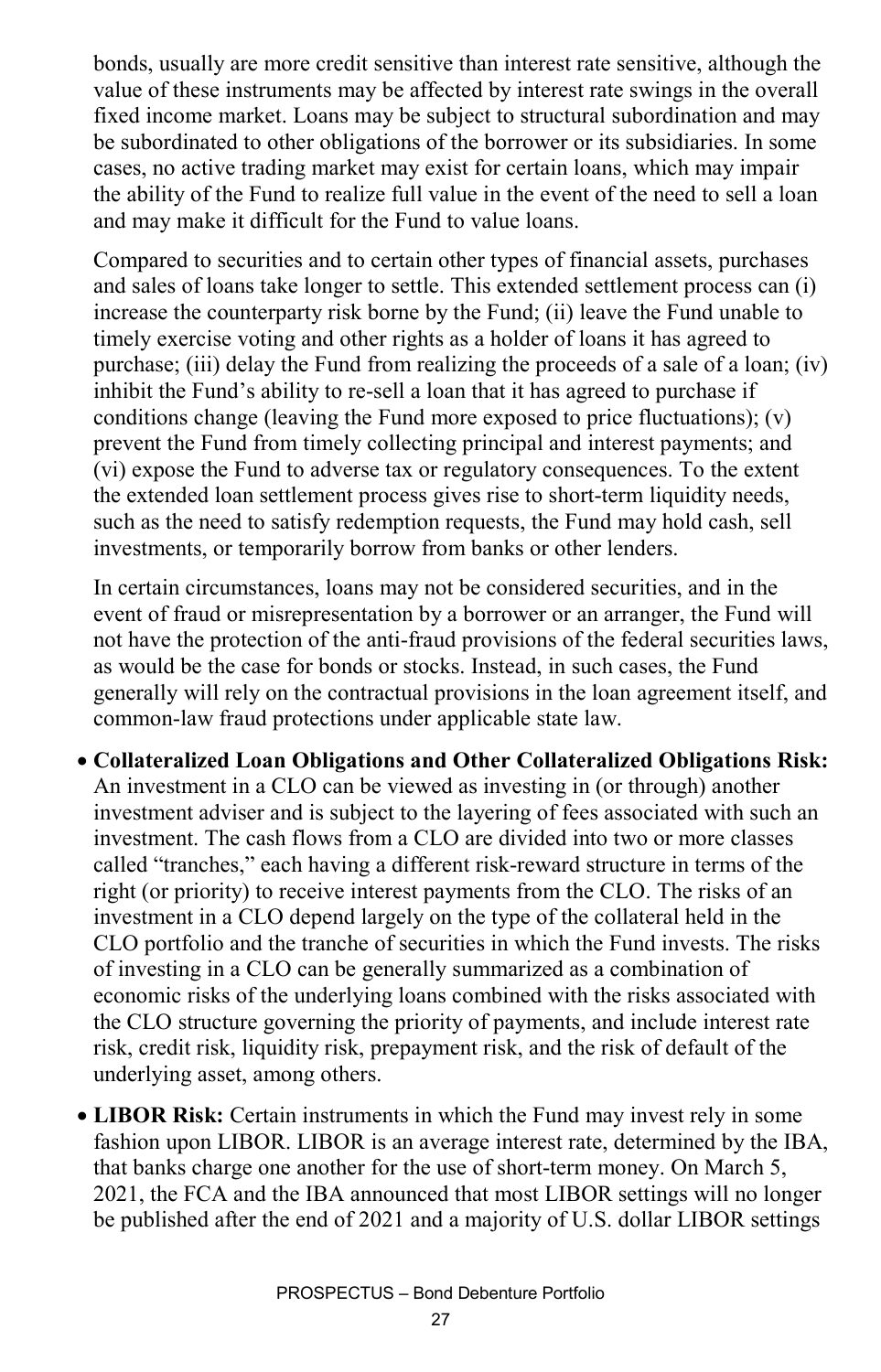will no longer be published after June 30, 2023. There remains uncertainty regarding the future utilization of LIBOR and the nature of any replacement rate, and any potential effects of the transition away from LIBOR on a Fund or on certain instruments in which a Fund invests are not known. The transition process may involve, among other things, increased volatility or illiquidity in markets for instruments that currently rely on LIBOR, particularly insofar as the documentation governing such instruments does not include "fall back" provisions addressing the transition from LIBOR. Uncertainty and volatility arising from the transition may result in a reduction in the value of certain LIBOR-based instruments held by the Fund. Any such effects of the transition away from LIBOR, as well as other unforeseen effects, could result in losses to the Fund.

- **Derivatives Risk:** The risks associated with derivatives may be different from and greater than the risks associated with directly investing in securities and other investments. Derivatives may increase the Fund's volatility and reduce its returns. The risks associated with derivatives include, among other things, the following:
	- The risk that the value of a derivative may not correlate with the value of the underlying asset, rate, or index in the manner anticipated by the portfolio management team and may be more sensitive to changes in economic or market conditions than anticipated.
	- Derivatives may be difficult to value, especially under stressed or unforeseen market conditions.
	- The risk that the counterparty may fail to fulfill its contractual obligations under the derivative contract. Central clearing of derivatives is intended to decrease counterparty risk but does not eliminate it.
	- The Fund may be required to segregate permissible liquid assets to cover its obligations under these transactions and may have to liquidate positions before it is desirable to do so to fulfill its segregation requirements.
	- The risk that there may not be a liquid secondary trading market for the derivative, or that the Fund may otherwise be unable to sell or otherwise close a derivatives position when desired, exposing the Fund to additional losses.
	- Because derivatives generally involve a small initial investment relative to the risk assumed (known as leverage), derivatives can magnify the Fund's losses and increase its volatility.
	- The Fund's use of derivatives may affect the amount, timing, and character of distributions, and may cause the Fund to realize more short-term capital gain and ordinary income than if the Fund did not use derivatives.

There is no assurance that the Fund will be able to employ its derivatives strategies successfully. Derivatives may not perform as expected and the Fund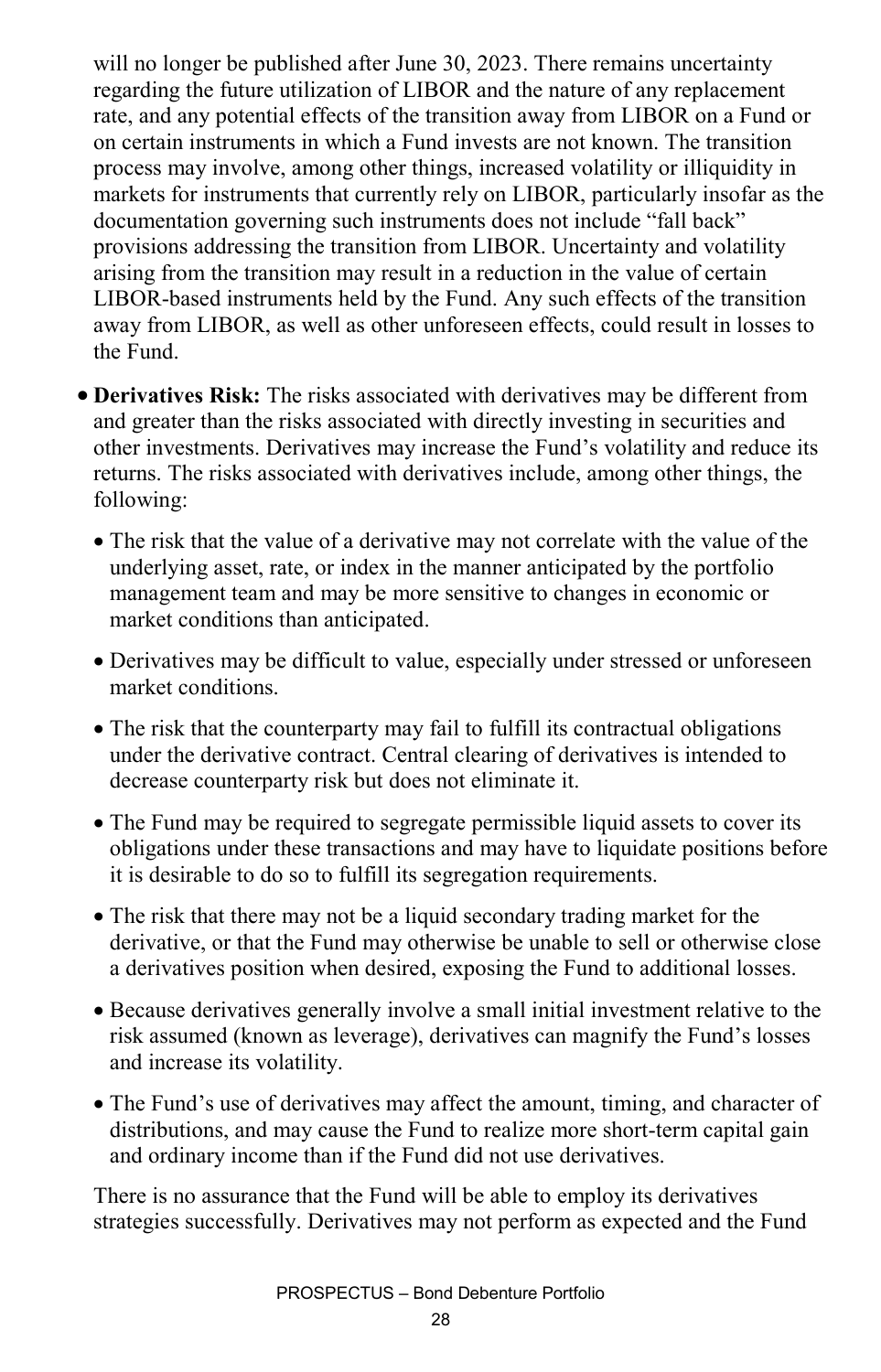may not realize the intended benefits. Whether the Fund's use of derivatives is successful will depend on, among other things, the portfolio managers' ability to correctly forecast market movements, company and industry valuation levels and trends, changes in foreign exchange and interest rates, and other factors. If the portfolio managers incorrectly forecast these and other factors, the Fund's performance could suffer. Although hedging may reduce or eliminate losses, it also may reduce or eliminate gains. When used for hedging purposes, the changes in value of a derivative may not correlate as expected with the currency, security, portfolio, or other risk being hedged. When used as an alternative or substitute for, or in combination with, direct investments, the return provided by the derivative may not provide the same return as direct investment. In addition, given their complexity, derivatives are subject to the risk that improper or misunderstood documentation may expose the Fund to losses.

The U.S. Government has enacted legislation that provides for new regulation of the derivatives market, including clearing, margin, reporting, and registration requirements. The European Union and other countries are implementing similar requirements, which will affect the Fund when it enters into a derivatives transaction with a counterparty organized in such a country or otherwise subject to that country's derivatives regulations. Because these requirements are new and evolving, their ultimate impact on the Fund remains unclear. It is possible that government regulation of various types of derivative instruments could potentially limit or restrict the ability of the Fund to use these instruments as a part of its investment strategy, increase the costs of using these instruments, make them less effective, or otherwise adversely affect their value. Limits or restrictions applicable to the counterparties with which the Fund engages in derivative transactions also could prevent the Fund from using these instruments or affect the pricing or other factors relating to these instruments.

• **High Portfolio Turnover Risk:** High portfolio turnover may result in increased transaction costs. These costs are not reflected in the Fund's annual operating expenses or in the expense example in the prospectus and shareholder reports, but they can reduce the Fund's investment performance. If the Fund realizes capital gains when it sells investments, it generally must distribute those gains to shareholders.

#### **ADDITIONAL OPERATIONAL RISKS**

In addition to the principal investment risks described above, the Fund also may be subject to certain operational risks, including:

• **Cyber Security Risk:** As the use of technology has become more prevalent in the course of business, Lord Abbett and other service providers have become more susceptible to operational and information security risks. Cyber incidents can result from deliberate attacks or unintentional events and include, but are not limited to, gaining unauthorized access to electronic systems for purposes of misappropriating assets, personally identifiable information ("PII") or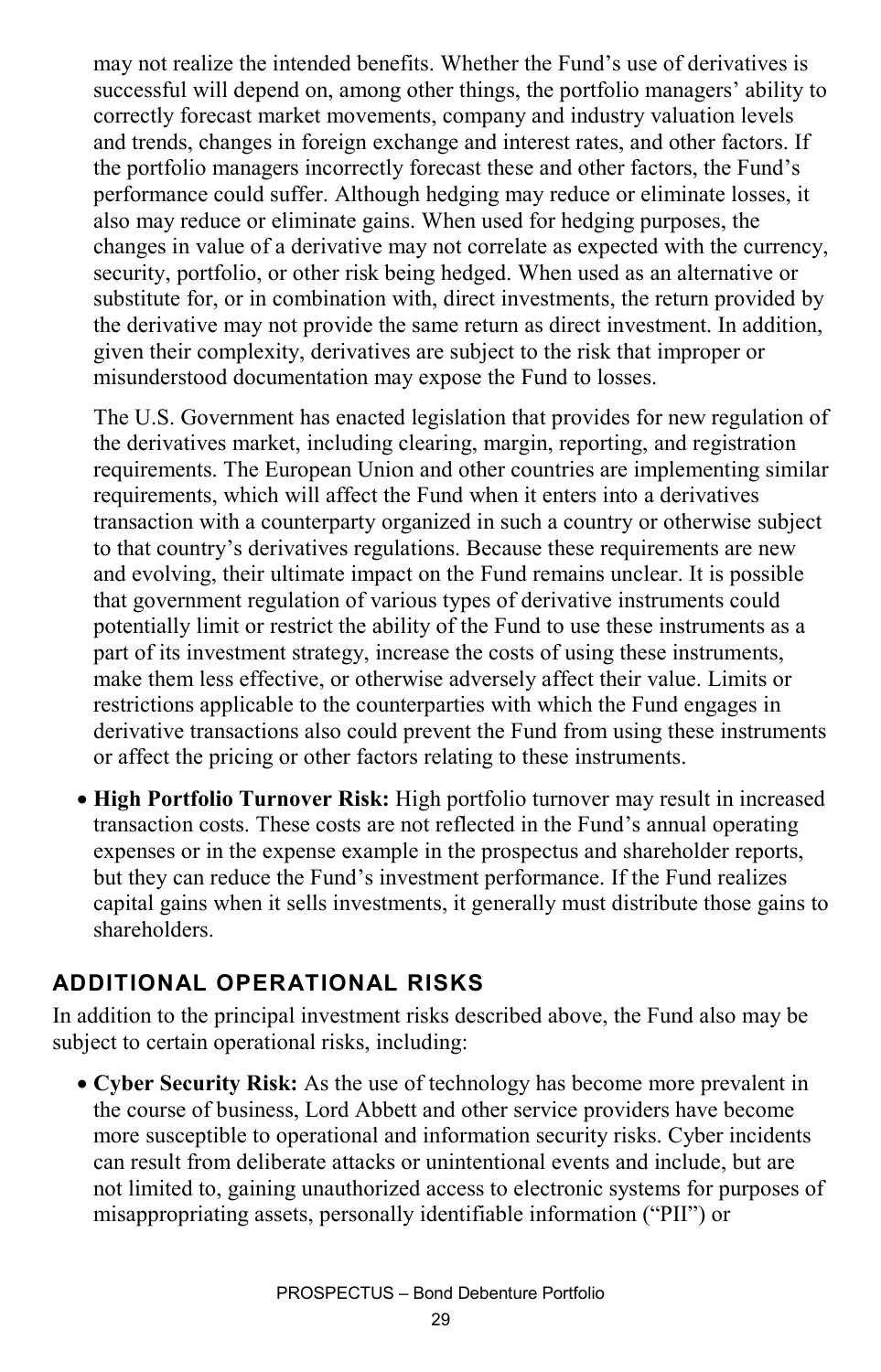proprietary information (*e.g.*, trading models and algorithms), corrupting data, or causing operational disruption, for example, by compromising trading systems or accounting platforms. Other ways in which the business operations of Lord Abbett, other service providers, or issuers of securities in which Lord Abbett invests a shareholder's assets may be impacted include interference with a shareholder's ability to value its portfolio, the unauthorized release of PII or confidential information, and violations of applicable privacy, recordkeeping and other laws. A shareholder and/or its account could be negatively impacted as a result.

While Lord Abbett has established internal risk management security protocols designed to identify, protect against, detect, respond to and recover from cyber security incidents, there are inherent limitations in such protocols including the possibility that certain threats and vulnerabilities have not been identified or made public due to the evolving nature of cyber security threats. Furthermore, Lord Abbett cannot control the cyber security systems of third party service providers or issuers. There currently is no insurance policy available to cover all of the potential risks associated with cyber incidents. Unless specifically agreed by Lord Abbett separately or required by law, Lord Abbett is not a guarantor against, or obligor for, any damages resulting from a cyber security-related incident.

- **Large Shareholder Risk:** To the extent a large number of shares of the Fund is held by a single shareholder or group of related shareholders (*e.g.*, an institutional investor or multiple accounts advised by a common adviser) or a group of shareholders with a common investment strategy, the Fund is subject to the risk that a redemption by those shareholders of all or a large portion of their Fund shares will adversely affect the Fund's performance by forcing the Fund to sell portfolio securities, potentially at disadvantageous prices, to raise the cash needed to satisfy the redemption request. These transactions may adversely affect the Fund's performance to the extent that the Fund is required to sell investments (or invest cash) when it would not otherwise do so. Redemptions of a large number of shares also may increase transaction costs or, by necessitating a sale of portfolio securities, have adverse tax consequences for Fund shareholders. Additionally, redemptions by a large shareholder also potentially limit the use of any capital loss carryforwards and other losses to offset future realized capital gains (if any) and may limit or prevent the Fund's use of tax equalization.
- **Operational Risk:** The Fund also is subject to the risk of loss as a result of other services provided by Lord Abbett and other service providers, including pricing, administrative, accounting, tax, legal, custody, transfer agency, and other services. Operational risk includes the possibility of loss caused by inadequate procedures and controls, human error, and system failures by a service provider, each of which may negatively affect the Fund's performance. For example, trading delays or errors could prevent the Fund from benefiting from potential investment gains or avoiding losses. In addition, a service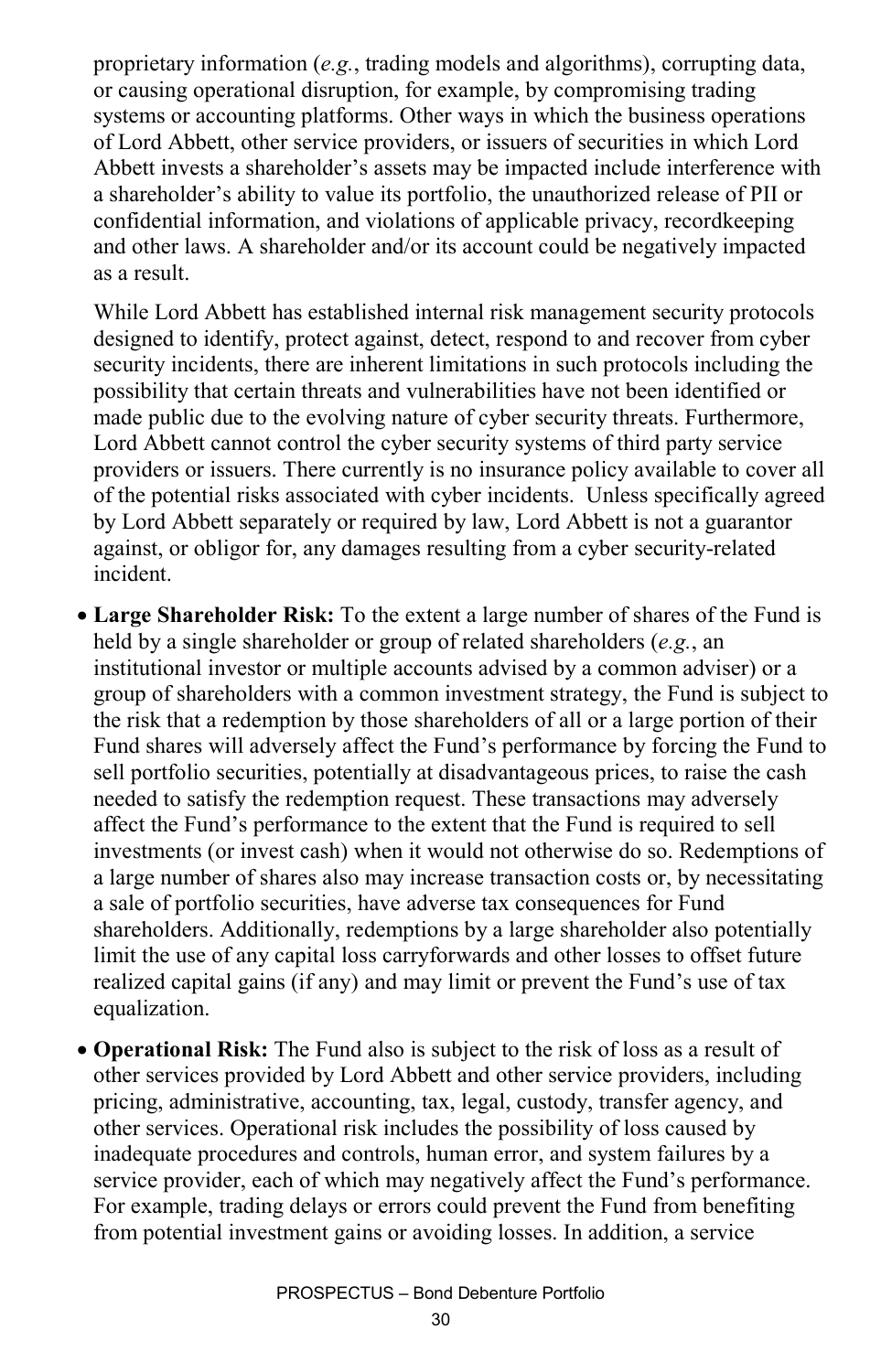provider may be unable to provide an NAV for the Fund or share class on a timely basis. Similar types of operational risks also are present for issuers of securities in which the Fund invests, which could result in material adverse consequences for such issuers, and may cause the Fund's investment in such securities to lose value.

• **Business Continuity Risk:** Lord Abbett has developed a Business Continuity Program (the "Program") that is designed to minimize the disruption of normal business operations in the event of an adverse incident impacting Lord Abbett, its affiliates, or the Fund. While Lord Abbett believes that the Program should enable it to reestablish normal business operations in a timely manner in the event of an adverse incident, there are inherent limitations in such programs (including the possibility that contingencies have not been anticipated and procedures do not work as intended) and, under some circumstances, Lord Abbett, its affiliates, and any vendors used by Lord Abbett, its affiliates, or the Fund could be prevented or hindered from providing services to the Fund for extended periods of time. These circumstances may include, without limitation, acts of God, acts of governments, any act of declared or undeclared war or of a public enemy (including acts of terrorism), power shortages or failures, utility or communication failure or delays, labor disputes, strikes, shortages, supply shortages, system failures or malfunctions. The Fund's ability to recover any losses or expenses it incurs as a result of a disruption of business operations may be limited by the liability, standard of care, and related provisions in its contractual arrangements with Lord Abbett and other service providers.

• **Market Disruption and Geopolitical Risk:** Geopolitical and other events (*e.g.*, wars, terrorism or natural disasters) may disrupt securities markets and adversely affect global economies and markets, thereby decreasing the value of the Fund's investments. Sudden or significant changes in the supply or prices of commodities or other economic inputs (*e.g.*, the marked decline in oil prices that began in late 2014) may have material and unexpected effects on both global securities markets and individual countries, regions, sectors, companies, or industries, which could significantly reduce the value of the Fund's investments. Wars, terrorist attacks, natural disasters, epidemics or pandemics could result in unplanned or significant securities market closures or declines. Securities markets also may be susceptible to market manipulation (*e.g.*, the manipulation of LIBOR) or other fraudulent trading practices, which could disrupt the orderly functioning of markets, increase overall market volatility, or reduce the value of investments traded in them, including investments of the Fund. Instances of fraud and other deceptive practices committed by senior management of certain companies in which the Fund invests may undermine Lord Abbett's due diligence efforts with respect to such companies, and if such fraud is discovered, negatively affect the value of the Fund's investments. Financial fraud also may impact the rates or indices underlying the Fund's investments.

While the U.S. Government has always honored its credit obligations, a default by the U.S. Government (as has been threatened over the years) would be highly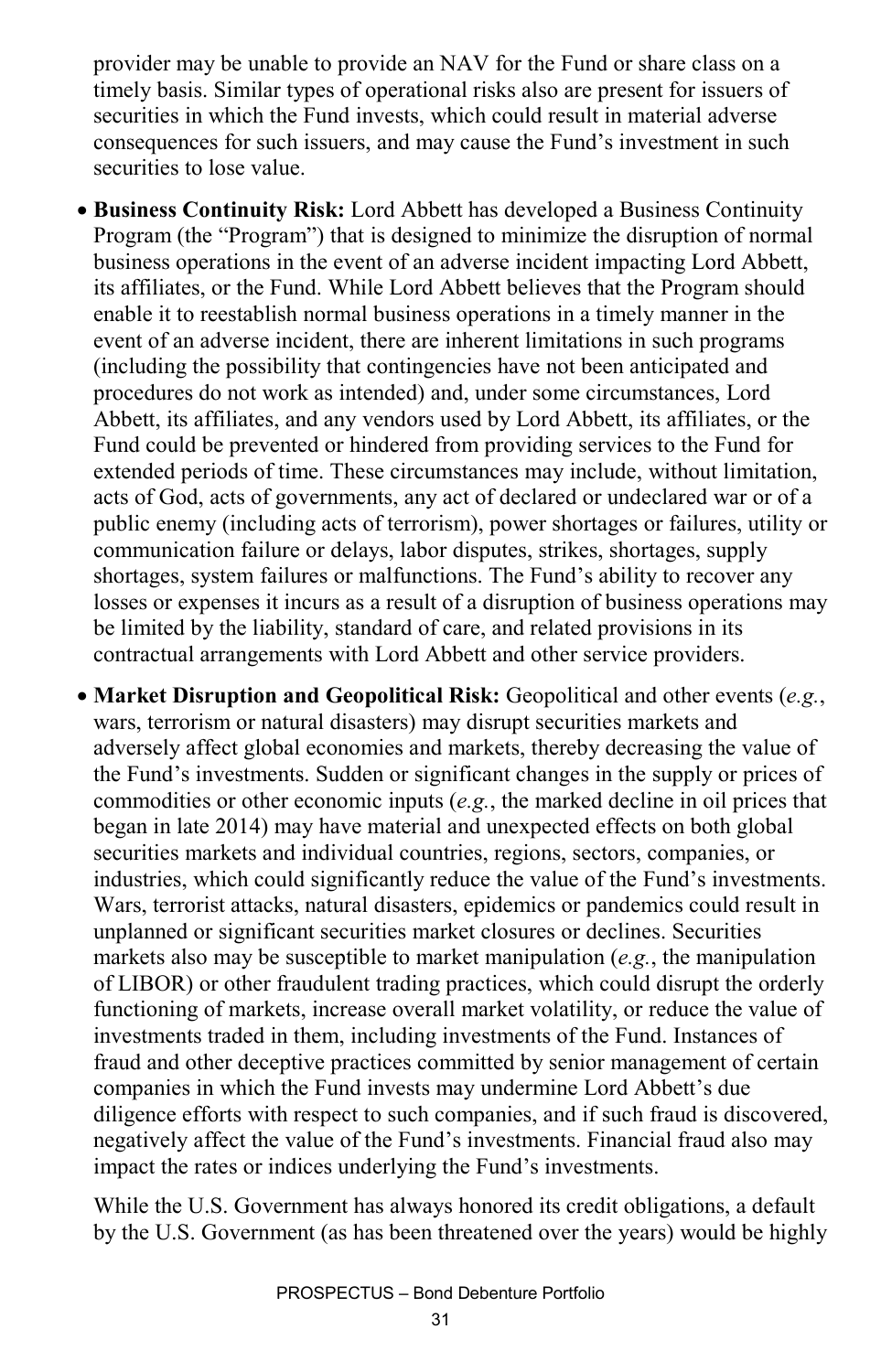disruptive to the U.S. and global securities markets and could significantly reduce the value of the Fund's investments. Similarly, political events within the United States at times have resulted, and may in the future result, in a shutdown of government services, which could adversely affect the U.S. economy, decrease the value of many Fund investments, and increase uncertainty in or impair the operation of the U.S. or other securities markets. Uncertainty surrounding the sovereign debt of several European Union ("EU") countries, as well as the continued existence of the EU itself, has disrupted and may continue to disrupt markets in the United States and around the world. If a country changes its currency or leaves the EU or if the EU dissolves, the world's securities markets likely will be significantly disrupted. The United Kingdom ("UK") left the EU (commonly known as "Brexit") on January 31, 2020. An agreement between the UK and the EU governing their future trade relationship became effective January 1, 2021. The agreement governs the new relationship between the UK and the EU with respect to trading goods and services but critical aspects of the relationship remain unresolved and subject to further negotiation and agreement. There is still considerable uncertainty relating to the potential consequences of the withdrawal and whether the UK's exit will increase the likelihood of other countries also departing the EU. The world's securities markets may be significantly disrupted and adversely affected by the withdrawal.

Substantial government interventions (*e.g.*, currency controls) also could adversely affect the Fund. War, terrorism, economic uncertainty, and related geopolitical events have led, and in the future may lead, to increased short-term market volatility and may have adverse long-term effects on U.S. and world economies and markets generally. Likewise, sanctions threatened or imposed by jurisdictions, including the United States, against a country or entities or individuals in a certain country (such as sanctions imposed against Russia, Russian entities and Russian individuals in 2022) may impair the value and liquidity of securities issued by issuers in such country and may result in the Fund using fair valuation procedures to value such securities. Sanctions, or the threat of sanctions, may cause volatility in regional and global markets and may negatively impact the performance of various sectors and industries, as well as companies in other countries, which could have a negative effect on the performance of the Fund. In addition, natural and environmental disasters, such as the earthquake and tsunami in Japan in early 2011, epidemics or pandemics, such as the COVID-19 outbreak which began in late 2019, and systemic market dislocations of the kind surrounding the insolvency of Lehman Brothers in 2008, have been highly disruptive to economies and markets, adversely affecting individual companies and industries, securities markets, interest rates, credit ratings, inflation, investor sentiment, and other factors affecting the value of the Fund's investments. During such market disruptions, the Fund's exposure to the risks described elsewhere in the "Principal Risks" section of the prospectus will likely increase. Market disruptions and sudden government interventions can also prevent the Fund from implementing its investment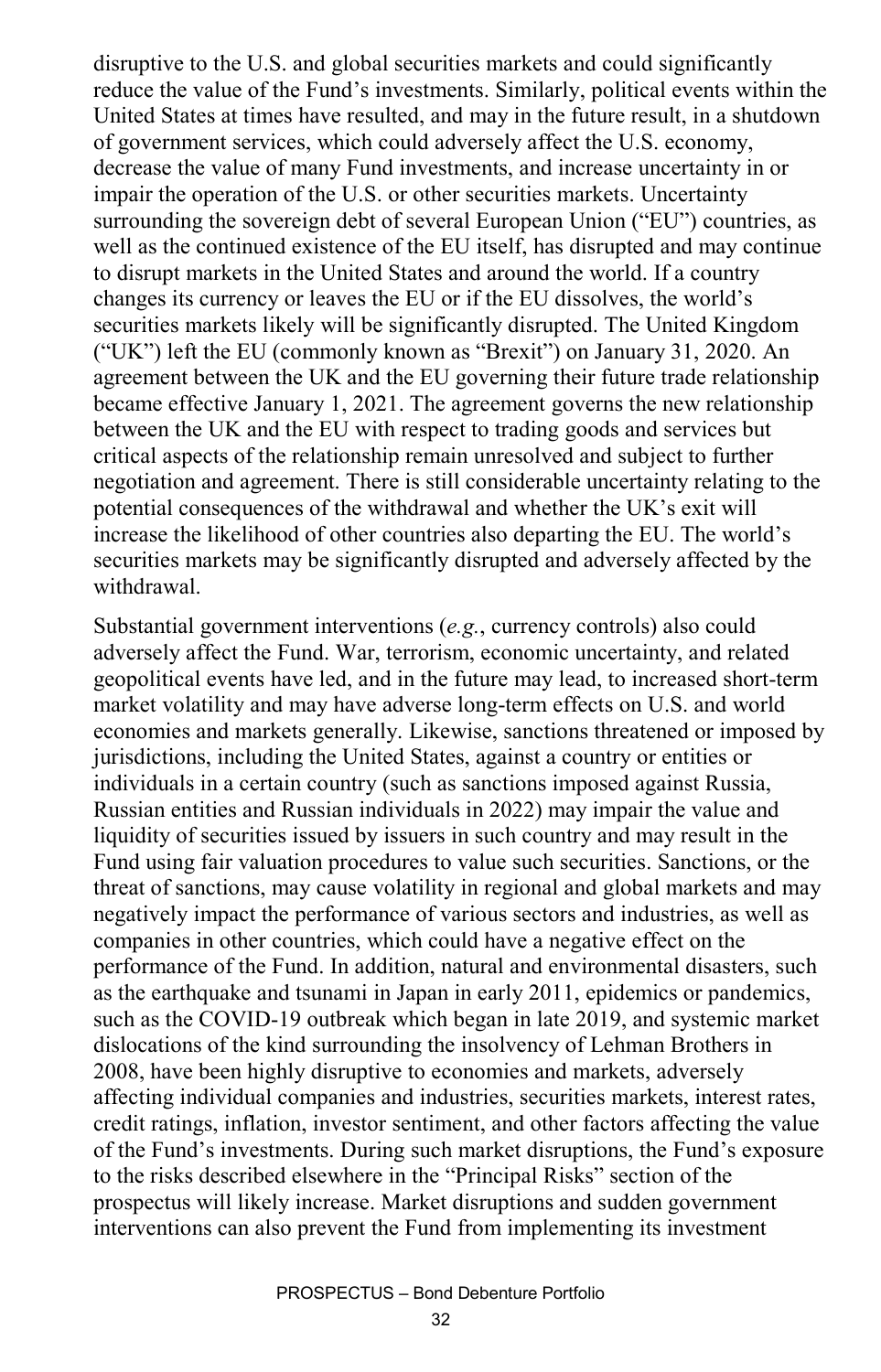strategies and achieving its investment objective. To the extent the Fund has focused its investments in the stock index of a particular region, adverse geopolitical and other events in that region could have a disproportionate impact on the Fund.

The transmission of COVID-19 and efforts to contain its spread resulted in, and will continue to result in, for the foreseeable future, among other things, border closings and other significant travel restrictions and disruptions, significant disruptions to business operations, supply chains and customer activity, lower consumer demand for goods and services, event cancellations and restrictions, service cancellations, reductions and other changes, significant challenges in healthcare service preparation and delivery, and prolonged quarantines, as well as general concern and uncertainty. The impact of the COVID-19 outbreak has, and could again negatively affect the global economy, the economies of individual countries, and the financial performance of individual issuers, sectors, industries, asset classes, and markets in significant and unforeseen ways. The COVID-19 pandemic and its effects may last for an extended period of time. New variants and low rates of vaccination in certain areas of the world have hampered recovery efforts and continue to create further uncertainty. Even as restrictions have been lifted in certain jurisdictions, they have been reimposed in others, and this pattern is expected to continue for the foreseeable future as certain jurisdictions experience resurgences of COVID-19. Although the longterm economic fallout of COVID-19 is difficult to predict, it has contributed to, and is likely to continue to contribute to, market volatility, inflation and systemic economic weakness. As the world adapts to a new outlook on how to balance the risk of illness against the desire for in person human connection, the COVID-19 pandemic and its effects are expected to continue through 2022 and beyond, and therefore the economic outlook, particularly for certain industries and businesses, remains inherently uncertain. The foregoing could disrupt the operations of the Fund and its service providers, adversely affect the value and liquidity of the Fund's investments, and negatively impact the Fund's performance and your investment in the Fund. The COVID-19 pandemic and efforts to contain its spread may also exacerbate other risks that apply to the Fund.

• **Valuation Risk:** The valuation of the Fund's investments involves subjective judgment. There can be no assurance that the Fund will value its investments in a manner that accurately reflects their current market values or that the Fund will be able to sell any investment at a price equal to the valuation ascribed to that investment for purposes of calculating the Fund's NAV. Incorrect valuations of the Fund's portfolio holdings could result in the Fund's shareholder transactions being effected at an NAV that does not accurately reflect the underlying value of the Fund's portfolio, resulting in the dilution of shareholder interests.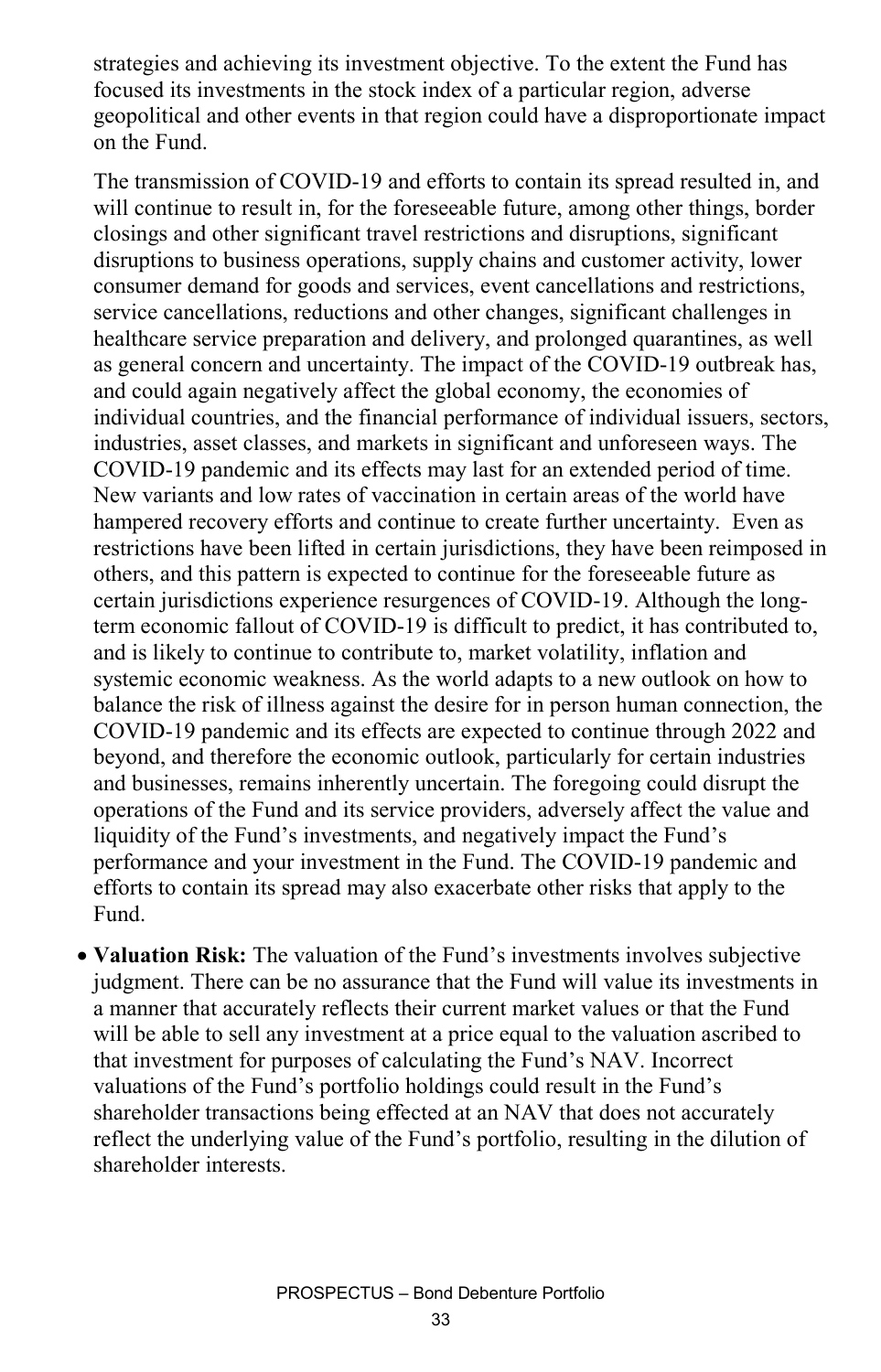### **DISCLOSURE OF PORTFOLIO HOLDINGS**

A description of the Fund's policies and procedures regarding the disclosure of the Fund's portfolio holdings is available in the SAI. Further information is available at www.lordabbett.com.

#### **MANAGEMENT AND ORGANIZATION OF THE FUND**

**Board of Directors.** The Board oversees the management of the business and affairs of the Fund. The Board appoints officers who are responsible for the day-to-day operations of the Fund and who execute policies authorized by the Board. At least 75 percent of the Board members are not "interested persons" (as defined in the Investment Company Act of 1940, as amended) of the Fund.

**Investment Adviser.** The Fund's investment adviser is Lord Abbett, which is located at 90 Hudson Street, Jersey City, NJ 07302-3973. Founded in 1929, Lord Abbett manages one of the nation's oldest mutual fund complexes and manages approximately \$236.5 billion in assets across a full range of mutual funds, institutional accounts, and separately managed accounts, including \$1.1 billion for which Lord Abbett provides investment models to managed account sponsors as of March 31, 2022.

**Portfolio Managers.** The Fund is managed by experienced portfolio managers responsible for investment decisions together with a team of investment professionals who provide issuer, industry, sector and macroeconomic research and analysis. The SAI contains additional information about portfolio manager compensation, other accounts managed, and ownership of shares of the Fund.

Steven F. Rocco, Partner and Co-Head of Taxable Fixed Income, heads the Fund's team. Mr. Rocco joined Lord Abbett in 2004. Additional members of the Fund's team are Robert A. Lee, Partner and Co-Head of Taxable Fixed Income, Andrew H. O'Brien, Partner and Portfolio Manager, Kewjin Yuoh, Partner and Portfolio Manager, Robert S. Clark, Portfolio Manager, and Christopher J. Gizzo, Managing Director and Deputy Director of Leveraged Credit. Messrs. Lee, O'Brien, Yuoh, Clark, and Gizzo joined Lord Abbett in 1997, 1998, 2010, 2010, and 2008 respectively. Messrs. Rocco, Lee, O'Brien, Yuoh, Clark, and Gizzo are jointly and primarily responsible for the day-to-day management of the Fund.

**Management Fee.** Lord Abbett is entitled to a management fee based on the Fund's average daily net assets. The management fee is accrued daily and payable monthly as calculated at the following annual rates:

0.50% on the first \$500 million of average daily net assets; 0.45% on the next \$9.5 billion of average daily net assets; and 0.40% on the Fund's average daily net assets over \$10 billion.

For the fiscal year ended December 31, 2021, the effective annual rate of the fee paid to Lord Abbett was 0.47% of the Fund's average daily net assets.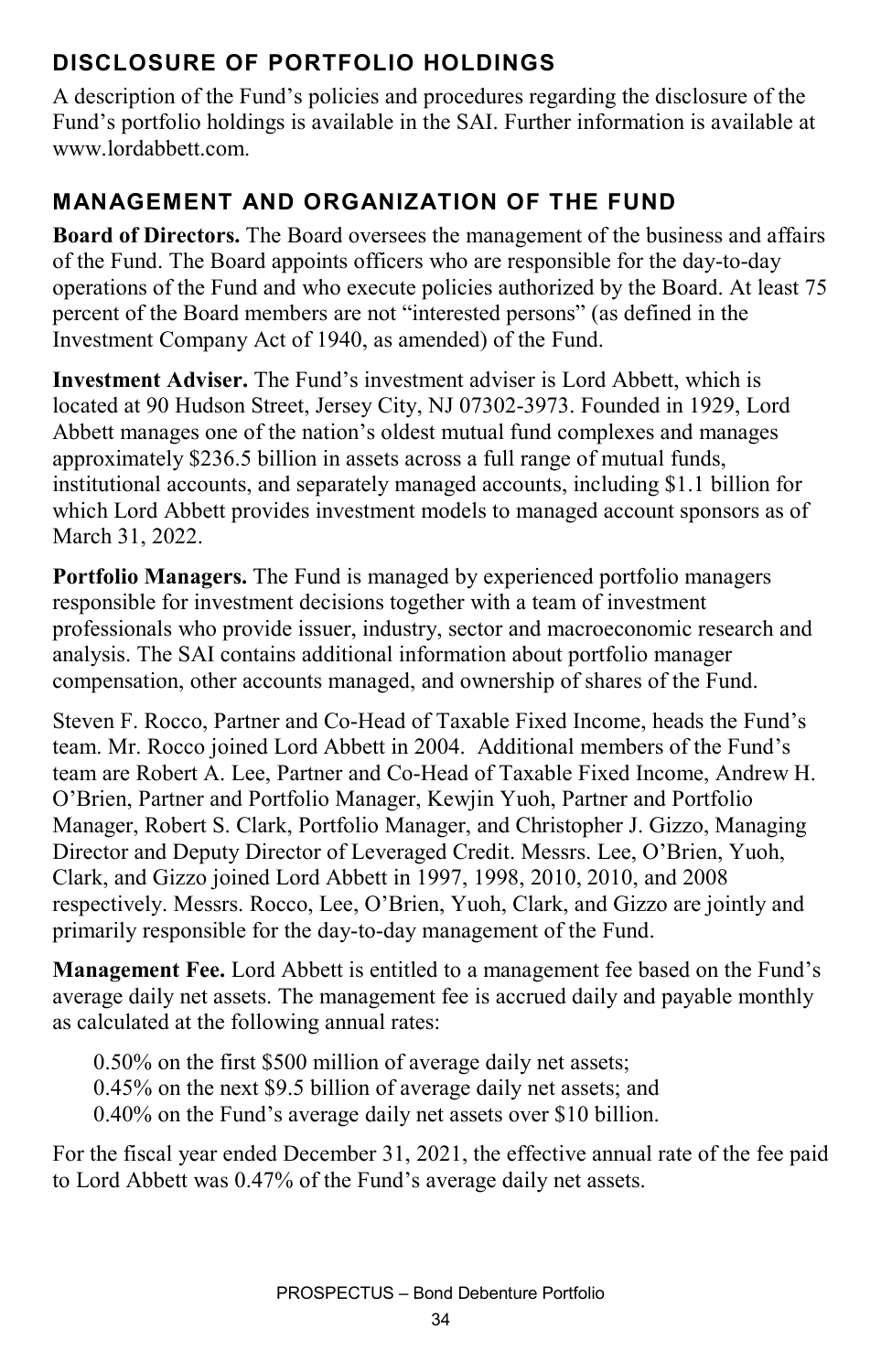In addition, Lord Abbett provides certain administrative services to the Fund pursuant to an Administrative Services Agreement in return for a fee at an annual rate of 0.04% of the Fund's average daily net assets. The Fund pays all of its expenses not expressly assumed by Lord Abbett.

Each year the Board considers whether to approve the continuation of the existing management and administrative services agreements between the Fund and Lord Abbett. A discussion regarding the basis for the Board's approval is available in the Fund's annual report to shareholders for the fiscal year ended December 31<sup>st</sup>

#### **FINANCIAL INTERMEDIARY COMPENSATION**

**Revenue Sharing and Other Payments to Dealers and Financial Intermediaries.** Lord Abbett (the term "Lord Abbett" in this section also refers to Lord Abbett Distributor LLC, the Fund's principal underwriter ("Lord Abbett Distributor"), unless the context requires otherwise) may make payments to certain financial intermediaries for marketing and distribution support activities. Lord Abbett makes these payments, at its own expense, out of its own resources (including revenues from advisory fees), and without any additional costs to the Fund or the Fund's shareholders.

These payments, which may include amounts that sometimes are referred to as "revenue sharing" payments, are in addition to the Fund's fees and expenses described in this prospectus. In general, these payments are intended to compensate or reimburse financial intermediary firms for certain activities, including: promotion of sales of Fund shares, such as placing the Lord Abbett Family of Funds on a preferred list of fund families; making Fund shares available on certain platforms, programs, or trading venues; educating a financial intermediary firm's sales force about the Lord Abbett Funds; providing services to shareholders; and various other promotional efforts and/or costs. The payments made to financial intermediaries may be used to cover costs and expenses related to these promotional efforts, including travel, lodging, entertainment, and meals, among other things. In addition, Lord Abbett may provide payments to a financial intermediary in connection with Lord Abbett's participation in or support of conferences and other events sponsored, hosted, or organized by the financial intermediary. The aggregate amount of these payments may be substantial and may exceed the actual costs incurred by the financial intermediary in engaging in these promotional activities or services and the financial intermediary firm may realize a profit in connection with such activities or services.

Lord Abbett may make such payments on a fixed or variable basis based on Fund sales, assets, transactions processed, and/or accounts attributable to a financial intermediary, among other factors. Lord Abbett determines the amount of these payments in its sole discretion. In doing so, Lord Abbett may consider a number of factors, including: a financial intermediary's sales, assets, and redemption rates; the nature and quality of any shareholder services provided by the financial intermediary; the quality and depth of the financial intermediary's existing business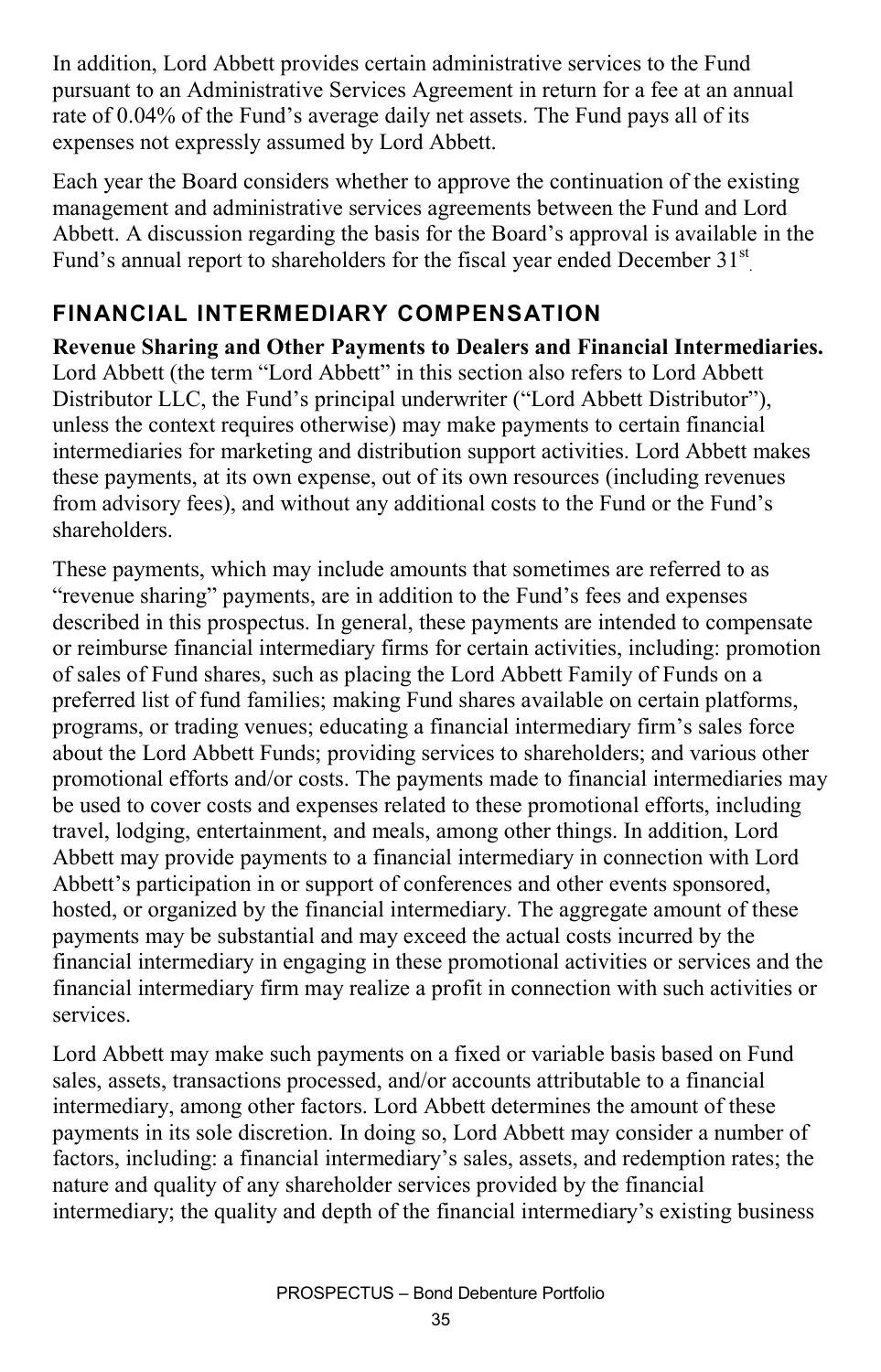relationships with Lord Abbett; the expected potential to expand such relationships; and the financial intermediary's anticipated growth prospects. Not all financial intermediaries receive revenue sharing payments and the amount of revenue sharing payments may vary for different financial intermediaries. Lord Abbett may choose not to make payments in relation to certain of the Lord Abbett Funds or certain classes of shares of any particular Fund.

In some circumstances, these payments may create an incentive for a broker-dealer or its investment professionals to recommend or sell Fund shares to you. Lord Abbett may benefit from these payments to the extent the broker-dealers sell more Fund shares or retain more Fund shares in their clients' accounts because Lord Abbett receives greater management and other fees as Fund assets increase. For more specific information about these payments, including revenue sharing arrangements, made to your broker-dealer or other financial intermediary and the conflicts of interest that may arise from such arrangements, please contact your investment professional. In addition, please see the SAI for more information regarding Lord Abbett's revenue sharing arrangements with financial intermediaries.

### **PURCHASES AND REDEMPTIONS**

The Fund offers in this prospectus, at NAV, one class of shares named Variable Contract Class, which is referred to in this prospectus as Class VC. Shares of the Fund are not offered directly to the public. Rather, shares of the Fund currently are offered only to separate accounts of certain insurance companies. These insurance companies sell Variable Contracts that generate premiums, some of which will be invested in the Fund. Redemptions will be effected by the separate accounts to meet obligations under the Variable Contracts. Variable Contract owners do not deal directly with the Fund with respect to the purchase or redemption of Fund shares.

You should note that your purchase, exchange, and redemption requests may be subject to review and verification on an ongoing basis.

We reserve the right to modify, restrict, or reject any purchase order or exchange request if the Fund or Lord Abbett Distributor determines that it is in the best interest of the Fund and its shareholders. All purchase orders are subject to our acceptance.

**Liquidity Management.** The Fund has implemented measures designed to enable it to pay redemption proceeds in a timely fashion while maintaining adequate liquidity. The Fund's portfolio management team continually monitors portfolio liquidity and adjusts the Fund's cash level based on portfolio composition, redemption rates, market conditions, and other relevant criteria. Under normal circumstances, the Fund's portfolio management team may meet redemption requests and manage liquidity by selling portfolio securities. Under certain circumstances, including stressed market conditions, the Fund's portfolio management team may meet redemption requests and manage liquidity by (i) borrowing from a bank under a line of credit or from another Lord Abbett Fund (to the extent permitted under any SEC exemptive relief and the Fund's investment restrictions, in each case as stated in the Fund's SAI and/or prospectus, as applicable), (ii) transacting in exchange-traded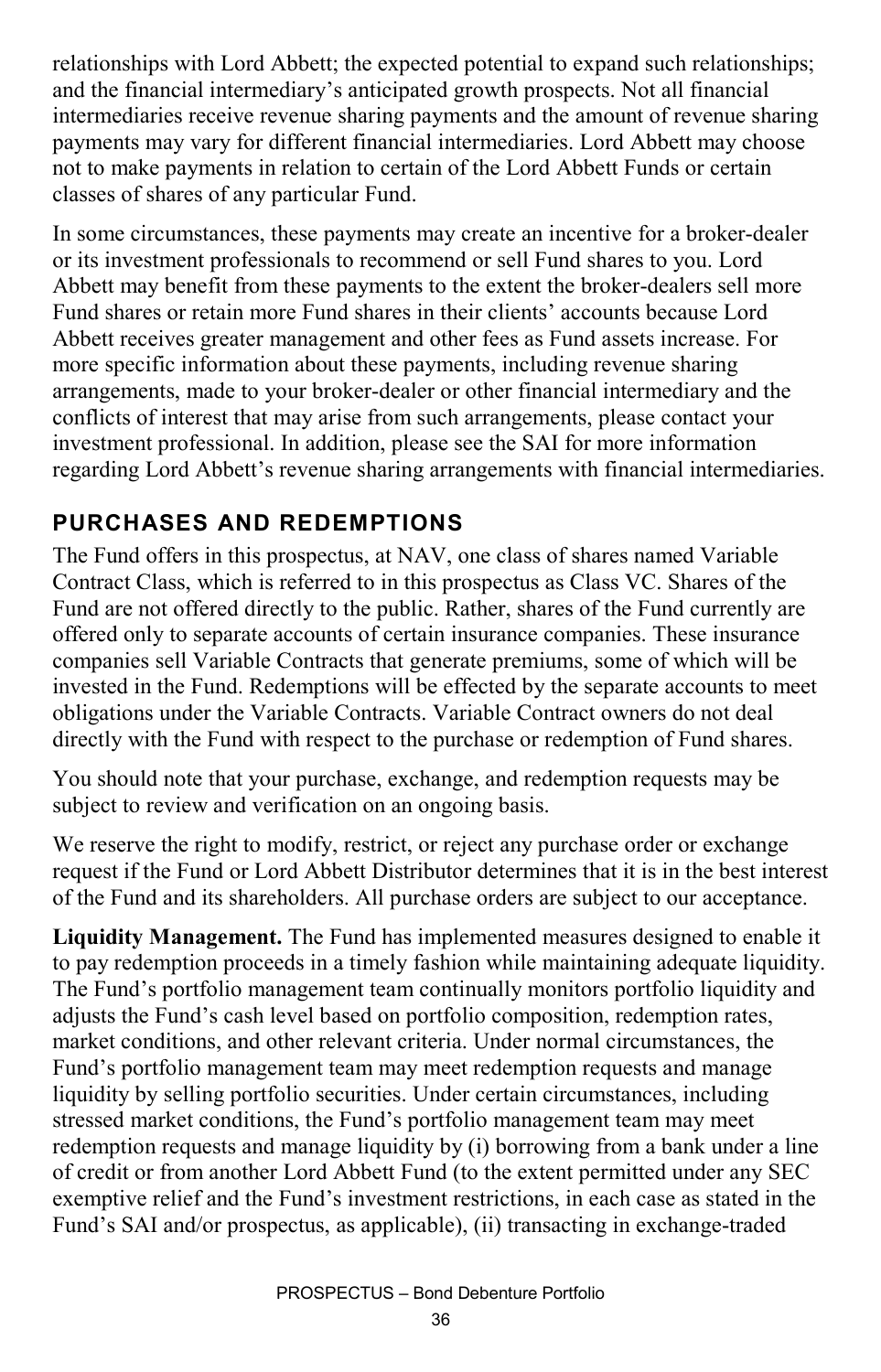funds and/or derivatives, or (iii) paying redemption proceeds in kind, as discussed below. Despite the Fund's reasonable best efforts, however, there can be no assurance that the Fund will manage liquidity successfully in all market environments. As a result, the Fund may not be able to pay redemption proceeds in a timely fashion because of unusual market conditions, an unusually high volume of redemption requests, or other factors.

**Redemptions in Kind.** The Fund reserves the right to pay redemption proceeds in whole or in part by distributing liquid securities from the Fund's portfolio. It is not expected that the Fund would pay redemptions by an in kind distribution except in unusual and/or stressed circumstances. If the Fund pays redemption proceeds by distributing securities in kind, you could incur brokerage or other charges, and tax liability, and you will bear market risks until the distributed securities are converted into cash.

## **ACCOUNT POLICIES**

**Pricing of Fund Shares.** Under normal circumstances, NAV per share is calculated each business day at the close of regular trading on the New York Stock Exchange ("NYSE"), normally 4:00 p.m. Eastern time, on each day on which the NYSE is open for trading. The most recent NAV per share for the Fund is available at www.lordabbett.com. Purchases and sales (including exchanges) of Fund shares are executed at the NAV next determined after the Fund or the Fund's authorized agent receives your order in good order. In the case of purchase, redemption, or exchange orders placed through your financial intermediary, when acting as the Fund's authorized agent (or the agent's designee), the Fund will be deemed to have received the order when the agent or designee receives the order in good order.

Purchase and sale orders must be placed by the close of trading on the NYSE in order to receive that day's NAV; orders placed after the close of trading on the NYSE will receive the next business day's NAV. Fund shares will not be priced on holidays or other days when the NYSE is closed for trading. In the event the NYSE is closed on a day it normally would be open for business for any reason (including, but not limited to, technology problems or inclement weather), or the NYSE has an unscheduled early closing on a day it has opened for business, the Fund reserves the right to treat such day as a business day. In such cases, the Fund would accept purchase and redemption orders until, and calculate its NAV as of, the normally scheduled close of regular trading on the NYSE for that day, so long as Lord Abbett believes there generally remains an adequate market to obtain reliable and accurate market quotations.

In calculating NAV, securities listed on any recognized U.S. or non-U.S. exchange (including NASDAQ) are valued at the market closing price on the exchange or system on which they are principally traded. Unlisted equity securities are valued at the last transaction price, or, if there were no transactions that day, at the mean between the most recently quoted bid and asked prices. Unlisted fixed income securities (other than those with remaining maturities of 60 days or less) are valued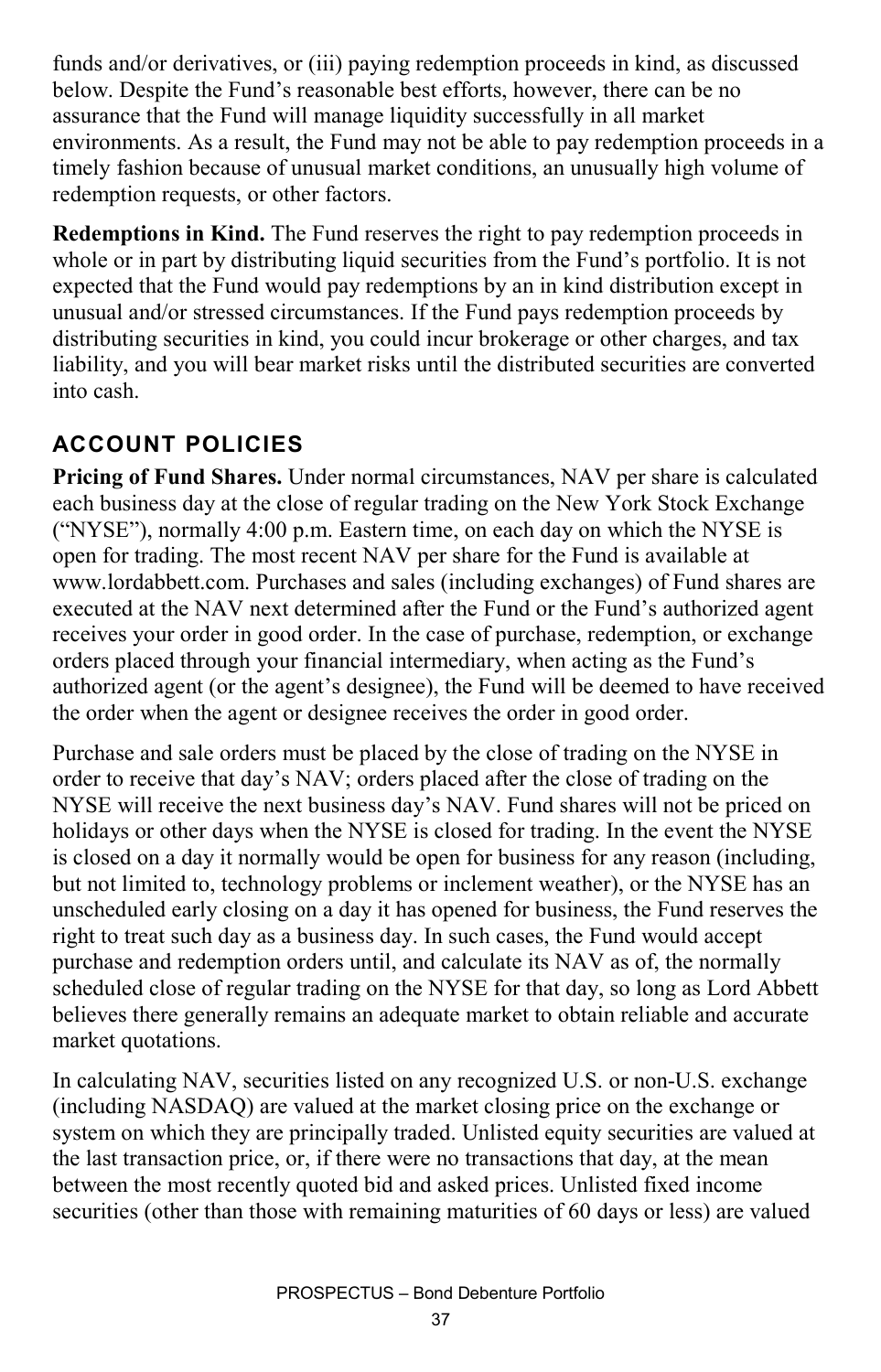at prices supplied by independent pricing services, which prices are broker/dealersupplied valuations or evaluated or "matrix" prices based on electronic data processing techniques. Such valuations are based on the mean between the bid and asked prices, when available, and are based on the bid price when no asked price is available. Unlisted fixed income securities (other than senior loans) having remaining maturities of 60 days or less are valued at their amortized cost. The principal markets for non-U.S. securities and U.S. fixed income securities also generally close prior to the close of the NYSE. Consequently, values of non-U.S. investments and U.S. fixed income securities will be determined as of the earlier closing of such exchanges and markets unless the Fund prices such a security at its fair value. This may allow significant events, including broad market moves that occur in the interim, to affect the values of non-U.S. securities and U.S. fixed income securities held by the Fund. These timing differences may allow a shareholder to exploit differences in the Fund's share prices that are based on closing prices of non-U.S. securities and U.S. fixed-income securities that are determined before the Fund calculates its NAV per share. For more information, please see the section "Excessive Trading and Market Timing" below.

Securities for which prices or market quotations are not readily available, do not accurately reflect fair value in Lord Abbett's opinion, or have been materially affected by events occurring after the close of the market on which the security is principally traded but before 4:00 p.m. Eastern time are valued by Lord Abbett under fair value procedures approved by and administered under the supervision of the Fund's Board. These circumstances may arise, for instance, when trading in a security is suspended, the market on which a security is traded closes early, or demand for a security (as reflected by its trading volume) is insufficient and thus calls into question the reliability of the quoted or computed price, or the security is relatively illiquid. The Fund may use fair value pricing more frequently for securities primarily traded on foreign exchanges. Because many foreign markets close hours before the Fund values its foreign portfolio holdings, significant events, including broad market moves, may occur in the interim potentially affecting the values of foreign securities held by the Fund. The Fund determines fair value in a manner that fairly reflects the market value of the security on the valuation date based on consideration of any information or factors it deems appropriate. These may include recent transactions in comparable securities, information relating to the specific security, developments in the markets and their performance, and current valuations of relevant general and sector indices. The Fund's use of fair value pricing may cause the NAV of Fund shares to differ from the NAV that would be calculated using market quotations. Fair value pricing involves subjective judgments and it is possible that the fair value determined for a security may be materially different from the value that could be realized upon the sale of that security.

Certain securities that are traded primarily on foreign exchanges may trade on weekends or days when the NAV is not calculated. As a result, the value of securities may change on days when shareholders are not able to purchase or sell Fund shares.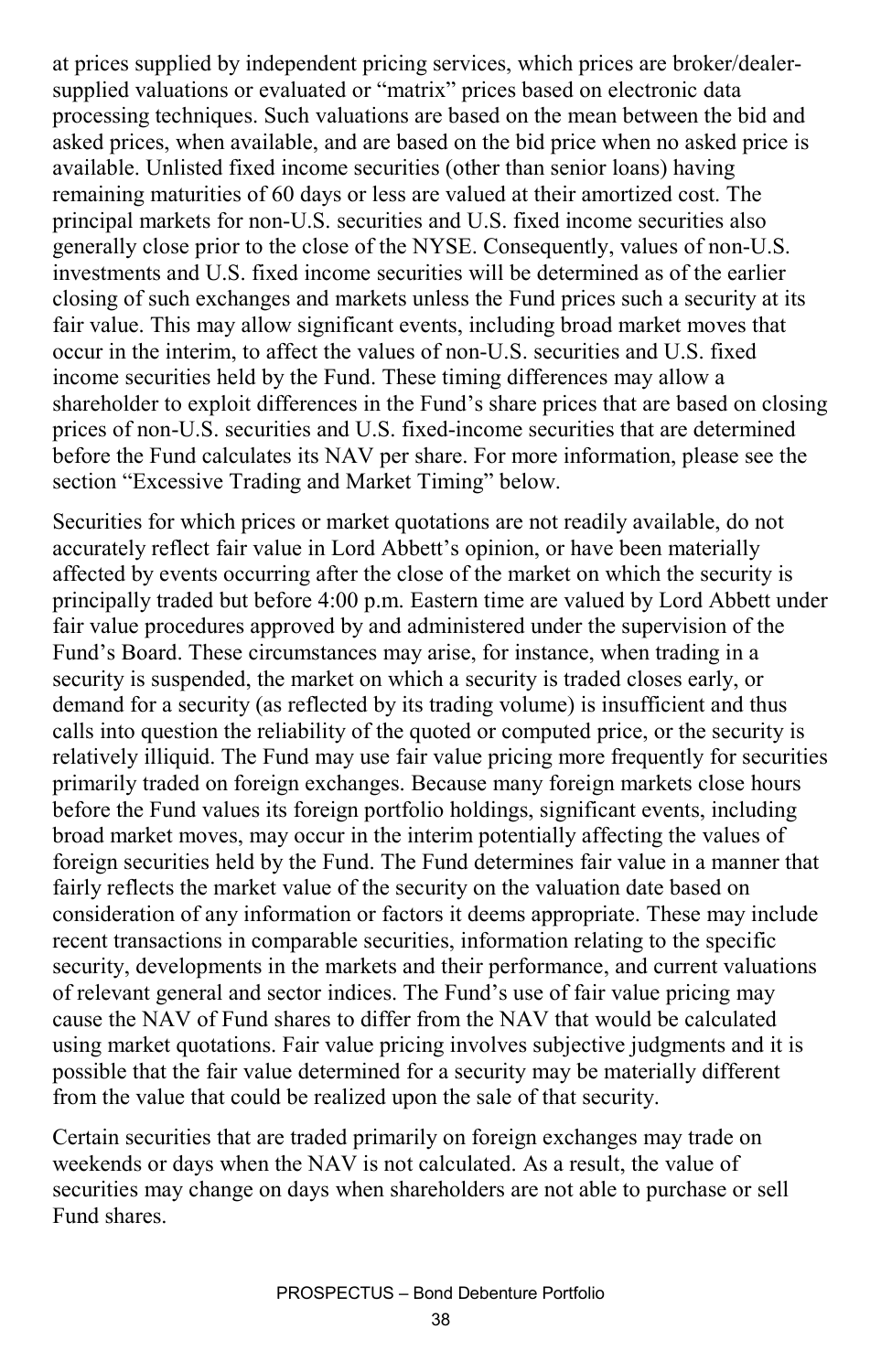**Excessive Trading and Market Timing.** The Fund is not designed for short-term investors and is not intended to serve as a vehicle for frequent trading in response to short-term swings in the market. Excessive, short-term or market timing trading practices ("frequent trading") may disrupt management of the Fund, raise its expenses, and harm long-term shareholders in a variety of ways. For example, volatility resulting from frequent trading may cause the Fund difficulty in implementing long-term investment strategies because it cannot anticipate the amount of cash it will have to invest. The Fund may find it necessary to sell portfolio securities at disadvantageous times to raise cash to meet the redemption demands resulting from such frequent trading. Each of these, in turn, could increase tax, administrative, and other costs, and reduce the Fund's investment return.

To the extent the Fund invests in foreign securities, the Fund may be particularly susceptible to frequent trading because many foreign markets close hours before the Fund values its portfolio holdings. This may allow significant events, including broad market moves that occur in the interim, to affect the values of foreign securities held by the Fund. The time zone differences among foreign markets may allow a shareholder to exploit differences in the Fund's share prices that are based on closing prices of foreign securities determined before the Fund calculates its NAV per share (known as "time zone arbitrage"). To the extent the Fund invests in securities that are thinly traded or relatively illiquid, the Fund also may be particularly susceptible to frequent trading because the current market price for such securities may not accurately reflect current market values. A shareholder may attempt to engage in frequent trading to take advantage of these pricing differences (known as "price arbitrage"). The Fund has adopted fair value procedures that allow the Fund to use values other than the closing market prices of these types of securities to reflect what the Fund reasonably believes to be their fair value at the time it calculates its NAV per share. The Fund expects that the use of fair value pricing will reduce a shareholder's ability to engage successfully in time zone arbitrage and price arbitrage to the detriment of other Fund shareholders, although there is no assurance that fair value pricing will do so. For more information about these procedures, see "Pricing of Fund Shares" above.

The Fund's Board has adopted additional policies and procedures that are designed to prevent or stop frequent trading. We recognize, however, that it may not be possible to identify and stop or avoid every instance of frequent trading in Fund shares. For this reason, the Fund's policies and procedures are intended to identify and stop frequent trading that we believe may be harmful to the Fund. For this purpose, we consider frequent trading to be harmful if, in general, it is likely to cause the Fund to incur additional expenses or to sell portfolio holdings for other than investment strategy-related reasons. Toward this end, we have procedures in place to monitor the purchase, sale and exchange activity in Fund shares by investors and financial intermediaries that place orders on behalf of their clients, which procedures are described below. The Fund may modify its frequent trading policy and monitoring procedures from time to time without notice as and when deemed appropriate to enhance protection of the Fund and its shareholders.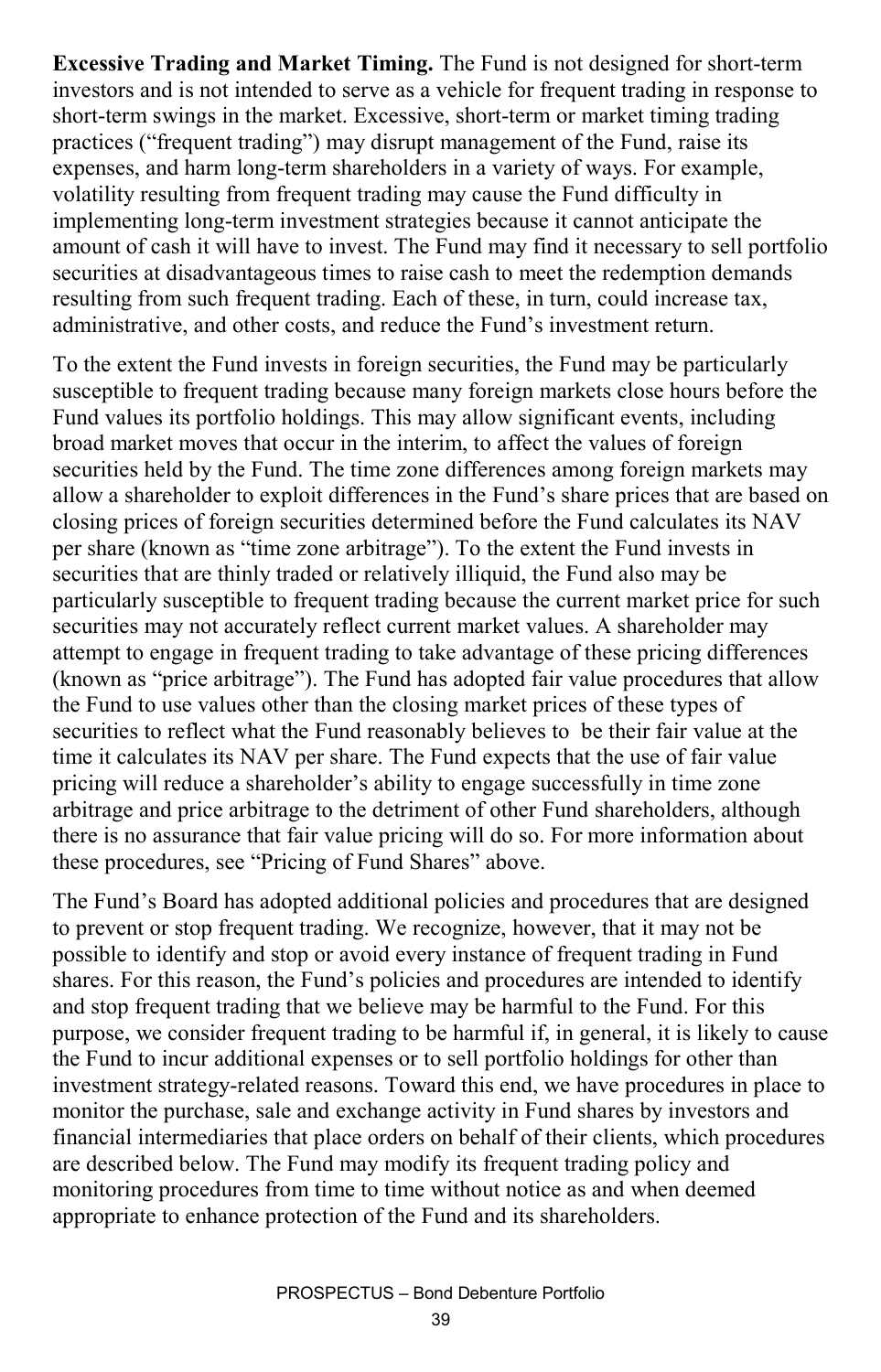Financial intermediaries include broker-dealers, registered investment advisers banks, trust companies, certified financial planners, third-party administrators, recordkeepers, trustees, custodians, financial consultants and insurance companies.

**Frequent Trading Policy and Procedures.** We have procedures in place designed to enable us to monitor the purchase, sale and exchange activity in Fund shares by investors and financial intermediaries that place orders on behalf of their clients in order to attempt to identify activity that is potentially harmful to the Fund. While we attempt to apply the policy and procedures uniformly to detect frequent trading practices, there can be no assurance that we will succeed in identifying all such practices or that some investors will not employ tactics that evade our detection. Lord Abbett U.S. Government & Government Sponsored Enterprises Money Market Fund, Inc. and Lord Abbett Ultra Short Bond Fund are not subject to the frequent trading policy and procedures.

Lord Abbett Distributor may review the frequent trading policies and procedures that an individual financial intermediary is able to put in place to determine whether its policies and procedures are consistent with the protection of the Fund and its investors, as described above. Lord Abbett Distributor also will seek the financial intermediary's agreement to cooperate with Lord Abbett Distributor's efforts to (1) monitor the financial intermediary's adherence to its policies and procedures and/or receive an amount and level of information regarding trading activity that Lord Abbett Distributor in its sole discretion deems adequate, and (2) stop any trading activity Lord Abbett Distributor identifies as frequent trading. Nevertheless, these circumstances may result in a financial intermediary's application of policies and procedures that are less effective at detecting and preventing frequent trading than the policies and procedures adopted by Lord Abbett Distributor and by certain other financial intermediaries. These difficulties may be magnified by the nature of the Fund serving as an investment vehicle for variable products, which may have their own frequent trading policies, which policies may be inconsistent with the Fund's policies. If an investor would like more information concerning the policies, procedures and restrictions that may be applicable to his or her account, the investor should contact the financial intermediary placing purchase orders on his or her behalf. A substantial portion of the Fund's shares may be held by financial intermediaries through omnibus accounts or in nominee name.

With respect to monitoring of accounts maintained by a financial intermediary, to our knowledge, in an omnibus environment or in nominee name, Lord Abbett Distributor will seek to receive sufficient information from the financial intermediary to enable it to review the ratio of purchase versus redemption activity of each underlying sub-account or, if such information is not readily obtainable, in the overall omnibus account(s) or nominee name account(s). If we identify activity that we believe may be indicative of frequent trading activity, we normally will notify the financial intermediary and request it to provide Lord Abbett Distributor with additional transaction information so that Lord Abbett Distributor may determine if any investors appear to have engaged in frequent trading activity. Lord Abbett Distributor's monitoring activity normally is limited to review of historic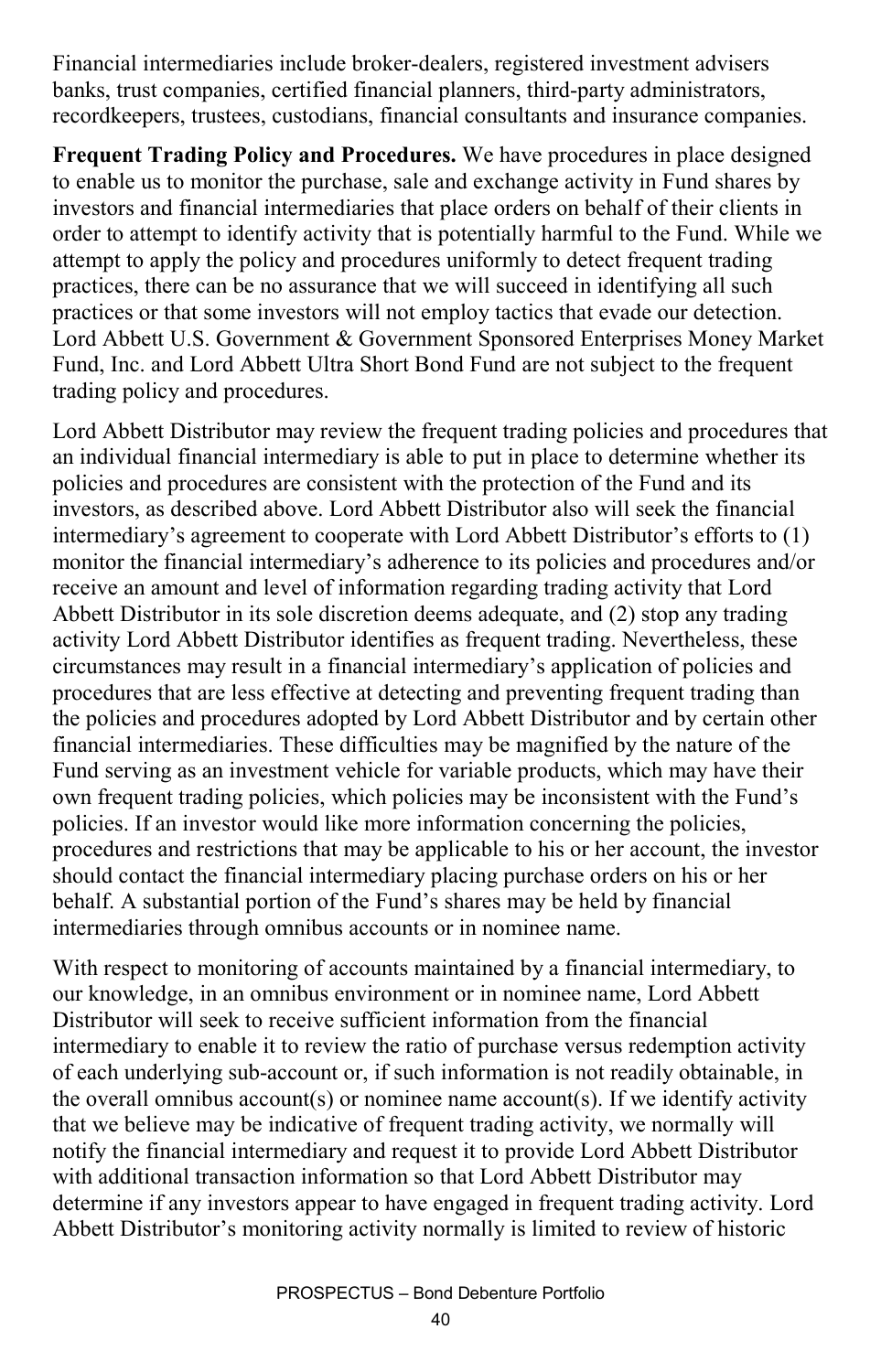account activity. This may result in procedures that may be less effective at detecting and preventing frequent trading than the procedures Lord Abbett Distributor uses in connection with accounts not maintained in an omnibus environment or in nominee name.

If an investor related to an account maintained in an omnibus environment or in nominee name is identified as engaging in frequent trading activity, we normally will request that the financial intermediary take appropriate action to curtail the activity and will work with the relevant party to do so. Such action may include actions similar to those that Lord Abbett Distributor would take, such as issuing warnings to cease frequent trading activity, placing blocks on accounts to prohibit future purchases and exchanges of Fund shares, or requiring that the investor place trades through the mail only, in each case either indefinitely or for a period of time. Again, we reserve the right to immediately attempt to place a block on an account or take other action without prior notification when we deem such action appropriate in our sole discretion. If we determine that the financial intermediary has not demonstrated adequately that it has taken appropriate action to curtail the frequent trading, we may consider seeking to prohibit the account or sub-account from investing in the Fund and/or also may terminate our relationship with the financial intermediary. As noted above, these efforts may be less effective at detecting and preventing frequent trading than the policies and procedures Lord Abbett Distributor uses in connection with accounts not maintained in an omnibus environment or in nominee name.

**Procedures Required by the USA PATRIOT Act.** To help the government fight the funding of terrorism and money laundering activities, federal law requires all financial institutions, including the Fund, to obtain, verify, and record information that identifies each person who opens an account. The Fund is required to obtain sufficient information from shareholders to enable it to form a reasonable belief that it knows the true identity of its shareholders, and we may ask for other information that will allow us to verify the identity of investors or, in some cases, the status of financial professionals. We will ask for this information in the case of persons who will be signing on behalf of certain entities that will own the account, or, as applicable, this information will be obtained by the investing insurance company on behalf of the Fund. We also may ask for copies of documents. If we are unable to obtain the required information within a short period of time after an investor seeks to open an account, we will return the purchase order or account application. No monies will be invested until we have all required information. We may verify the identity of each person that opens a new account through the use of a database maintained by a third party or through other means. If we are unable to verify any such person's identity, we may liquidate and close the account. This may result in adverse tax consequences. In addition, the Fund reserves the right to reject purchase orders or account applications accompanied by cash, cashier's checks, money orders, bank drafts, traveler's checks, and third party or double-endorsed checks, among others.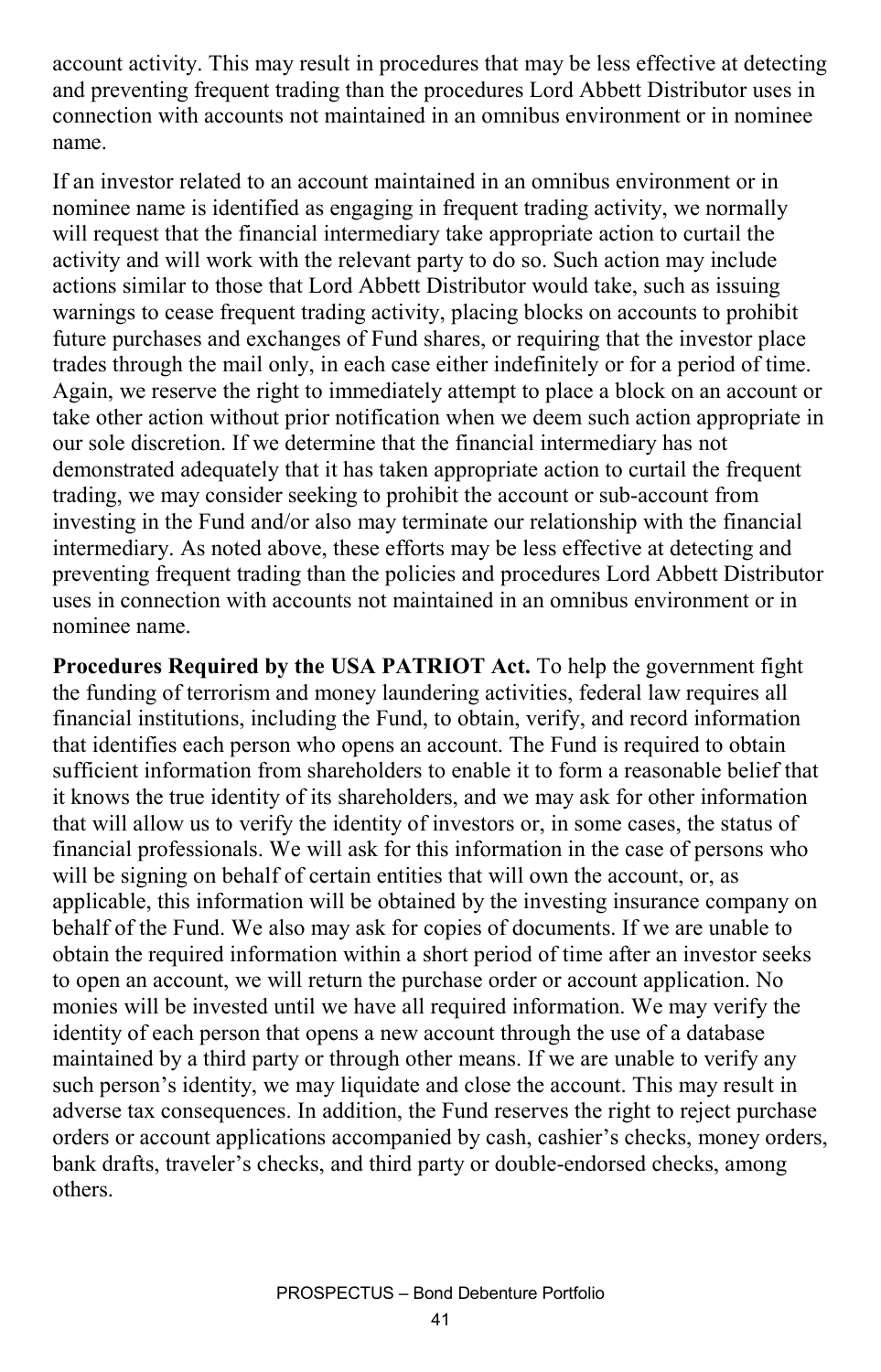**How to Protect Your Account from State Seizure.** Under state law, mutual fund accounts can be considered "abandoned property." The Fund may be required by state law to forfeit or pay abandoned property to the state government if you have not accessed your account for a period specified by the state of your domicile. Depending on the state, in most cases, a mutual fund account may be considered abandoned and forfeited to the state if the account owner has not initiated any activity in the account or contacted the fund company holding the account for as few as three or as many as five years. Because the Fund is legally required to send the state the assets of accounts that are considered "abandoned," the Fund will not be liable to shareholders for good faith compliance with these state laws. If you invest in the Fund through a financial intermediary, we encourage you to contact the financial intermediary regarding applicable state abandoned property laws.

If you hold your account directly with the Fund (rather than through an intermediary), we strongly encourage you to contact us at least once each year. Below are ways in which you can assist us in safeguarding your Fund investments:

- Log into your account at www.lordabbett.com. Please note that, by contrast, simply visiting our public website will not constitute contact with us under state abandoned property rules; instead, an account login is required.
- Call our 24-hour automated service line at 800-865-7582 and use your Personal Identification Number (PIN). If you have never used this system, you will need your account number to establish a PIN.
- Call one of our customer service representatives at 800-821-5129 Monday through Friday from 8:00 am to 5:00 pm Eastern time. To establish contact with us under certain states' abandoned property rules, you will need to provide your name, account number, and other identifying information.
- Promptly notify us if your name, address, or other account information changes.
- Promptly vote on proxy proposals related to any Lord Abbett Fund you hold.
- Promptly take action on letters you receive in the mail from the Fund concerning account inactivity, outstanding dividend and redemption checks, and/or abandoned property and follow the directions in these letters.

**Additional Information.** This prospectus and the SAI do not purport to create any contractual obligations between the Fund and shareholders. Further, shareholders are not intended third-party beneficiaries of any contracts entered into by (or on behalf of) the Fund, including contracts with Lord Abbett or other parties who provide services to the Fund.

## **CONFLICTS OF INTEREST**

As discussed above, shares of the Fund offered in this prospectus currently are available only to separate accounts of certain insurance companies. Although the Fund currently does not anticipate any disadvantages to Variable Contract owners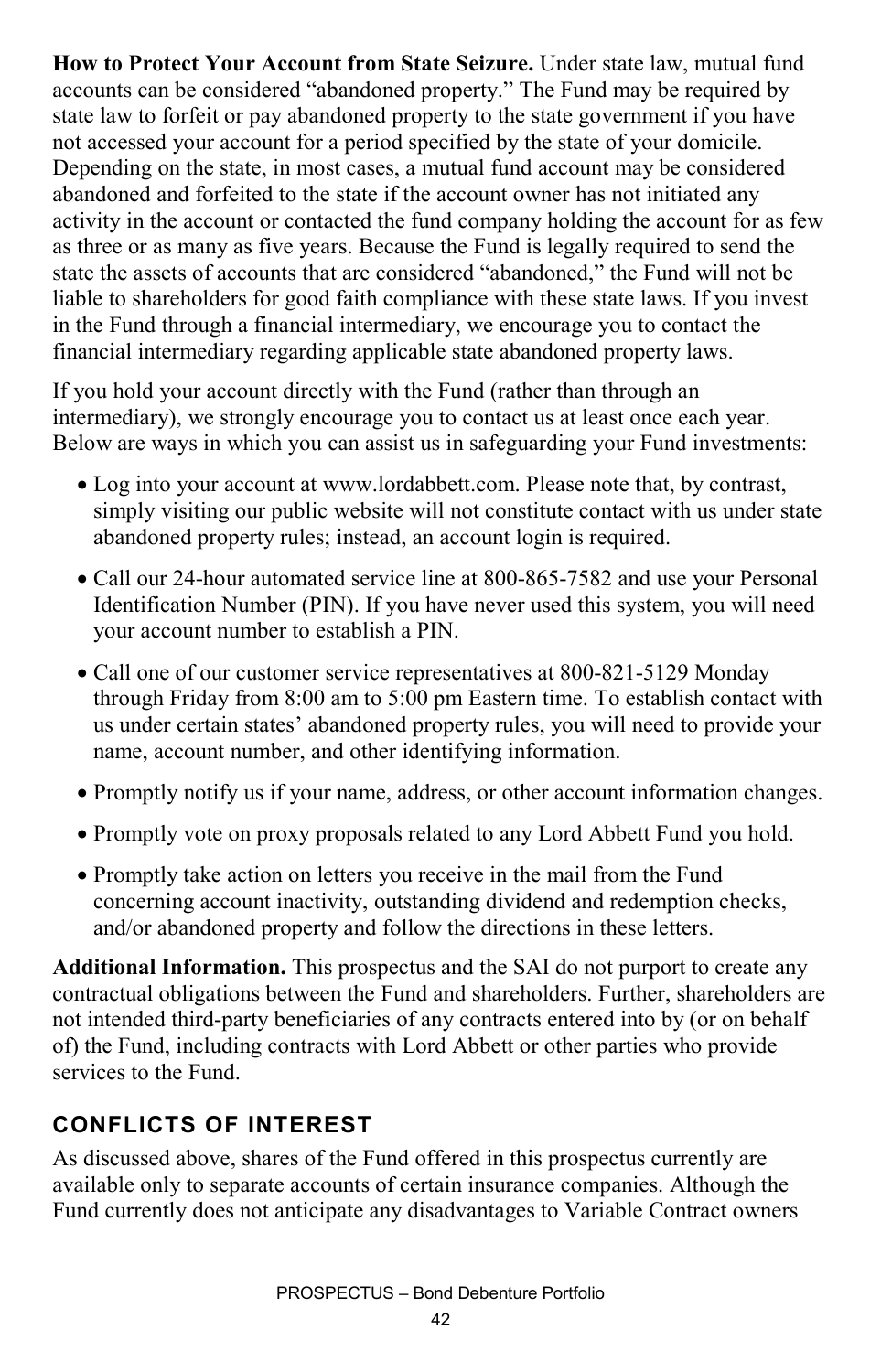because it offers its shares to such entities, there is a possibility that a material conflict may arise. The Board of Directors intends to monitor events in order to identify any disadvantages or material irreconcilable conflicts and to determine what action, if any, should be taken in response. If a material disadvantage or conflict arises, the Board of Directors may require one or more insurance company separate accounts to withdraw its investments in the Fund. If this occurs, the Fund may be forced to sell portfolio securities at disadvantageous prices.

#### **DISTRIBUTIONS AND TAXES**

The Fund expects to pay its shareholders dividends from its net investment income at least semiannually and to distribute any net capital gains annually. Holders of Variable Contracts may qualify for favorable tax treatment with respect to such contracts. For additional information about the federal income tax treatment of Fund distributions to the insurance company separate accounts that hold shares in the Fund, please refer to the prospectus provided by the insurance company for your Variable Contract.

The Fund has elected to be treated and intends to qualify each year as a regulated investment company under the Internal Revenue Code of 1986, as amended (the "Code"). As such, the Fund must satisfy federal tax requirements relating to the sources of its income, diversification of its assets and distribution of its income to shareholders. As long as the Fund meets such requirements, it will not be subject to U.S. federal income tax on any net investment income and net capital gains that it timely distributes.

In order for holders of Variable Contracts to receive the favorable tax treatment available with respect to Variable Contracts, certain diversification and investor control requirements must be met. The Fund intends to comply with these diversification and investor control requirements. To satisfy the diversification requirements contained in Section 817(h) of the Code and Treasury regulations thereunder, the Fund generally either (1) will not be permitted to invest more than 55% of the value of its total assets in the securities of a single investment; more than 70% of the value of its total assets in the securities of any two investments; more than 80% of the value of its total assets in the securities of any three investments; or more than 90% of the value of its total assets in the securities of any four investments or (2) will be required to meet an alternate safe harbor diversification test. If the Fund were to fail to satisfy one of these diversification requirements on the last day of any quarter of a calendar year or if Variable Contract owners were determined to have an impermissible level of "investor control" over the investment options underlying Variable Contracts, owners of Variable Contracts that are invested in shares in the Fund could become subject to current federal taxation at ordinary income rates with respect to any income accrued under the Variable Contract for the current and all prior taxable years. For more specific information on the diversification requirements applicable to Variable Contracts, see the SAI.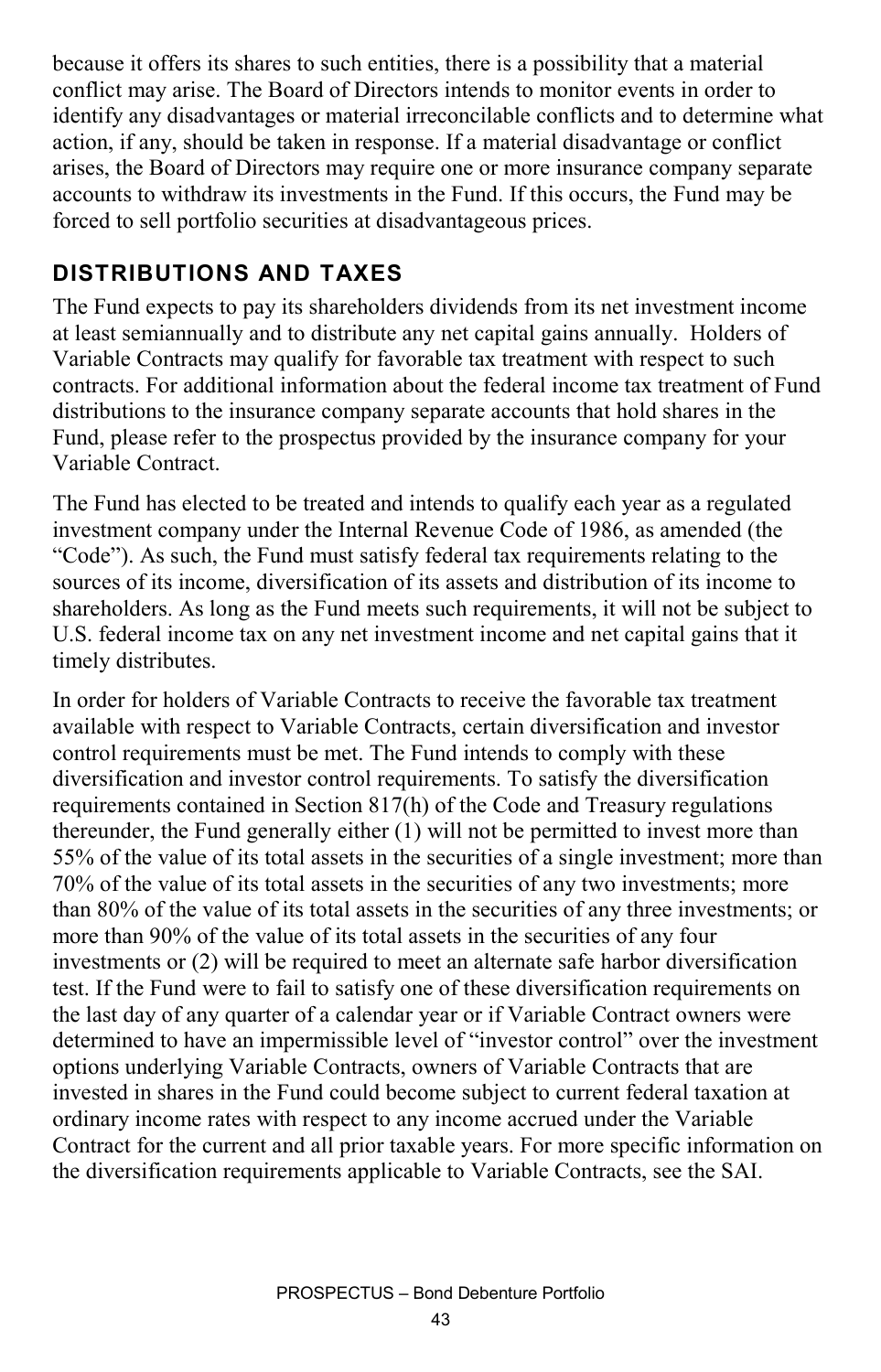Because of the unique tax status of Variable Contracts, you should consult your tax adviser regarding treatment under the federal, state, and local tax rules that apply to you.

#### **SERVICE ARRANGEMENTS**

Certain insurance companies will be compensated by the Fund up to 0.25% of the average daily NAV of the Fund's Class VC Shares held in the insurance company's separate account to service and maintain Variable Contract owners' accounts. The services provided may include: providing information periodically to Variable Contract owners; showing the number of shares of the Fund held through the Variable Contract; responding to Variable Contract owners' inquiries relating to the services performed by the insurance company; forwarding shareholder communications from the Fund, including proxy materials, shareholder reports and annual and semiannual financial statements, as well as dividend, distribution and tax notices to Variable Contract owners, if required by law; and such other similar services as the Fund may reasonably request, from time to time, to the extent the insurance company is permitted to provide such services under federal and state statutes, rules and regulations.

The Fund also may compensate certain insurance companies, third-party administrators and other entities for providing recordkeeping, sub-transfer agency and other administrative services to the Fund.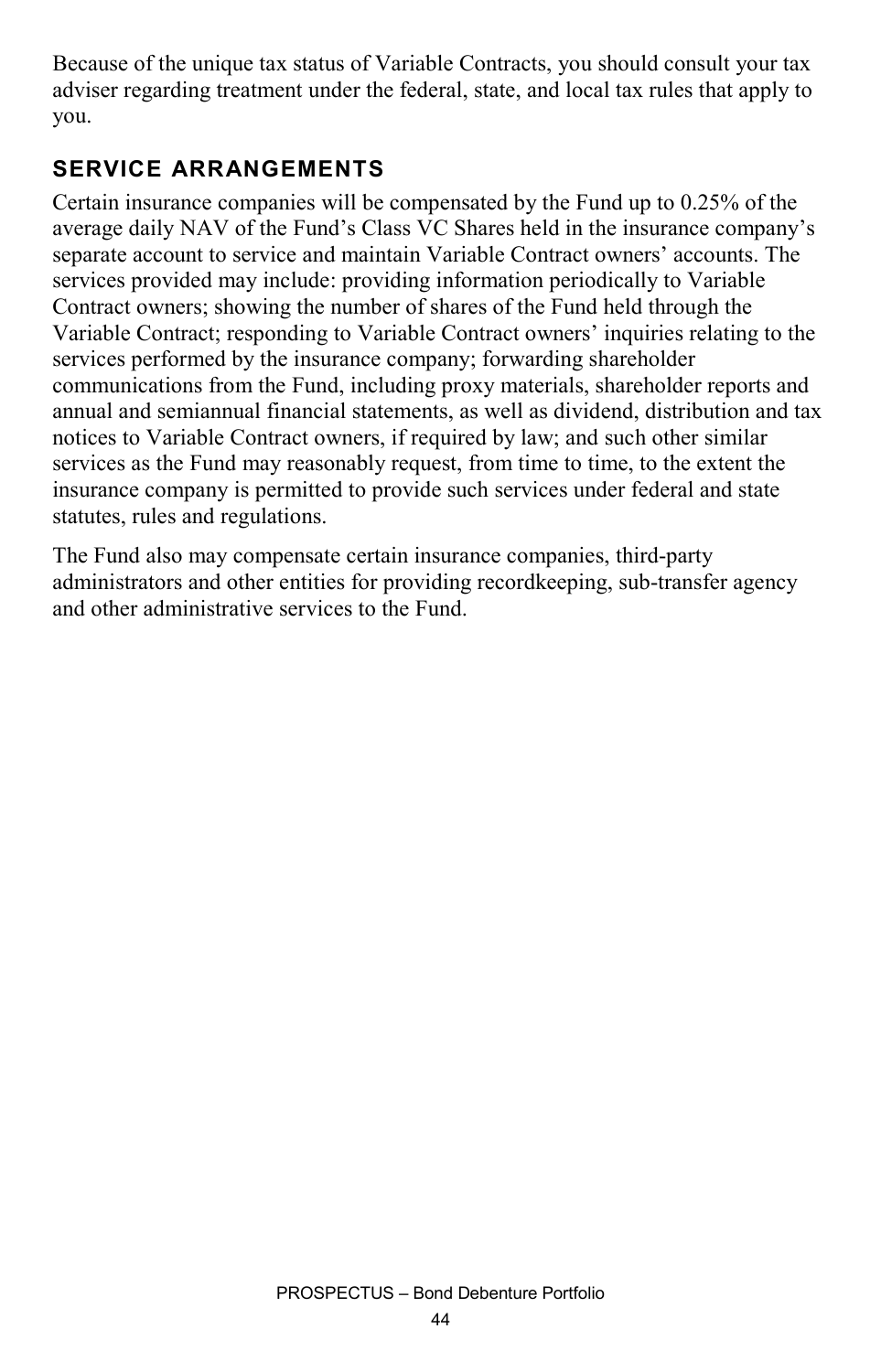#### **FINANCIAL HIGHLIGHTS**

This table describes the Fund's performance for the fiscal years indicated. "Total Return" shows how much your investment in the Fund would have increased or decreased during each year, assuming you had reinvested all dividends and distributions. Total Return does not reflect the sales charges or other expenses of Variable Contracts. If those sales charges and expenses were reflected, returns would be lower. These Financial Highlights have been audited by Deloitte & Touche LLP, the Fund's independent registered public accounting firm, in conjunction with their annual audit of the Fund's financial statements. Financial statements and the report of the independent registered public accounting firm thereon appear in the most recent annual report to shareholders and are incorporated by reference in the SAI, which is available upon request. Certain information reflects financial results for a single Fund share with operations during the fiscal years indicated.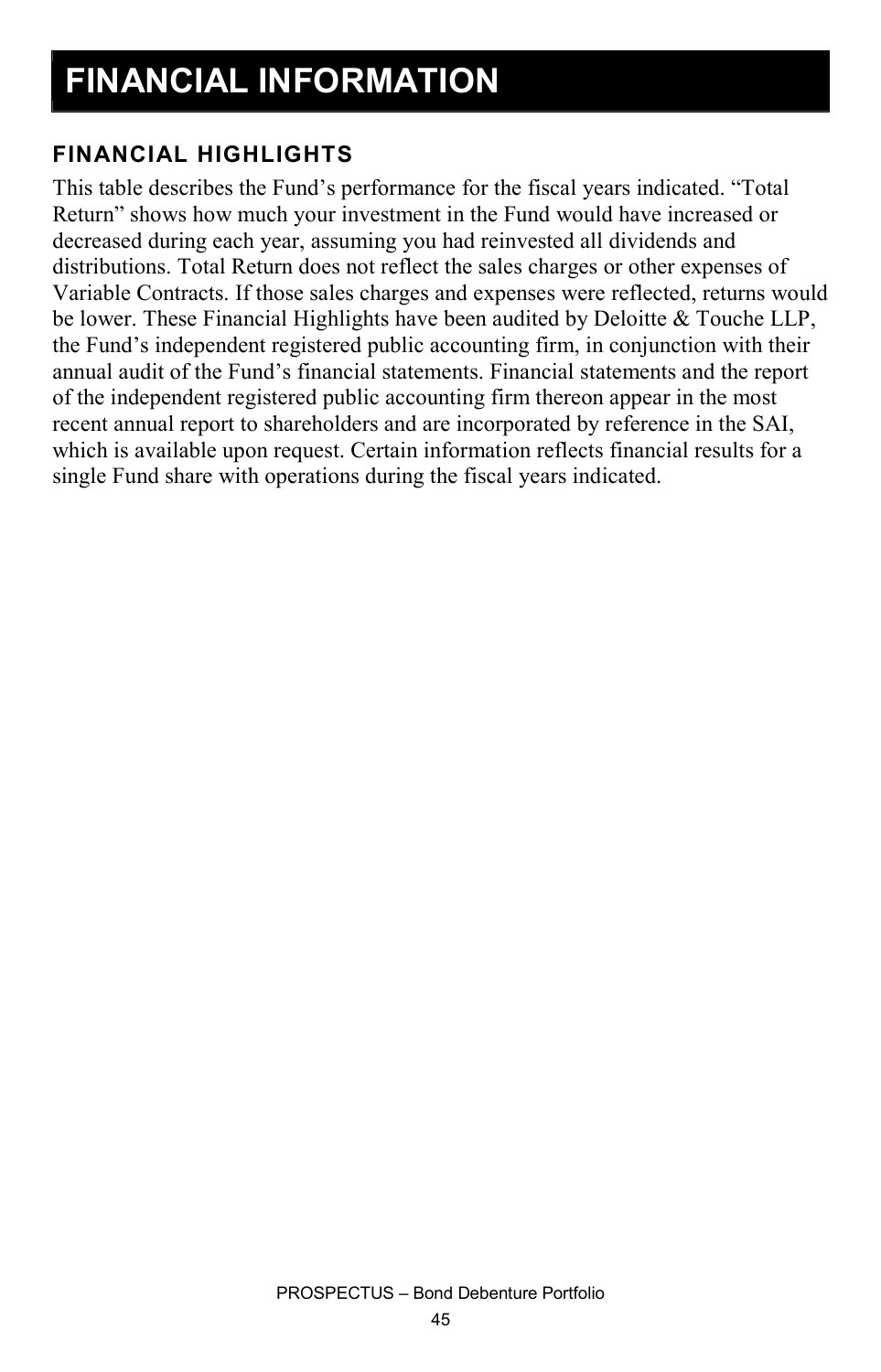# **BOND DEBENTURE PORTFOLIO**

#### **FINANCIAL HIGHLIGHTS**

|            |                                               | Per Share Operating Performance:                |                                                     |                                                |                                  |                                        |                        |
|------------|-----------------------------------------------|-------------------------------------------------|-----------------------------------------------------|------------------------------------------------|----------------------------------|----------------------------------------|------------------------|
|            |                                               |                                                 | Investment Operations:                              |                                                |                                  | Distributions to<br>shareholders from: |                        |
|            | Net asset<br>value.<br>beginning<br>of period | Net<br>invest-<br>ment<br>income <sup>(a)</sup> | Net<br>realized<br>and<br>unrealized<br>gain (loss) | Total<br>from<br>invest-<br>ment<br>operations | Net<br>invest-<br>ment<br>income | Net<br>realized<br>qain                | Total<br>distributions |
| 12/31/2021 | \$12.48                                       | \$0.40                                          | \$0.01                                              | \$0.41                                         | \$ (0.39)                        | \$(0.21)                               | \$ (0.60)              |
| 12/31/2020 | 12.08                                         | 0.44                                            | 0.43                                                | 0.87                                           | (0.47)                           |                                        | (0.47)                 |
| 12/31/2019 | 11.08                                         | 0.46                                            | 1.02                                                | 1.48                                           | (0.48)                           |                                        | (0.48)                 |
| 12/31/2018 | 12.38                                         | 0.49                                            | (0.99)                                              | (0.50)                                         | (0.53)                           | (0.27)                                 | (0.80)                 |
| 12/31/2017 | 11.94                                         | 0.52                                            | 0.58                                                | 1.10                                           | (0.53)                           | (0.13)                                 | (0.66)                 |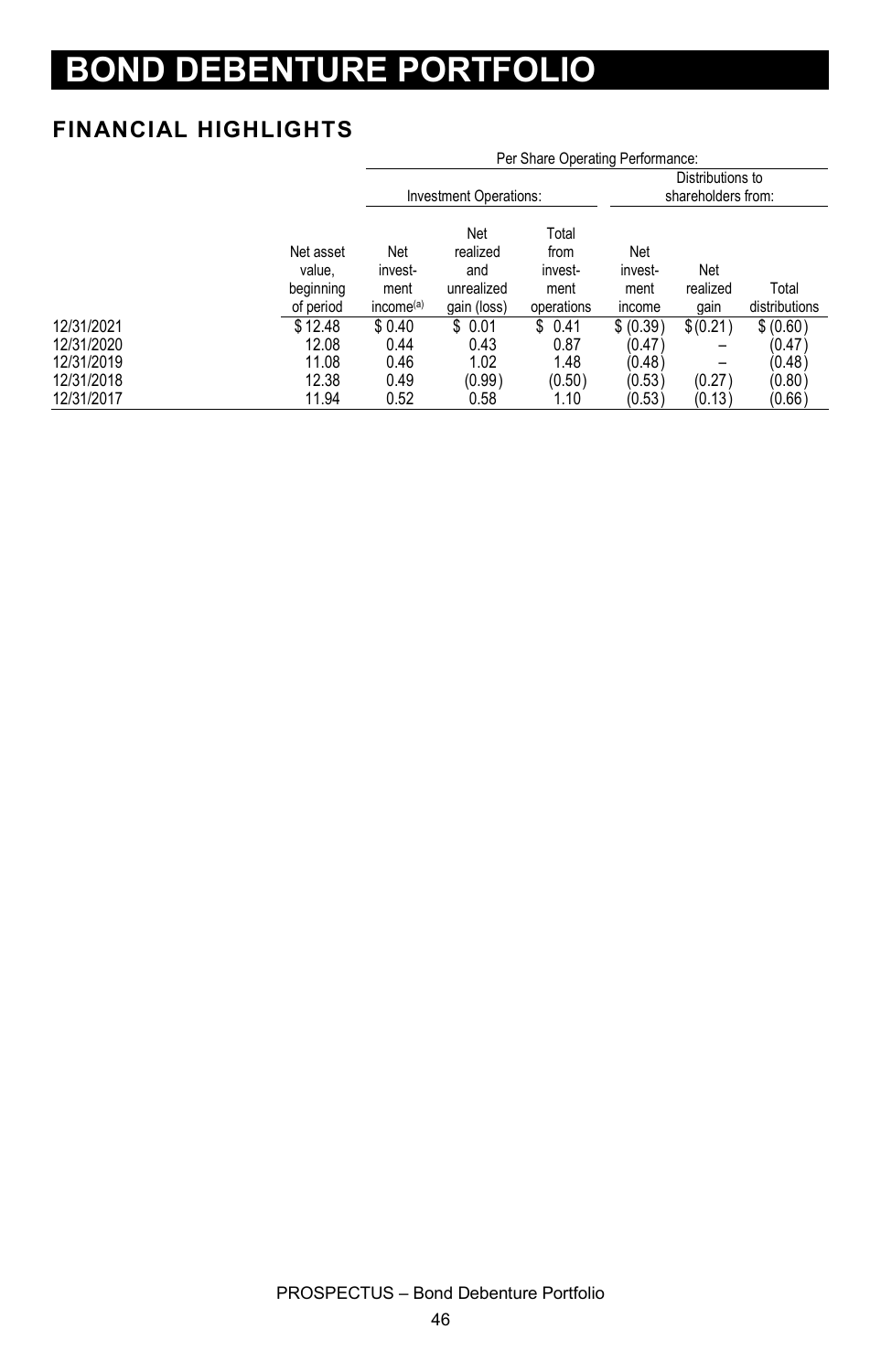# **BOND DEBENTURE PORTFOLIO**

#### **FINANCIAL HIGHLIGHTS (CONCLUDED)**

|            |            |                       |                   | Ratios to Average Net Assets: | Supplemental Data: |             |           |
|------------|------------|-----------------------|-------------------|-------------------------------|--------------------|-------------|-----------|
|            |            |                       | Total             |                               |                    |             |           |
|            |            |                       | expenses<br>after |                               |                    |             |           |
|            | Net        |                       | waivers           |                               |                    | Net         |           |
|            | asset      |                       | and/or            |                               | Net                | assets.     | Portfolio |
|            | value.     | Total                 | reimburse-        | Total                         | investment         | end of      | turnover  |
|            | end of     | return <sup>(b)</sup> | ments             | Expenses                      | income             | period      | rate      |
|            | period     | (%)                   | $(\% )$           | $(\% )$                       | (%)                | (000)       | (%)       |
| 12/31/2021 | 12.29<br>S | 3.28                  | 0.89              | 0.89                          | 3.11               | \$1,330,920 | 96        |
| 12/31/2020 | 12.48      | 7.30                  | 0.91              | 0.91                          | 3.65               | 1.176.259   | 96        |
| 12/31/2019 | 12.08      | 13.35                 | 0.92              | 0.92                          | 3.84               | 1.187.443   | 232       |
| 12/31/2018 | 11.08      | (4.02)                | 0.92              | 0.93                          | 4.04               | 1,077,305   | 153       |
| 12/31/2017 | 12.38      | 9.21                  | 0.90              | 0.92                          | 4.13               | 1.173.221   | 121       |

(a) Calculated using average shares outstanding during the period.

(b) Total return does not consider the effects of sales charges or other expenses imposed by an insurance company and assumes the reinvestment of all distributions.